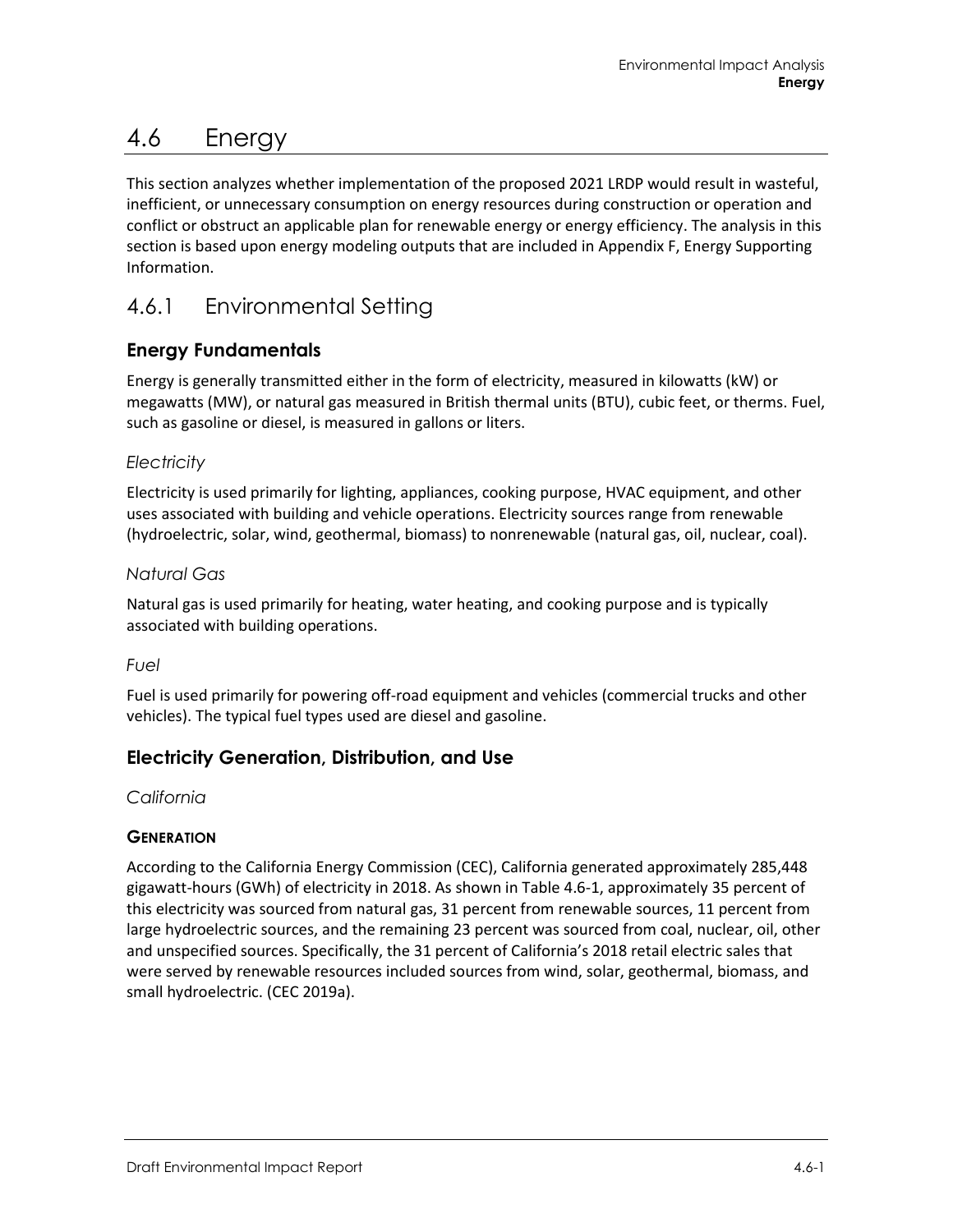| <b>Fuel Type</b>                 | <b>In-State</b><br><b>Generation</b><br>(GWh) | <b>Percent of</b><br><b>In-State</b><br>Generation | <b>Northwest</b><br><b>Imports</b><br>(GWh) | <b>Southwest</b><br><b>Imports</b><br>(GWh) | <b>State Energy</b><br>Mix (GWh) | <b>State</b><br><b>Power Mix</b> |
|----------------------------------|-----------------------------------------------|----------------------------------------------------|---------------------------------------------|---------------------------------------------|----------------------------------|----------------------------------|
| Coal                             | 294                                           | 0.15%                                              | 399                                         | 8,740                                       | 9,433                            | 3.30%                            |
| Large Hydro                      | 22,096                                        | 11.34%                                             | 7,418                                       | 985                                         | 30,499                           | 10.68%                           |
| <b>Natural Gas</b>               | 90,691                                        | 46.54%                                             | 49                                          | 8,904                                       | 99,644                           | 34.91%                           |
| Nuclear                          | 18,268                                        | 9.38%                                              | 0                                           | 7,573                                       | 25,841                           | 9.05%                            |
| Oil                              | 35                                            | 0.02%                                              | 0                                           | 0                                           | 35                               | 0.01%                            |
| Other (Petroleum/<br>Waste Heat) | 430                                           | 0.22%                                              | 0                                           | 9                                           | 439                              | 0.15%                            |
| Renewables                       | 63,028                                        | 32.35%                                             | 14,074                                      | 12,400                                      | 89,502                           | 31.36%                           |
| <b>Biomass</b>                   | 5,909                                         | 3.03%                                              | 772                                         | 26                                          | 6,707                            | 2.35%                            |
| Geothermal                       | 11,528                                        | 5.92%                                              | 171                                         | 1,269                                       | 12,968                           | 4.54%                            |
| Small Hydro                      | 4,248                                         | 2.18%                                              | 334                                         | 1                                           | 4,583                            | 1.61%                            |
| Solar                            | 27,265                                        | 13.99%                                             | 174                                         | 5,094                                       | 32,533                           | 11.40%                           |
| Wind                             | 14,078                                        | 7.23%                                              | 12,623                                      | 6,010                                       | 32,711                           | 11.46%                           |
| Unspecified                      | N/A                                           | N/A                                                | 17,576                                      | 12,519                                      | 30,095                           | 10.54%                           |
| Total                            | 194,842                                       | 100.00%                                            | 39,516                                      | 51,130                                      | 285,488                          | 100.00%                          |
| GWh = gigawatt-hours             |                                               |                                                    |                                             |                                             |                                  |                                  |

<span id="page-1-0"></span>

| Table 4.6-1 |  | <b>California 2018 Total System Electric Generation</b> |
|-------------|--|---------------------------------------------------------|
|-------------|--|---------------------------------------------------------|

Source: CEC 2019a

#### **DISTRIBUTION**

Electricity is distributed through the various electric load-serving entities (LSEs) in California. These entities include investor-owned utilities, publicly owned LSEs, rural electric cooperatives, community choice aggregators, and electric service providers (CEC 2021a).

#### **USE**

According to the U.S. Energy Information Administration (USEIA), total electricity direct consumption within California in 2018 was 12,859.245 GWh, up 0.5 percent, or 64.385 GWh, from 2017. California electricity consumption in 2018 represented approximately 9 percent of total U.S. electricity consumption in 2018 (USEIA 2020).

#### *Riverside County*

Riverside County is serviced by two electrical utilities: Riverside Public Utilities (RPU) and Southern California Edison (SCE). However, the UCR main campus is located solely in the RPU service territory. Therefore, this discussion is limited to RPU.

#### **GENERATION**

RPU electricity generation consists of renewable and nonrenewable sources. The renewable sources include geothermal, hydroelectric, solar, wind, and other renewables. RPU internal electricity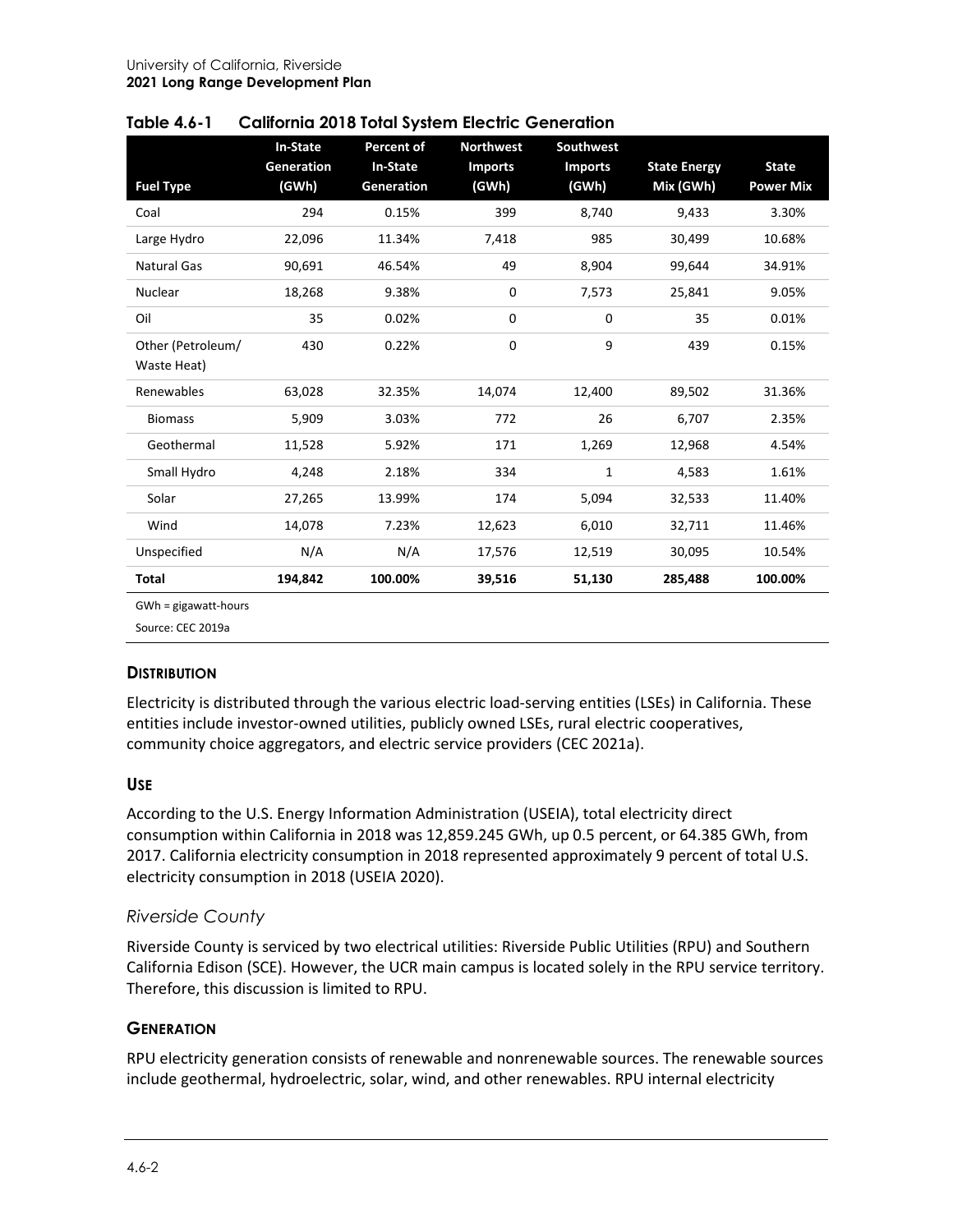generation includes coal, large hydroelectric, natural gas, nuclear, and other generic power. [Table](#page-2-0) 4.6-2 indicates RPU composition from both internal generation and renewables.

According to the 2018 Power Content Label, which discloses power sources from retail electricity suppliers, RPU receives its energy from renewables, hydroelectric, natural gas, nuclear, and unspecific sources. [Table](#page-2-0) 4.6-2 shows the breakdown of energy resources from RPU compared to California's breakdown of energy sources. Both RPU's General Power Mix and 100 Percent Renewable Energy Mix have a higher share of renewable energy compared to Statewide (RPU 2019). RPU has also reported that it was likely to achieve 44 percent renewable power mix by 2020. RPU does not offer customers, including UCR, the option to purchase 100 percent renewable-sourced electricity. In addition, there is no separate community choice aggregation available to UCR.

| <b>Source</b>                                            | <b>RPU General Power Mix<sup>1</sup></b> | 2018 California Power Mix <sup>1</sup> |
|----------------------------------------------------------|------------------------------------------|----------------------------------------|
| Eligible Renewable Resources                             |                                          |                                        |
| Biomass & biowaste                                       | 0                                        | 2                                      |
| Geothermal                                               | 18                                       | 5                                      |
| Eligible Hydroelectric                                   | 0                                        | 2                                      |
| Solar                                                    | 12                                       | 11                                     |
| Wind                                                     | 4                                        | 11                                     |
| Coal                                                     | 29                                       | 3                                      |
| Large Hydroelectric                                      | 1                                        | 11                                     |
| <b>Natural Gas</b>                                       | 4                                        | 35                                     |
| <b>Nuclear</b>                                           | 4                                        | 9                                      |
| Other                                                    | 0                                        | <1                                     |
| Unspecified sources of power <sup>2</sup>                | 28                                       | 11                                     |
| <b>Eligible Renewable Resources Percent of Power Mix</b> | 34                                       | 31                                     |
| Non-Renewable Resources Percent of Power Mix             | 66                                       | 69                                     |
| Total                                                    | 100                                      | 100                                    |

<span id="page-2-0"></span>**Table 4.6-2 RPU and California 2018 Power Mix**

<sup>1</sup> Percent of Total Power. Percentages are estimated annually by the CEC based on the electricity sold to California consumers during the identified year.

<sup>2</sup> "Unspecified sources of power" means electricity from open market transactions that are not traceable to specific generation sources. Numbers are rounded.

Sources: RPU 2019; RPU 2021

#### **DISTRIBUTION**

RPU provides electricity to many of the cities and entities throughout Riverside County, including UCR. Riverside County consumed approximately 15,877.5 GWh of electricity (CEC 2018a). RPU owns 13,912 distribution transformers, more than 1,300 circuit miles of distribution cables connecting them with more than 22,000 poles overhead and more systems underground. The transmission system has almost 100 miles of cable.

RPU operates the Riverside Energy Resource Center, a power generation plant on 16 acres in the City of Riverside (City) and provides 192-megawatt (MW) gas-fired power used to offset power shortages during times of peak demand. All of RPU imported energy comes through a single power connection via the SCE Vista Substation, located in the City of Grand Terrace. RPU owns 13,912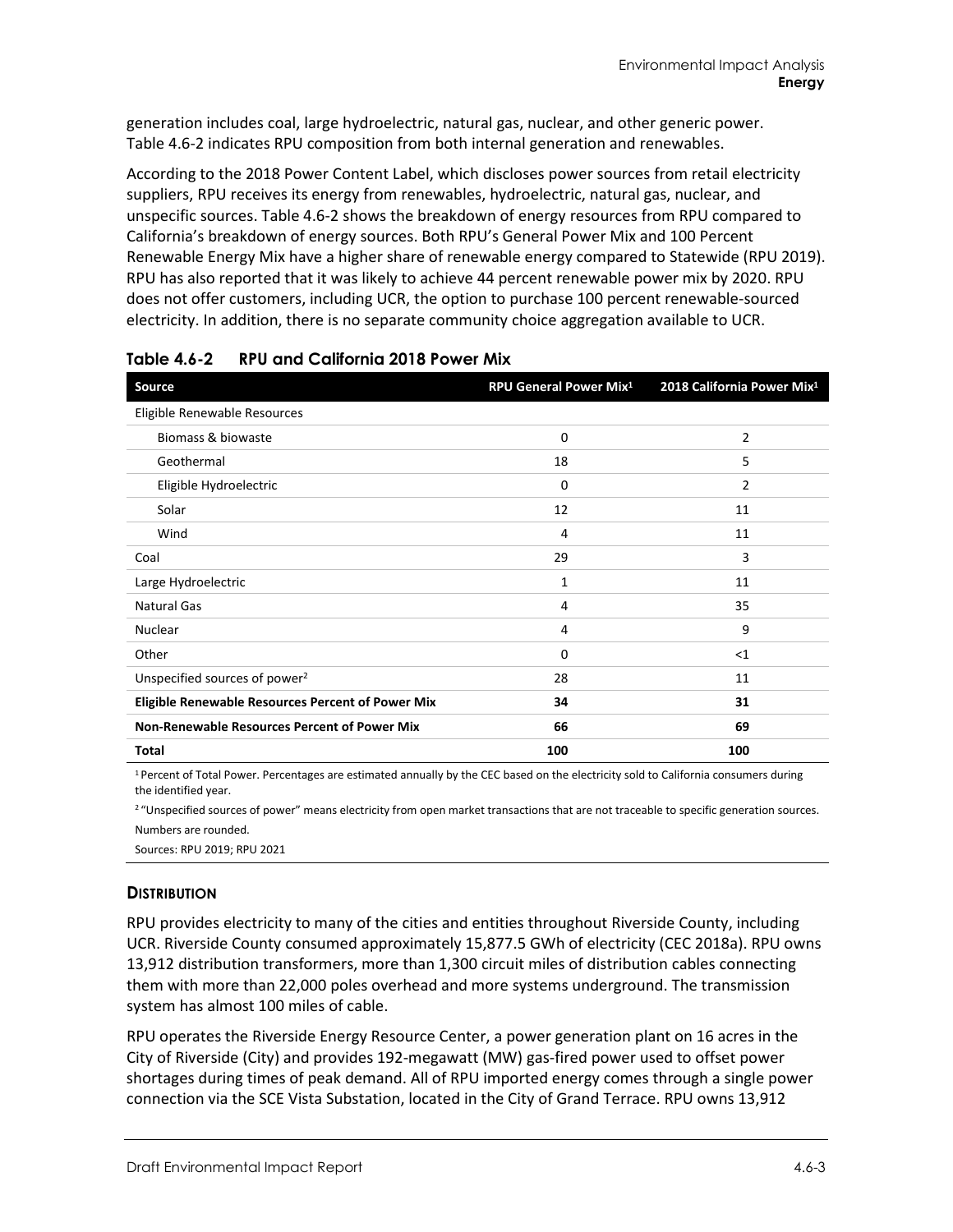distribution transformers, 14 substations, 65 transformers, 54 switchgears, and 1,300 circuit miles of distribution cables (RPU 2021).

#### **USE**

RPU serves approximately 317,000 people in a 90 square-mile area with 109,327 metered electric customers (RPU 2021). [Table 4.6-3](#page-3-0) shows the breakdown of 2018 electricity consumption within the RPU service area by sector. Commercial and residential uses constitute the greatest users of electricity. As shown i[n Table 4.6-3,](#page-3-0) RPU provided approximately 2,186 GWh of electricity in 2018 which equates to 6,900 kWh per capita.

#### <span id="page-3-0"></span>**Table 4.6-3 RPU Service Area 2018 Electricity Consumption**

| <b>Consumption (kWh)</b>     | <b>2018 Service Area Population</b> | <b>RPU Service Area</b><br><b>Consumption Per Capita (kWh)</b> |
|------------------------------|-------------------------------------|----------------------------------------------------------------|
| 2,186,000,000                | 317,000                             | 6.900                                                          |
| $kWh = kilowatt hour$        |                                     |                                                                |
| Sources: RPU 2021; CEC 2018b |                                     |                                                                |

### *UCR Main Campus*

#### **GENERATION**

In addition to obtaining electricity from RPU, UCR campus solar power is generated from SunPower photovoltaic (PV) systems. UCR purchases such solar-powered electricity through a power purchase agreement for on-site generation that on average annually produces approximately 11.6 megawatthours (MWh) of electricity, or almost 10 percent of the campus's total annual energy needs. Specifically, in 2018 electricity was generated by the following solar facilities on the UCR campus:

- 5,734 annual MWh system via solar panel canopies at UCR Parking Lot 30;
- 1,099 MWh system via solar panel canopies at UCR Parking Lot 32; and
- 5,040 MWh Solar Farm Tracking System scattered throughout the campus, including
	- a solar farm adjacent to agricultural research land and
	- a smaller system above the parking lot of the College of Engineering's Center for Environmental Research and Technology (CE-CERT).

CE-CERT's solar PV array feeds into a 500 kWh battery. In addition, the campus produces solar hot water on the rooftops of the Glen Mor student housing facility (UCR 2021a). Furthermore, eight chillers provide 12,250 tons of chilled water capacity and utilize an innovative system of three thermal energy storage (TES) tanks that hold seven million gallons of chilled water. The TES tanks allow the University to implement demand management strategies to purchase electricity during off-peak hours, to produce and store chilled water for use during daytime on-peak hours (UCR 2005). The TES tanks provide cooling for 65 percent of the campus, reducing peak energy load of the campus by 2.5 MW (UCR 2021a).

#### **DISTRIBUTION**

Electricity used on the UCR campus to provide power for space cooling, heating and ventilation, lighting, research activities, office equipment, and refrigeration is distributed via an extensive network of power distribution infrastructure. The UCR Sustainable Integrated Grid Initiative (SIGI)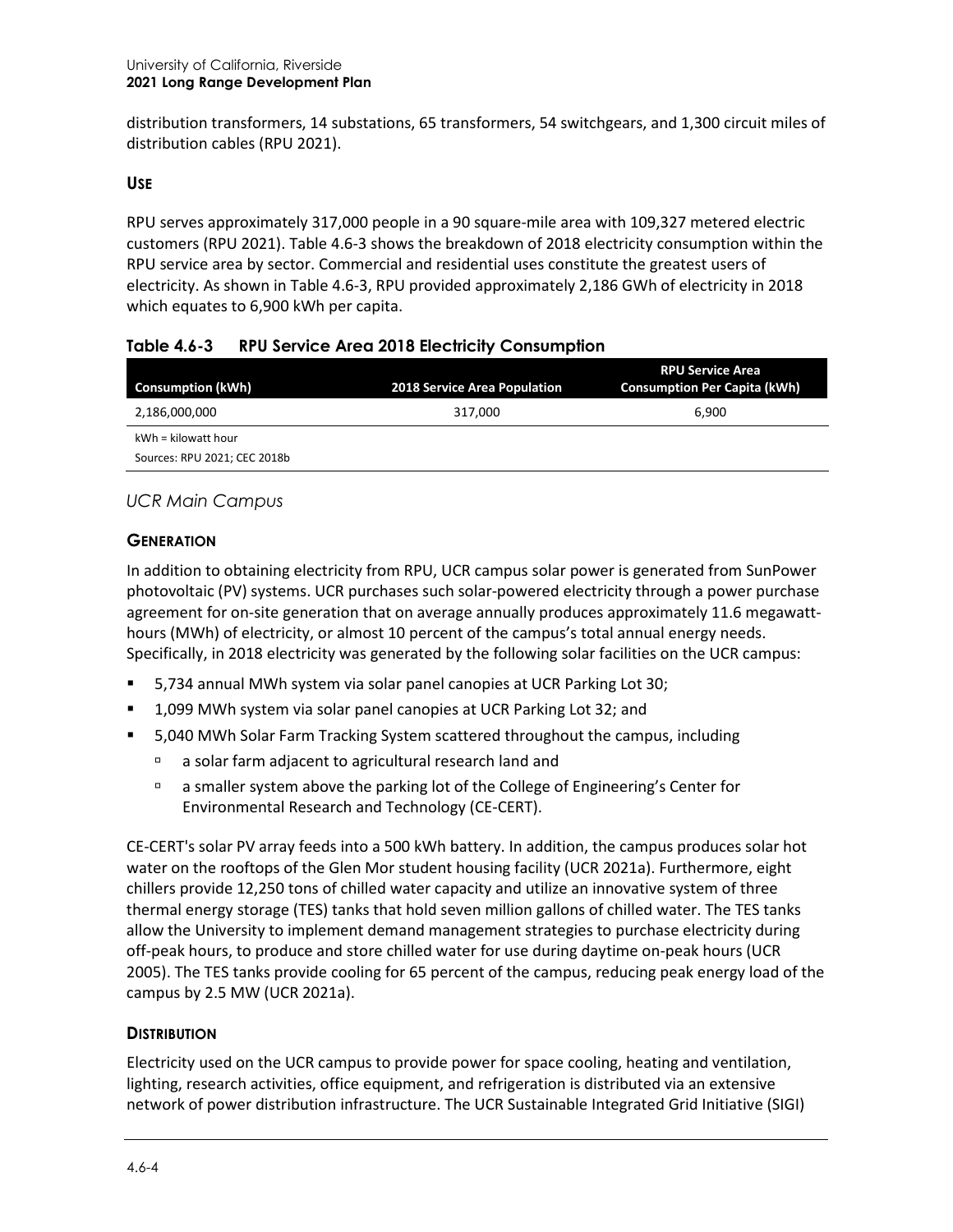was designed as a smart, flexible, micro-grid capable of responding to the critical needs of the electrical grid. There is 0.5 MW of PV power capacity distributed between the three buildings at CE-CERT. The administration building has an energy scheduling system installed that controls large loads and 0.1 MW of the PV capacity. The multidisciplinary research building has a 500-kW stationary electrical energy storage system that will store or discharge energy in response to a remote command or to a scheduling algorithm and 100 kW of the PV capacity. The remaining 260 kW PV capacity is allocated to the Atmospheric Processes Laboratory. Additionally, 500 kW of battery energy storage is installed in a trailer for mobile deployment (UCR 2021b).

Heat waves challenge local utilities to satisfy record-breaking peak energy demands. During a previous heat wave in 2014, RPU requested that their largest customers reduce electricity use in the afternoon. UCR responded to this request by utilizing its SIGI battery system, PV generation, and smart demand management controllers. The combined effect not only curtailed 265 kW of power consumption but also provided 225 kW back to the grid, resulting in a 590 kW energy swing for the critical-period during the afternoon hours. In addition to the demonstration of these functionalities, UCR CE-CERT's SIGI test-bed has the ability to supply reactive power and voltage support, efficiency evaluation of system components, and islanding operations. The other capacity of UCR SIGI is fast electric-vehicle charging, along with vehicle-to-grid energy transfer capability (UCR 2021c).

#### **USE**

[Table 4.6-4](#page-4-0) provides a summary of UCR electricity sources, data type, and activity data for 2018. As shown in [Table 4.6-4,](#page-4-0) total UCR main campus electricity use in 2018 was 118,960,675 kWh. Approximately 11,872,475 kWh is produced on campus through solar SunPower and used by UCR. Therefore, 107,088,200 kWh were purchased from RPU in 2018. In addition, non-UCR fleet/department vehicles traveling to and from the UCR main campus generated passenger vehicle miles traveled (VMT) some of which used electricity and accounted for 75,551 kWh of electricity consumed for mobile vehicles in 2018 (see Appendix F).

| Source                            | Data Type                                       | Use (kWh)   | <b>Campus</b><br><b>Population</b><br>(2018) | <b>UCR</b><br><b>Consumption</b><br>Per Capita<br>(kWh) |
|-----------------------------------|-------------------------------------------------|-------------|----------------------------------------------|---------------------------------------------------------|
| <b>Stationary Electricity Use</b> |                                                 |             |                                              |                                                         |
| Riverside Public Utility          | Usage summarized by RPU                         | 107,088,200 | 28.661                                       | 3,736                                                   |
| SunPower Lot 30                   | Production/usage summarized by SunEdison        | 5,733,909   |                                              | 200                                                     |
| SunPower Lot 32                   | Production/usage summarized by SunEdison        | 1.098.690   |                                              | 38                                                      |
| Solar Farm                        | Production/usage summarized by SunEdison        | 5,039,876   |                                              | 175                                                     |
| <b>Mobile Electricity Use</b>     |                                                 |             |                                              |                                                         |
| Non-UCR Fleet mobile              | Daily VMT, vehicle class, and fuel distribution | 75,551      | 28.661                                       | 2.6                                                     |

#### <span id="page-4-0"></span>**Table 4.6-4 UCR 2018 Electricity Consumption**

kWh = kilowatt hour; RPU = Riverside Public Utilities; UCR = University of California, Riverside; VMT = vehicle miles traveled

All presented data was provided by UCR and is based on 2018 calendar year.

A summary of the electricity purchased from RPU and generated by on-site solar was provided by UCR Energy Manager in the form of an Annual Utilities Summary Spreadsheet.

All data and calculations presented are rounded to the nearest whole number.

Source: Appendix F compiled by Rincon Consultants.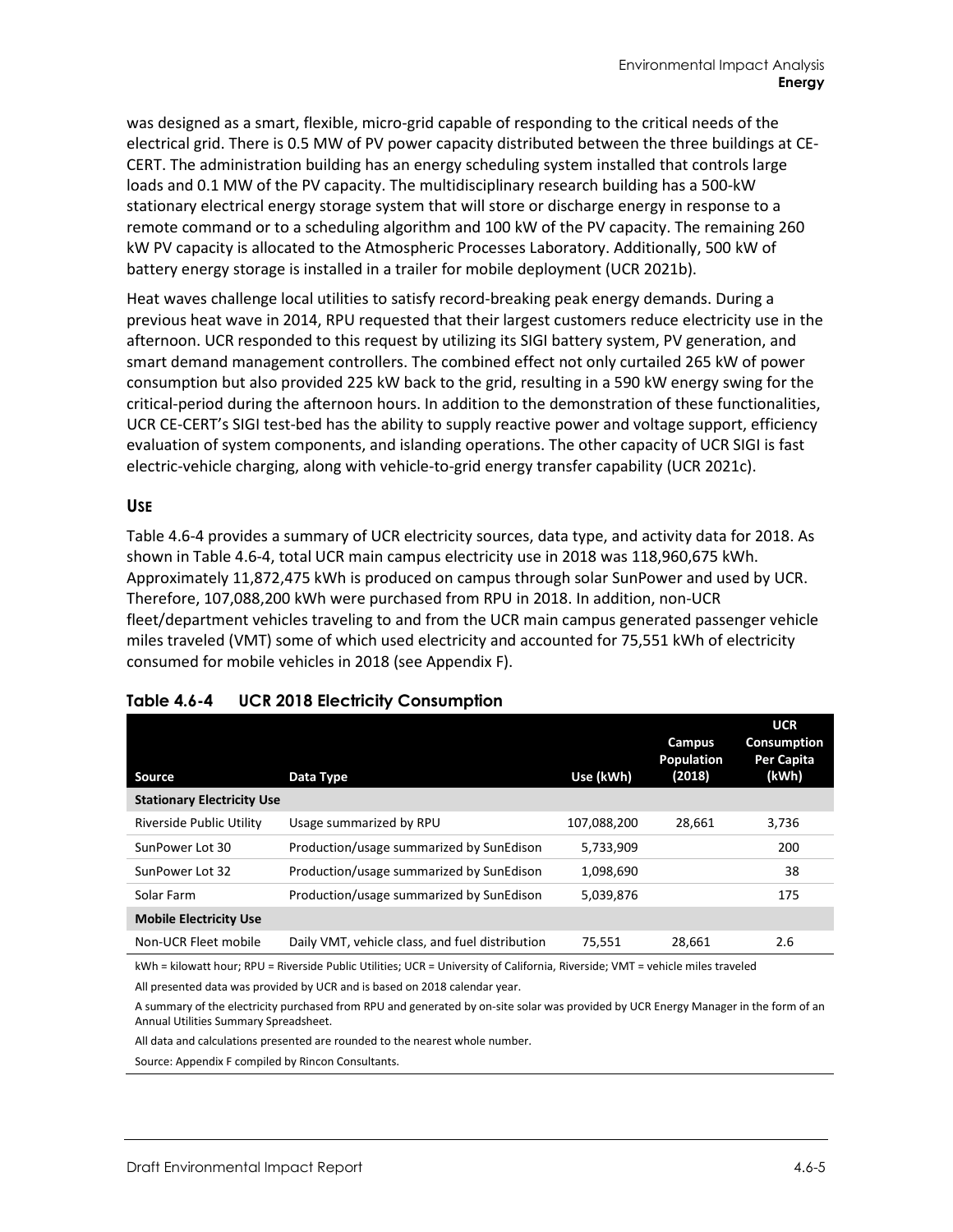# **Natural Gas Distribution and Use**

#### *California*

#### **DISTRIBUTION**

According to the California Public Utilities Commission (CPUC), natural gas from out-of-state production basins is delivered into California via the interstate natural gas pipeline system. The major interstate pipelines that deliver out-of-state natural gas to California gas utilities are Gas Transmission Northwest Pipeline, Kern River Pipeline, Transwestern Pipeline, El Paso Pipeline, Ruby Pipeline, Mojave Pipeline, and Tuscarora (CPUC 2021). Because natural gas is a dispatchable energy resource that provides load when the availability of hydroelectric power generation and/or other energy sources decrease, distribution varies greatly from year to year. The availability and distribution of hydroelectric-sourced energy, increasing renewable-source energy, and overall consumer demand are the variables that shape the need for natural gas.

#### **USE**

In 2018, total California natural gas demand for industrial, residential, commercial, and electric power generation was 2,137,920 million cubic feet per year (MCF/year).

#### *Riverside County*

Riverside County, including UCR, is located within the natural gas utility service territory of Southern California Gas (SCG), which covers the majority of southern California. This discussion below is limited to SCG natural gas distribution and use within Riverside County.

#### **DISTRIBUTION**

SCG obtains more than 90 percent of its natural gas from basins in Texas and New Mexico and is the nation's largest natural gas distribution utility with 21.8 million consumers across approximately 24,000 square miles throughout central and southern California (SCG 2021). Riverside County is serviced via SCG high-pressure distribution lines under roadways and transmission pipelines throughout the County. The high-pressure distribution lines operate at pressures above 60 pounds per square inch (psi) and deliver gas in smaller volumes to the lower pressure distribution system. Transmission lines are generally large diameter pipelines that operate at pressures above 200 psi and transport gas from supply points to the gas distribution system.

#### **USE**

Riverside County consumed approximately 398.5 millions of therms of natural gas in 2018 (CEC 2018). According to the California Department of Finance (DOF), Riverside County population in 2018 was 2,400,762 persons. As such, [Table 4.6-5](#page-5-0) indicates that Riverside County had a 2018 per capita natural gas consumption of approximately 166 therms.

| <b>County Consumption Per Capita</b><br>(Therms) | <b>County Consumption</b><br>(Therms) | County<br>Population         |
|--------------------------------------------------|---------------------------------------|------------------------------|
| 166                                              | 398,500,000                           | 2,400,762                    |
|                                                  |                                       | Sources: DOF 2020; CEC 2018c |
|                                                  |                                       |                              |

#### <span id="page-5-0"></span>**Table 4.6-5 Riverside County 2018 Natural Gas Consumption**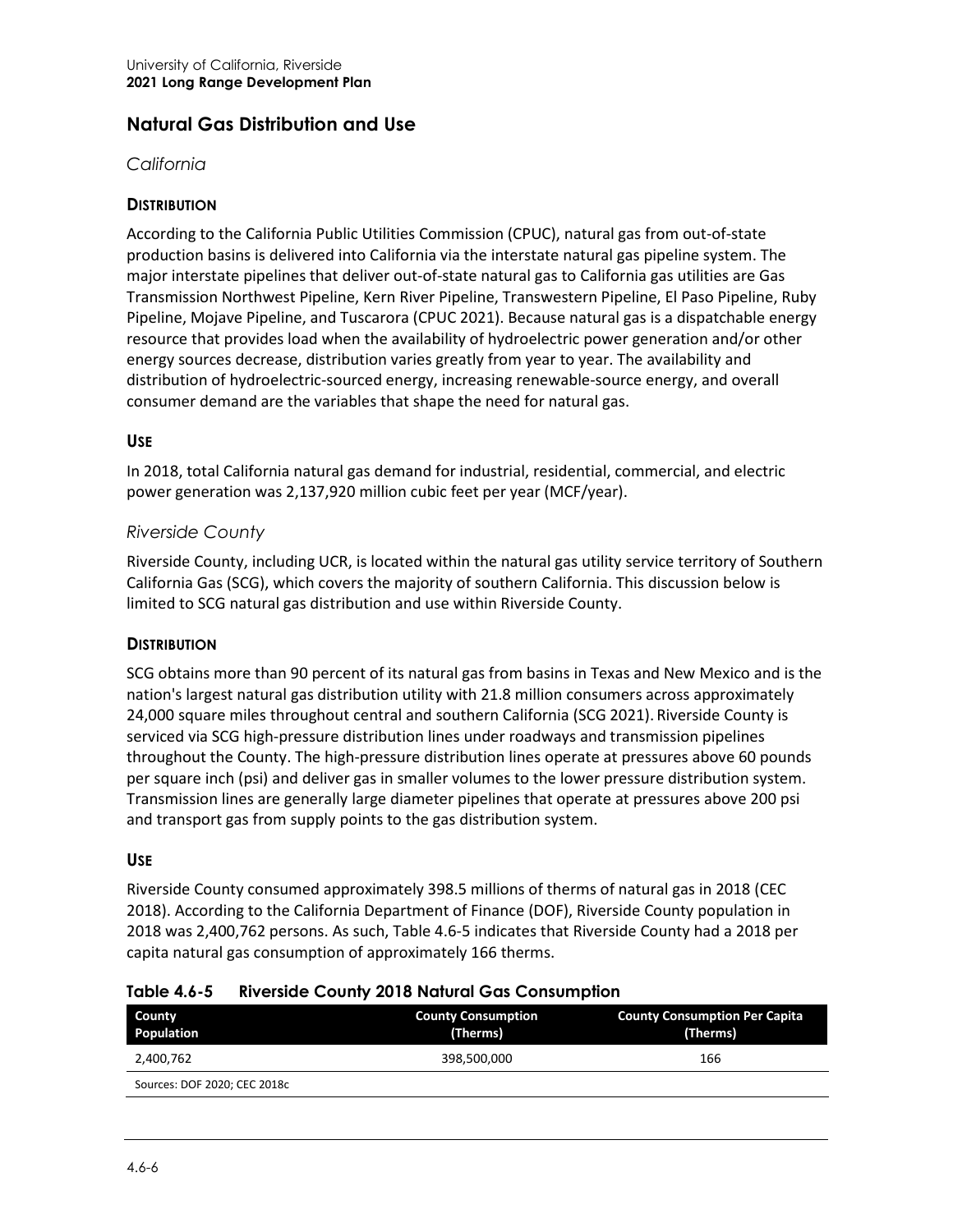# *UCR Main Campus*

#### **DISTRIBUTION**

Natural gas for UCR is exclusively distributed from Shell Energy.<sup>[1](#page-6-1)</sup> UCR privately distributes medium pressure gas throughout East and West Campus. Distribution lines exist under Iowa Avenue and Martin Luther King Boulevard, and under a portion of West Campus. East Campus is served by a distribution line under Blaine Street (SCG 2016). UCR purchases natural gas, 95 percent of which is combusted in four steam boilers at the UCR Central Plant to generate steam for distribution. The Central Plant has the capability to produce up to 150,000 pounds per hour (lbs/hour) of steam that is distributed to most buildings in the Academic Center primarily for heating. Some natural gas is also used in the residential dining hall kitchens; on-campus restaurant kitchens; and science, research and teaching laboratories (UCR 2005). One high-pressure natural gas distribution line runs north-south under West Campus between Martin Luther King Boulevard and Le Conte Drive (SCG 2016).

#### **USE**

In 2018, UCR collected energy activity data, measured in million British Thermal Unit (MMBtu), of natural gas used in facilities and buildings; gallons of diesel used for portable generators, heaters, etc.; and gallons of fuel used by the UCR vehicle fleet. UCR disaggregated the source data in order to provide activity data for solely the main campus included in the proposed 2021 LRDP area. [Table](#page-6-0) 4.6-6 provides a summary of UCR natural gas sources, data type, and activity data for 2018. As shown in [Table](#page-6-0) 4.6-6, total UCR main campus natural gas use in 2018 was 3,466,942 therms.

| Source                            | Data Type           | Use (therms) | <b>Campus Population</b><br>(2018) | UCR per Capita<br>Consumption<br>(therms) |
|-----------------------------------|---------------------|--------------|------------------------------------|-------------------------------------------|
| <b>Natural Gas Use</b>            |                     |              |                                    |                                           |
| Natural Gas<br>(Shell Energy) $1$ | Annual utility data | 3,466,942    | 28,661                             | 121                                       |

#### <span id="page-6-0"></span>**Table 4.6-6 UCR 2018 Natural Gas Consumption**

<sup>1</sup> Natural gas is transported to the UCR main campus by Southern California Gas and is procured through Shell Energy. Notes:

All presented data was provided by UCR and is based on 2018 calendar year.

All data and calculations presented in this report are rounded to the nearest whole number.

Source: Appendix F compiled by Rincon Consultants.

# **Fuel Distribution and Use**

#### *State of California*

#### **DISTRIBUTION**

According to the 2015 CEC market share data, California consists of distributors of gasoline, which include companies or individuals who make the first distribution of gasoline in California. Aircraft manufacturers and certificated or licensed carriers by air may be included within the definition of

<span id="page-6-1"></span><sup>&</sup>lt;sup>1</sup> Natural gas is transported to the UCR main campus by Southern California Gas and is procured through Shell Energy.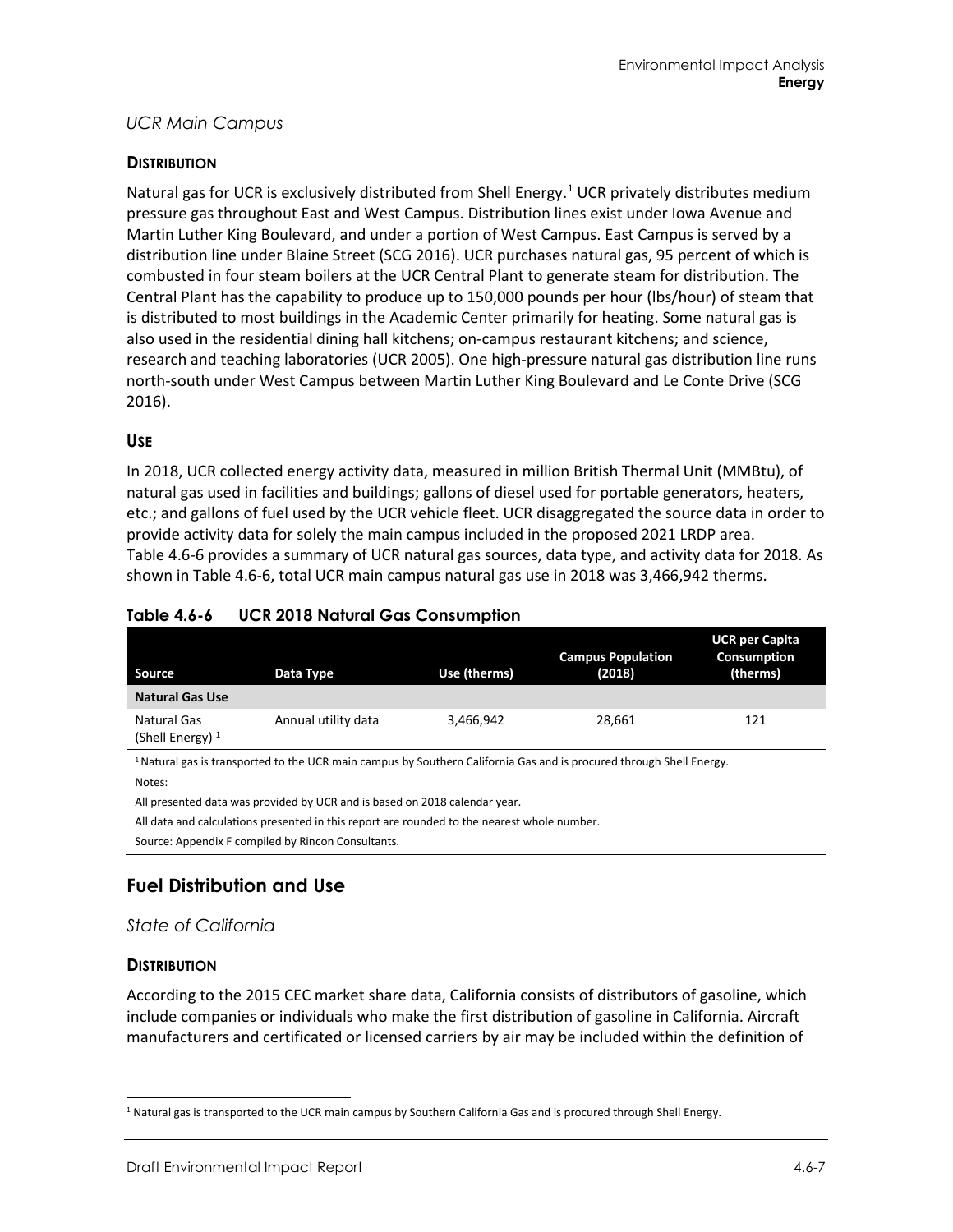distributor. Distributors can also be "Brokers," which includes every person, other than a distributor or a retailer, who deals in lots of 200 or more gallons of gasoline (CEC 2015).

Based on the California Transportation of Petroleum Second Northern California Refinery Safety Forum, output from the refineries is usually placed in intermediate tanks before blending finished products. Most gasoline is shipped from refinery by pipeline, which serves over 60 distribution terminals, which is then transported to retail and nonretail stations by tanker trucks (Schremp 2015).

#### **USE**

The main category of fuel use in California is transportation fuel, specifically gasoline and diesel. Gasoline is the most used transportation fuel in California: 97 percent of all gasoline sold in California is consumed by light-duty cars, pickup trucks, and sport utility vehicles. In 2018, an estimated 143,080 million gallons of gasoline annually were used (i.e. 392 million gallons gasoline per day), marking a record level of consumption between 1997 and 2020 (CEC 2021b). Diesel is the second largest transportation fuel used in California. Many heavy duty-trucks, delivery vehicles, buses, trains, ships, boats and barges, farm, construction, and heavy-duty military vehicles and equipment have diesel engines. According to the 2019 California Annual Retail Fuel Outlet Report Results (CEC-A15), in 2018, 1,752 million gallons of diesel annually (i.e. 4.8 million gallons of diesel per day), including off-road diesel, was sold (CEC 2021c).

### *Riverside County*

#### **DISTRIBUTION**

Riverside County distributes gasoline through retail and non-retail gas stations throughout the County. In 2018, Riverside County had an estimated total of 582 retail gasoline stations (CEC 2021d).

#### **USE**

According to the California Annual Retail Fuel Outlet Report Results (CEC-A15), retail gasoline sales in Riverside County totaled approximately 1.05 billion gallons (CEC 2021d) and retail diesel sales totaled approximately 132 million gallons in 2018 (CEC 2021c). County consumption of compressed natural gas (CNG) is unknown[. Table 4.6-7](#page-7-0) indicates that Riverside County had a per capita gasoline consumption of approximately 437 gallons and per capita diesel consumption of approximately 55 gallons.

#### <span id="page-7-0"></span>**Table 4.6-7 Riverside County 2018 Gasoline and Diesel Consumption**

| <b>Fuel Type</b>                        | <b>County Consumption</b><br>(gallons per year) | <b>2018 County Population</b> | <b>County Per Capita</b><br><b>Consumption (gallons)</b> |
|-----------------------------------------|-------------------------------------------------|-------------------------------|----------------------------------------------------------|
| Gasoline                                | 1,050,000,000                                   | 2,400,762                     | 437                                                      |
| Diesel                                  | 132,000,000                                     |                               | 55                                                       |
| Sources: DOF 2020; CEC 2018c; CEC 2021d |                                                 |                               |                                                          |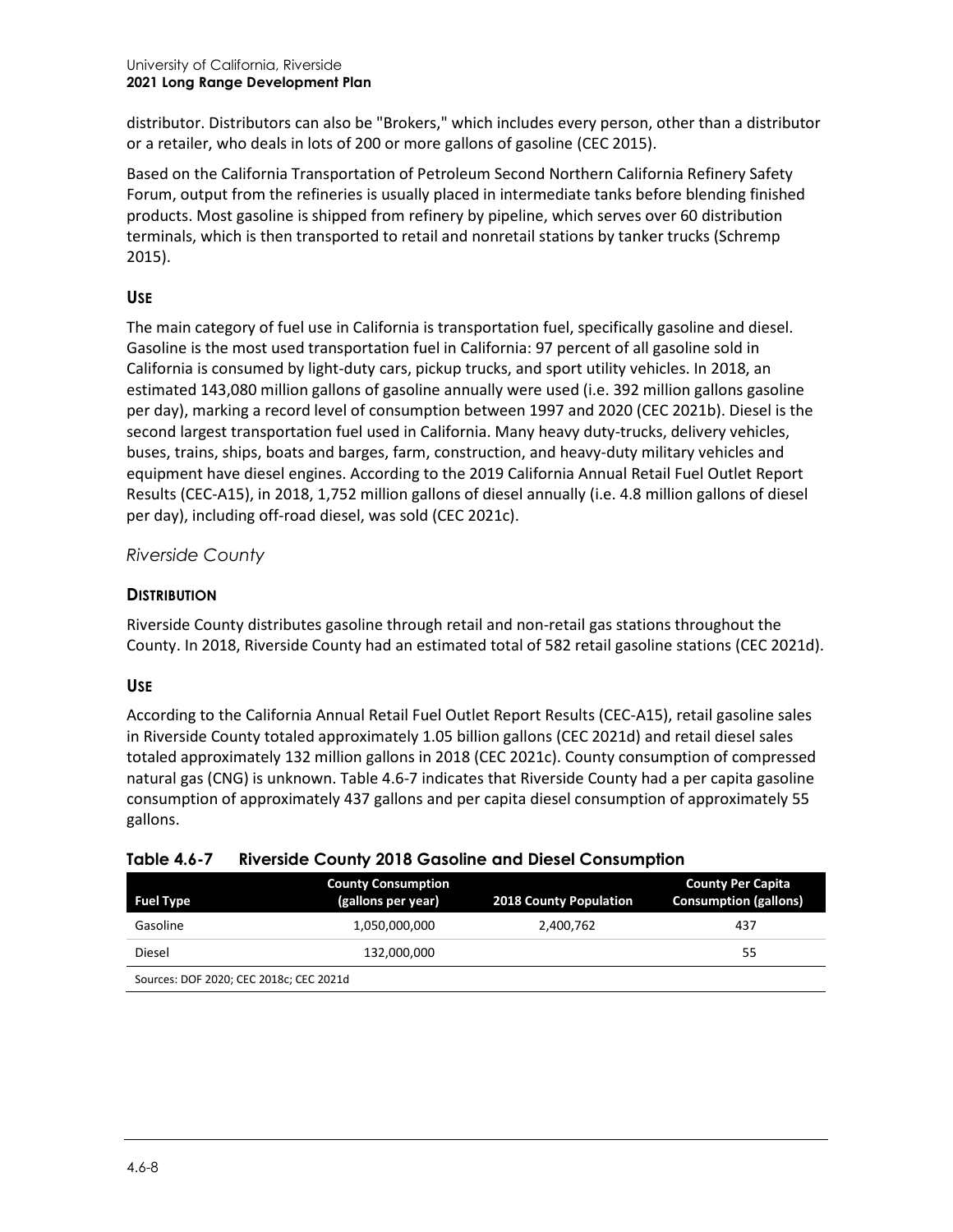### *UCR Main Campus*

Unleaded gasoline, CNG, and diesel are the fuels used by the UCR vehicle fleet and department vehicles. It is assumed that these same fuels are utilized by non-UCR vehicles and transit vehicles traveling to and from the campus.

#### **DISTRIBUTION**

UCR fleet and department vehicle services have three gasoline fuel dispensers with unleaded 87 octane gasoline and one CNG fuel dispenser. Diesel fuel is not available at the UCR Fleet fueling station and must be purchased at an off-campus fueling station (UCR 2021d).

#### **USE**

In addition to diesel fuel use by emergency back-up power generators on the UCR main campus, unleaded gasoline, CNG, and diesel are the fuels used by the UCR vehicle fleet and department vehicles. In 2018, UCR had a couple of electric vehicles used by campus staff and a couple hundred electric carts. In 2018, 135,192 gallons of unleaded gasoline, 4,321 gallon-equivalents of CNG, and 7,306 gallons of diesel were consumed by this UCR fleet for a total of 146,819 gallons of fuel used (see Appendix F). In addition, non-UCR fleet/department vehicles traveling to and from the UCR main campus generated an annual passenger VMT of 81,662,018, which translates into 2,100,859 gallons of gasoline and 247,811 gallons of diesel as fuel in 2018 (see Appendix F). Furthermore, in 2018, UCR campus population traveled 407,912 revenue miles on transit buses, which translates to 1[2](#page-8-0)5,126 gallons of gasoline equivalents of CNG consumed in 2018 (see Appendix F).<sup>2</sup> Finally, based on 8,273,344 air passenger miles traveled in 2018, 182,979 gallons of aviation gasoline were consumed in 2018 due to UCR faculty and staff air travel.

[Table 4.6-8](#page-9-0) provides a summary of UCR mobile and stationary fuel sources, data type, and consumption data for 2018. As shown in [Table 4.6-8,](#page-9-0) total UCR main campus fuel use in 2018 was 263,120 gallons of diesel, 2,419,030 gallons of gasoline, and 129,447 gallon-equivalents of CNG.

<span id="page-8-0"></span><sup>&</sup>lt;sup>2</sup> CNG fuel consumption received by UCR is expressed as gallon equivalents. CNG = 1 gasoline equivalent gallons, and there are 1027 BTUs/standard cubic foot (SCF).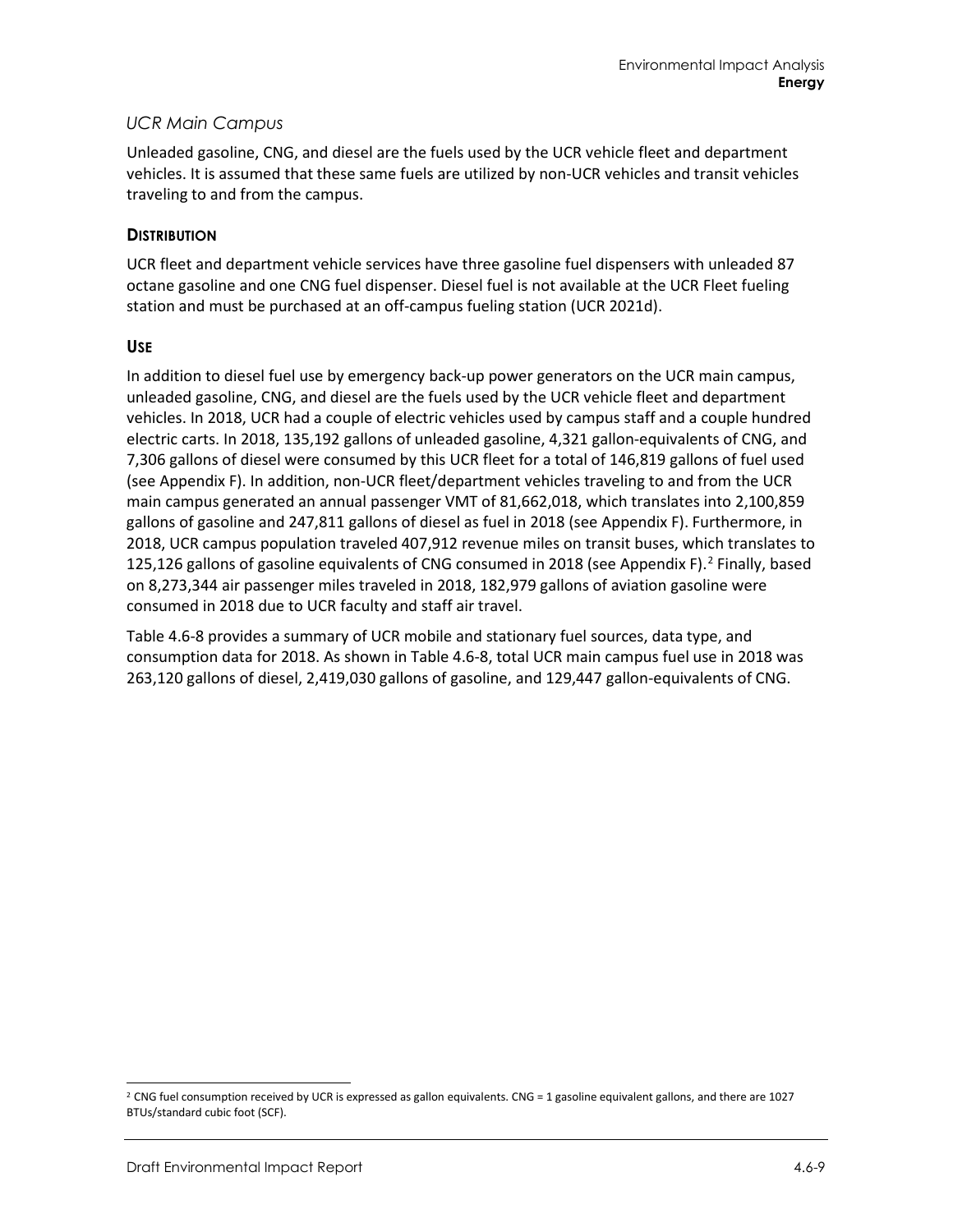#### <span id="page-9-0"></span>**Table 4.6-8 UCR 2018 Fuel Consumption**

|                                                                      |                                                                                      |                                                  | <b>Baseline</b><br>Campus | Consumption<br>Per Capita |
|----------------------------------------------------------------------|--------------------------------------------------------------------------------------|--------------------------------------------------|---------------------------|---------------------------|
| Source<br><b>Stationary Fuel Use</b>                                 | Data Type                                                                            | Use (gallons)                                    | <b>Population</b>         | (gallons)                 |
| Diesel                                                               |                                                                                      | 8,003                                            | 28,661                    | 0.3                       |
|                                                                      | <b>Invoice Summary</b>                                                               |                                                  |                           |                           |
| <b>Mobile Fuel Use</b>                                               |                                                                                      |                                                  |                           |                           |
|                                                                      | On-campus Non-UCR Vehicles (campus commuters, commercial vendors, etc.) <sup>3</sup> |                                                  |                           |                           |
| <b>Unleaded Gasoline</b>                                             | Daily VMT, vehicle class, and fuel<br>distribution                                   | 2,100,859                                        | 28,661                    | 73.3                      |
| Diesel                                                               | Daily VMT, vehicle class, and fuel<br>distribution                                   | 247,811                                          | 28,661                    | 8.6                       |
| <b>Public Transit Vehicles (Attributed to UCR)</b>                   |                                                                                      |                                                  |                           |                           |
| <b>Transit Vehicle</b><br>Transportation<br>(RTA/UPASS) <sup>1</sup> | Annual trips, vehicle class, and<br>fuel distribution                                | 125,126<br>(gallons<br>equivalents) <sup>2</sup> | 28,661                    | 4.4                       |
| <b>UCR Vehicles (Fleet/Department)</b>                               |                                                                                      |                                                  |                           |                           |
| <b>Unleaded Gasoline</b>                                             | Fleet vehicle, fuel, and mileage<br>data                                             | 135,192                                          | 28,661                    | 4.7                       |
| <b>Compressed Natural Gas</b>                                        | Fleet vehicle, fuel, and mileage<br>data                                             | 4,321 (gallon<br>equivalent) <sup>2</sup>        | 28,661                    | 0.2                       |
| Diesel                                                               | Fleet vehicle, fuel, and mileage<br>data                                             | 7,306                                            | 28,661                    | 0.3                       |
| <b>UCR Business Air Travel</b>                                       |                                                                                      |                                                  |                           |                           |
| Faculty/Staff Air Travel                                             | Air passenger miles and aviation<br>energy use factor                                | 182,979                                          | 28,661                    | 6.4                       |

1 Based on provided fleet information from RTA in email correspondence on August 21, 2020, the transit fleets are operated using only gasoline and compressed natural gas (CNG), therefore does not include diesel fuel usage.

 $2$  CNG fuel consumption received by UCR is expressed as gallon equivalents. CNG = 1 gasoline equivalent gallons, and there are 1027 BTUs/standard cubic foot (SCF).

<sup>3</sup> Non-UCR fleet mobile fuel combustion calculated using VMT data provided by vehicle class by Fehr & Peers (Appendix J) and has been converted into total fuel consumption for all vehicle classes.

Total fuel usage presented are rounded to the nearest whole number while consumption per capita is rounded to the tenths.

UCR = University of California, Riverside; VMT = vehicles miles traveled; RTA = Riverside Transit Agency

Source: Appendix F compiled by Rincon Consultants.

# **Available Alternative Vehicle Fuels**

Various Statewide regulations and plans encourage alternative fuel use to reduce GHG emissions and criteria pollutant emissions. These include the Low Carbon Fuel Standard and SB 32, as well as myriad other Statewide and local air district regulations. Conventional gasoline and diesel may be replaced with different alternative fuels, depending on the capability of the vehicle. Descriptions of the most widely used alternative fuels include the following:

 **Electricity** can power electric and plug-in hybrid electric vehicles directly from the power grid. Generally, these vehicles draw from the electricity grid and store the energy in their batteries. UCR has 36 electric vehicle charging stations on campus:

Existing Level II (240 Volt/40 Amp)

 $D =$ Lot 1:4 ports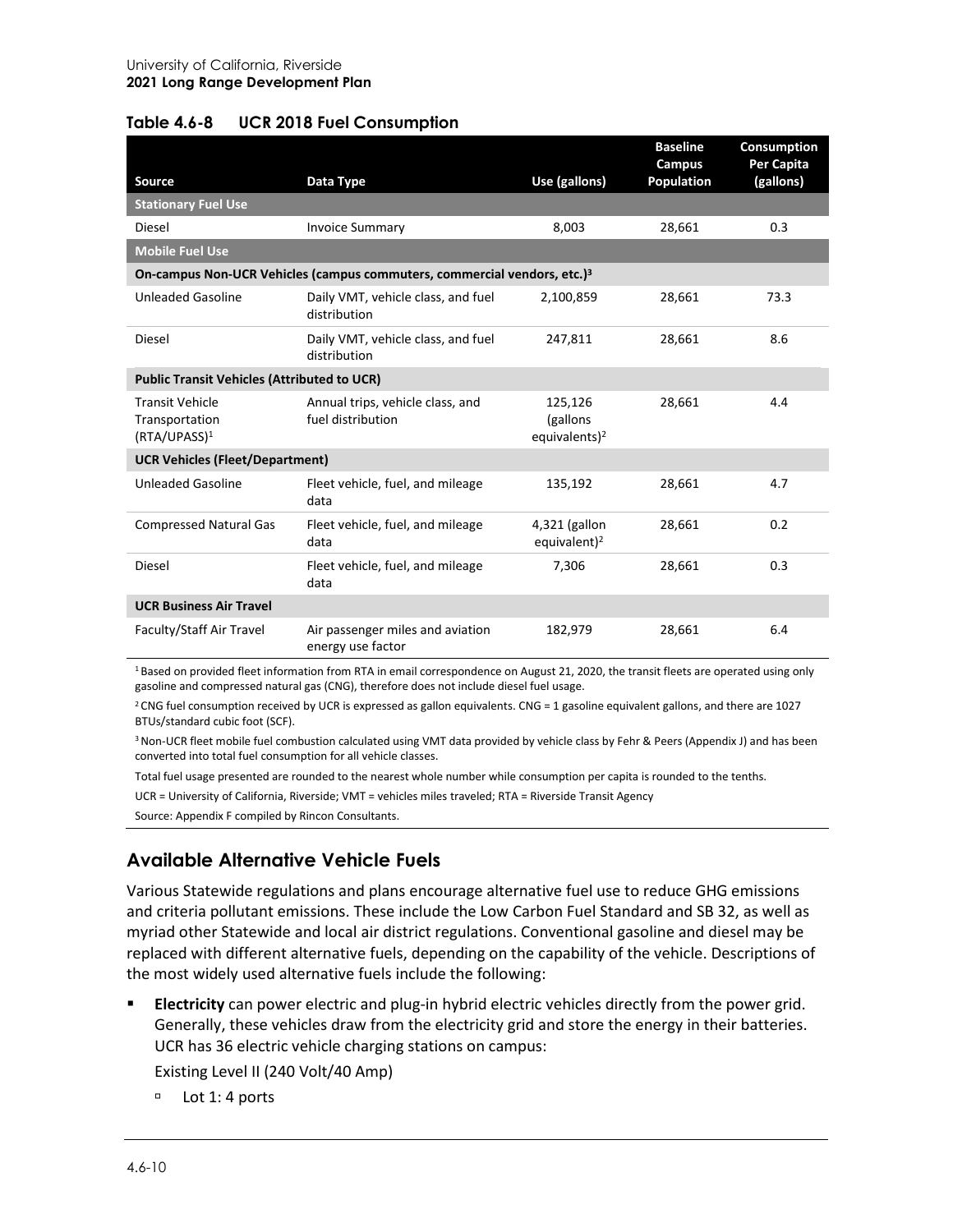- Lot 6: 4 ports
- D Lot 9: 4 ports
- D Lot 15:4 ports
- D Lot 20: 2 ports
- D Lot 24: 12 ports
- □ Lot 30: 2 ports
- □ Lot 50: 4 ports
- **Biodiesel** is a renewable alternative fuel that can be manufactured from vegetable oils, animal fats, or recycled restaurant grease. Biodiesel is biodegradable and cleaner-burning than petroleum-based diesel fuel. Generally, biodiesel can run in any diesel engine without alterations, but fueling stations have been slow to make it available. There are eleven biodiesel refueling stations in California, but none in the City. According to the U.S. Department of Energy (USDOE), the closest biodiesel stations to UCR are in the cities of Corona and Ontario (USDOE 2019a). UCR does not have any biodiesel stations on campus or use biodiesel as part of UCR's fleet.
- **Compressed natural gas (CNG) and liquefied natural gas (LNG)** is currently being used in vehicles. CNG is used in light-, medium-, and heavy-duty vehicles and gets about the same fuel economy. LNG is costly to produce and therefore is used in limited applications, typically in medium- and heavy-duty vehicles. There are three CNG stations near the UCR main campus: GNG CNG Station located approximately 3.4 miles southeast of UCR in the City of Moreno Valley; Clean Energy Riverside County CNG Station located approximately 3.9 miles northwest of UCR in the City; and Riverside CNG Station located approximately 5.9 miles southwest of UCR in the City (USDOE 2019b). There is one LNG station approximately 1.3 miles west of UCR in the City (USDOE 2019c). UCR does not have any CNG or LNG stations on campus but does use CNG as part of UCR's fleet.
- **Hydrogen** is being explored for use in combustion engines and fuel cell electric vehicles. The interest in hydrogen as an alternative transportation fuel stems from its clean-burning qualities, its potential for domestic production, and the fuel cell vehicle's potential for high efficiency: hydrogen is two to three times more efficient than gasoline. The closest station to UCR is in Diamond Bar, approximately 27.8 miles west of UCR (USDOE 2019d). Fuel cells are being explored as a way to use electricity generated on-board the vehicle to power electric motors. UCR does not have any hydrogen stations on campus or use hydrogen as part of UCR's fleet.

# 4.6.2 Regulatory Setting

Additional regulatory information related to energy efficiency standards is included throughout the other resource sections including Section 4.17, *Utilities and Service Systems*, which includes discussion of water use efficiency standards, solid waste standards, and wastewater standards, Section 4.3, *Air Quality*, which includes discussion of air quality related regulations, and Section 4.8, *Greenhouse Gas Emissions*, which includes discussion of greenhouse gas related regulations.

# **Federal**

# *Energy Policy and Conservation Act*

Enacted in 1975, this legislation established fuel economy standards for new light-duty vehicles (autos, pickups, vans, and sport-utility vehicles). The law placed responsibility on the National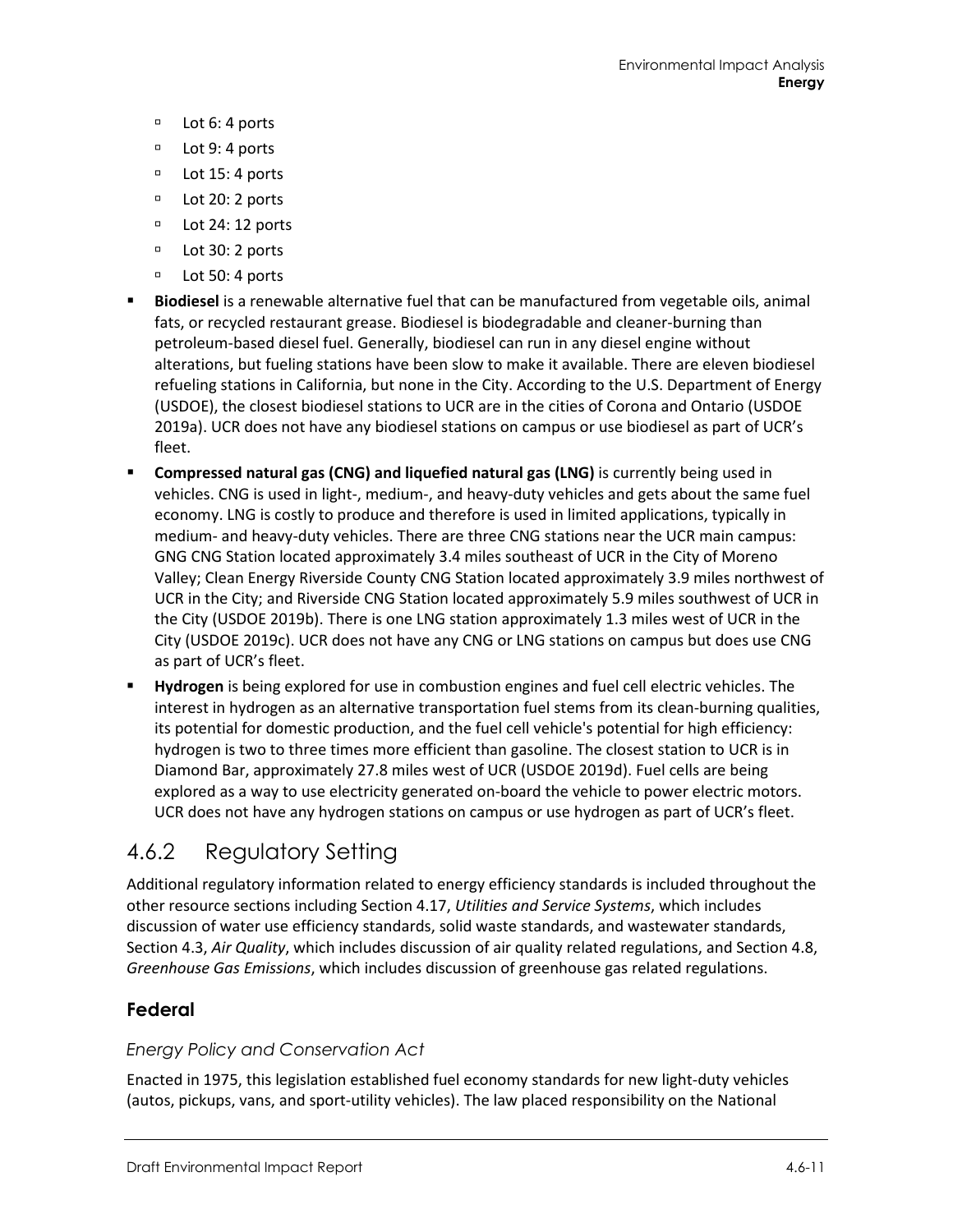Highway Traffic and Safety Administration, a part of the U.S. Department of Transportation (USDOT), for establishing and regularly updating vehicle standards. The U.S. Environmental Protection Agency (US EPA) administers the Corporate Average Fuel Economy (CAFE) program, which determines vehicle manufacturers' compliance with existing fuel economy standards. Since the inception of the program, the average fuel economy for new light-duty vehicles steadily increased from 13.1 miles per gallon (mpg) for the 1975 model year to 30.7 mpg for the 2014 model year and can increase to 54.5 by 2025.

On August 2, 2018, the NHTSA and US EPA, operating under the direction of the Trump Administration, proposed the Safer Affordable Fuel-Efficient Vehicles Rule (SAFE Rule). This rule addresses emissions and fuel economy standards for motor vehicles and is separated in two parts as described below.

- Part One, "One National Program" (84 FR 51310) revokes a waiver granted by US EPA to the State of California under Section 209 of the CAA to enforce more stringent emission standards for motor vehicles than those required by US EPA for the explicit purpose of GHG reduction, and indirectly, criteria air pollutants and ozone precursor emission reduction. This revocation became effective on November 26, 2019, potentially restricting the ability of CARB to enforce more stringent GHG emission standards for new vehicles and set zero emission vehicle mandates in California.
- Part Two addresses CAFE standards for passenger cars and light trucks for model years 2021 to 2026. This rulemaking proposes new CAFE standards for model years 2022 through 2026 and would amend existing CAFE standards for model year 2021. The proposal would retain the model year 2020 standards (specifically, the footprint target curves for passenger cars and light trucks) through model year 2026. The proposal addressing CAFE standards was jointly developed by NHTSA and US EPA, with US EPA simultaneously proposing tailpipe  $CO<sub>2</sub>$  standards for the same vehicles covered by the same model years.

US EPA and NTHSA published final rules to amend and establish national  $CO<sup>2</sup>$  and fuel economy standards on April 30, 2020 (Part Two of the SAFE Vehicles Rule) (85 FR 24174). California and 22 other states are currently challenging this new rule in the court system, and it is reasonably foreseeable that the State will be successful in its legal challenges, for the reasons outlined in the State's lawsuit<sup>[3](#page-11-0)</sup> and on the CARB website (CARB 2021). Furthermore, on January 20, 2021, President Biden signed an executive order directing the Government to revise fuel economy standards with the goal of further reducing emissions (US White House 2021). In February 2021 the Biden administration Department of Justice also asked courts to put the litigation on hold while the administration "reconsidered the policy decisions of a prior administration." Most Recently, on April 22, 2021 the Biden Administration proposed to formally roll back portions of the SAFE Rule thereby restoring California's right to enforce more stringent fuel efficiency standards (USDOT 2021).

It is, however, legally infeasible for individual agencies (in this case, the UC system) to adopt more stringent fuel efficiency standards for commuter vehicles. The CAA (42 United States Code [USC] Section 7543[a]) states that "no state or any political subdivision therefore shall adopt or attempt to enforce any standard relating to the control of emissions from new motor vehicles or new motor vehicle engines subject to this part." Therefore, UCR abides by federal and State transportation fuel efficiency standards related to commuter vehicles.

<span id="page-11-0"></span><sup>&</sup>lt;sup>3</sup> State of California et al. v. Chao et al. (Case 1:19-cv-02826) available at: [https://oag.ca.gov/system/files/attachments/press\\_releases/California%20v.%20Chao%20complaint%20%2800000002%29.pdf](https://oag.ca.gov/system/files/attachments/press_releases/California%20v.%20Chao%20complaint%20%2800000002%29.pdf)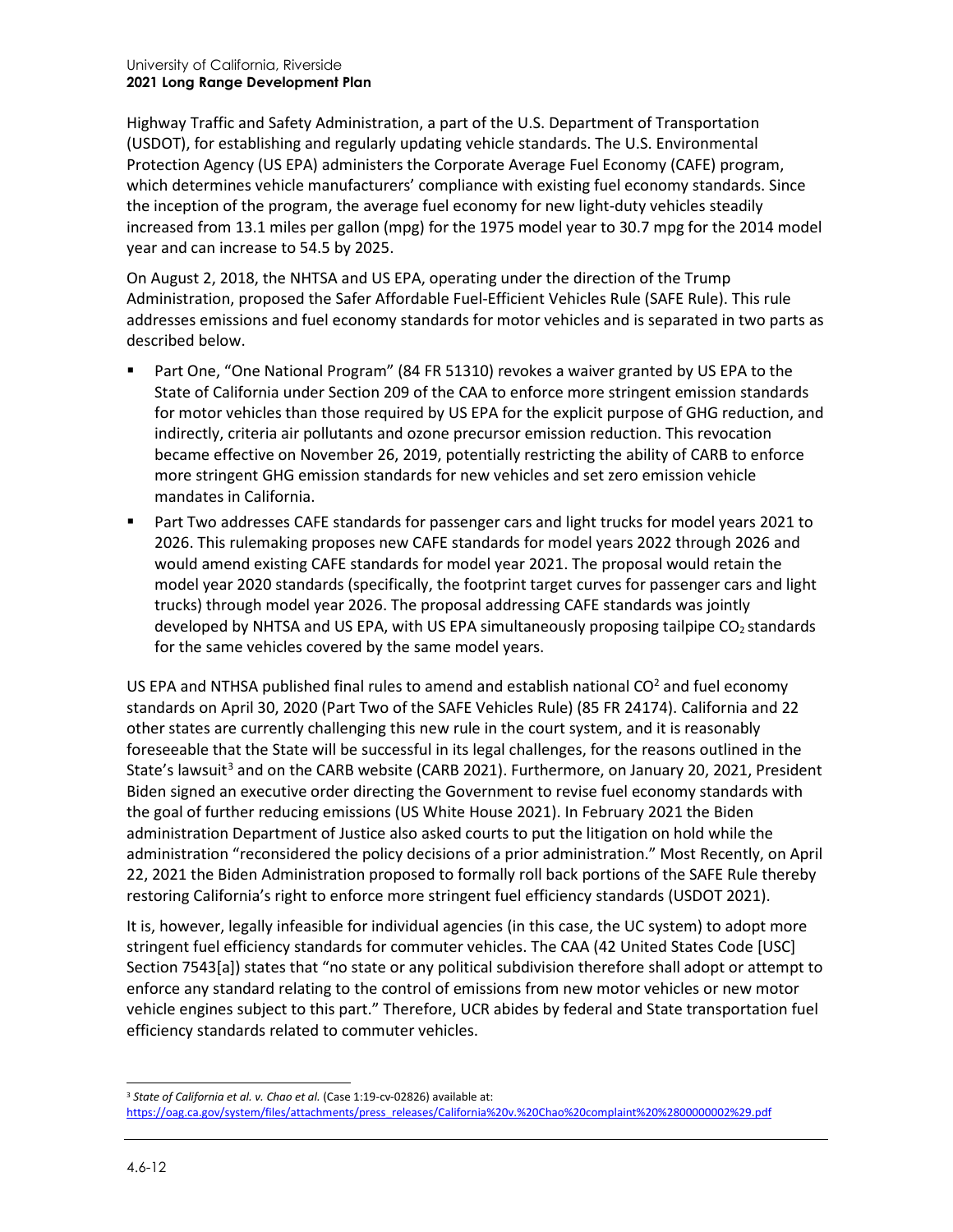# *Construction Equipment Fuel Efficiency Standard*

US EPA sets emission standards for construction equipment. The first federal standards (Tier 1) were adopted in 1994 for all off-road engines over 50 horsepower (hp) and were phased in by 2000. A new standard was adopted in 1998 that introduced Tier 1 for all equipment below 50 hp and established the Tier 2 and Tier 3 standards. The Tier 2 and Tier 3 standards were phased in by 2008 for all equipment. The current iteration of emissions standards for construction equipment are the Tier 4 efficiency requirements are contained in 40 Code of Federal Regulations Parts 1039, 1065, and 1068 (originally adopted in 69 Federal Register 38958 [June 29, 2004], and most recently updated in 2014 [79 Federal Register 46356]). Emissions requirements for new off-road Tier 4 vehicles were to be completely phased in by the end of 2015.

# *Energy Policy Act*

The Energy Policy Act of 1992 was passed to reduce the U.S.'s dependence on foreign petroleum and improve air quality. The act includes several parts intended to build an inventory of alternative fuel vehicles (AFVs) in large, centrally fueled fleets in metropolitan areas. The act requires certain federal, State, and local government and private fleets to purchase a percentage of light-duty AFVs capable of running on alternative fuels each year. In addition, financial incentives are also included in the act. Federal tax deductions are allowed for businesses and individuals to cover the incremental cost of AFVs. States are also required by the act to consider a variety of incentive programs to help promote AFVs. The Energy Policy Act of 2005 provides renewed and expanded tax credits for electricity generated by qualified energy sources, such as landfill gas; provides bond financing, tax incentives, grants, and loan guarantees for clean renewable energy and rural community electrification; and establishes a federal purchase requirement for renewable energy.

# *Energy Independence and Security Act*

The Energy Independence and Security Act of 2007 was designed to improve vehicle fuel economy and help reduce nationwide dependence on foreign oil. It expands the production of renewable fuels, reducing dependence on oil, and confronting global climate change. Specifically, it increases the supply of alternative fuel sources by setting a mandatory Renewable Fuel Standard by requiring fuel producers to use at least 36 billion gallons of biofuel in 2022 and reduces U.S. demand for oil by setting a national fuel economy standard of 35 mpg by 2020.

The Act also set energy efficiency standards for lighting (specifically light bulbs) and appliances. Development would also be required to install photosensors and energy-efficient lighting fixtures consistent with the requirements of 42 USC Section 17001 et seq.

# *U.S. Executive Order (EO) 13693 (Energy Independence and Security Act Expansion)*

In March 2015, EO 13693 *Planning for Federal Sustainability in the Next Decade* was signed into action. The goal of this EO is to expand on the Energy Independence and Security Act of 2007 and maintain federal leadership in sustainability and GHG emission reductions. The EO includes the following goals related to energy:

- 25 percent reduction in energy use intensity (2015 baseline).
- 30 percent of electricity supply from renewable energy by 2025.
- **25 percent of total building energy (electric and alternative energy) from renewable energy by** 2025.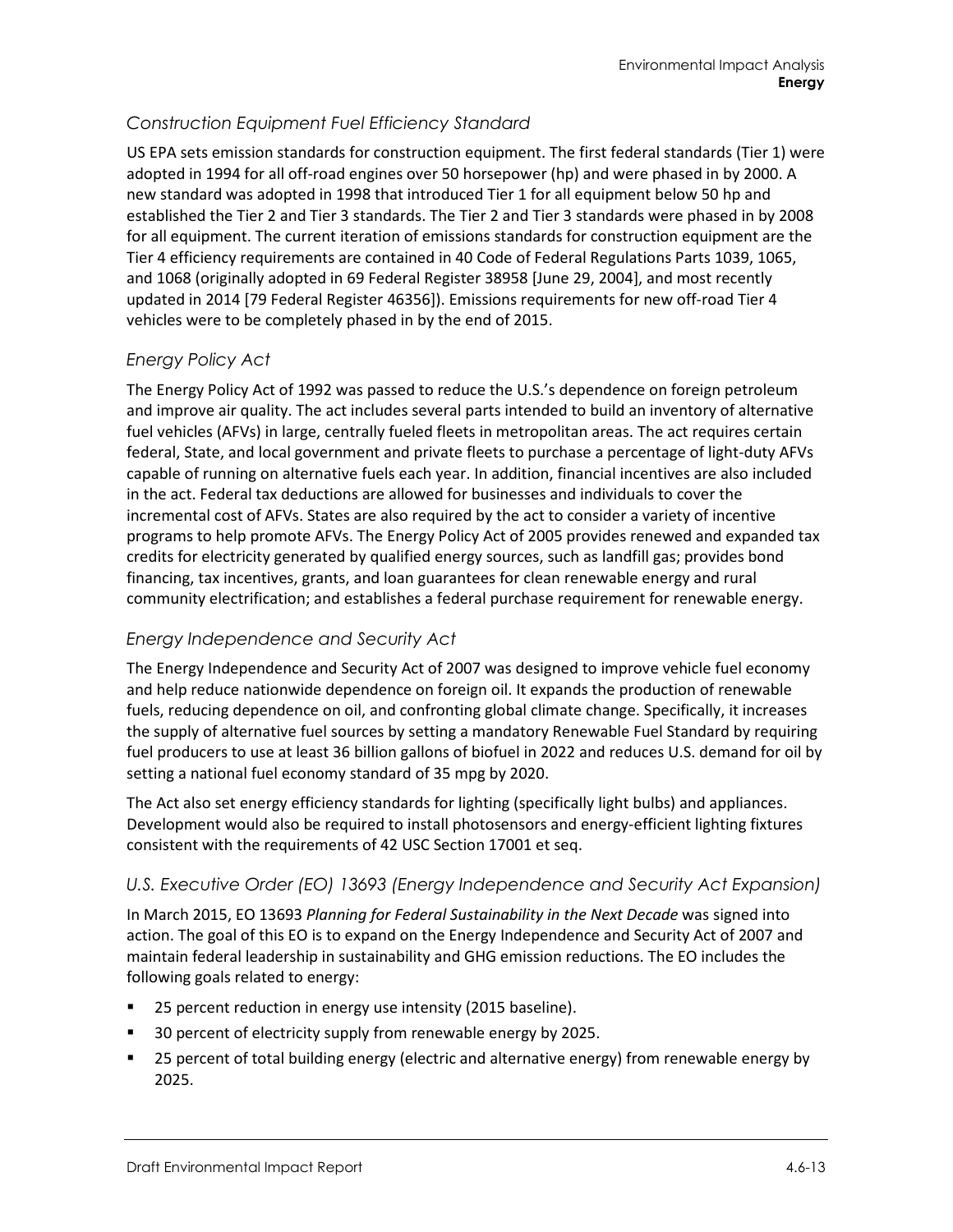### *Energy Star Program*

In 1992, the US EPA introduced Energy Star© as a voluntary labeling program designed to identify and promote energy-efficient products to reduce GHG emissions. The program applies to major household appliances, lighting, computers, and building components such as windows, doors, roofs, and heating and cooling systems. Under this program, appliances that meet specification for maximum energy use established under the program are certified to display the Energy Star© label. In 1996, the US EPA joined with the Energy Department to expand the program, which now also includes qualifying commercial and industrial buildings, as well as homes.

# **State**

# *California Energy Action Plan (Increase Efficient Use of Fuel Supplies)*

The CEC, in collaboration with CPUC, is responsible for preparing the California Energy Action Plan, which identifies emerging trends related to energy supply, demand, conservation, public health and safety, and maintenance of a healthy economy. The 2003 Energy Action Plan calls for the State to assist in transformation of the transportation system to improve air quality, reduce congestion, and increase efficient use of fuel supplies with the least environmental and energy costs. The Energy Action Plan identifies strategies including assistance to public agencies and fleet operators in implementing incentive programs for zero-emission vehicles and addressing their infrastructure needs, and encourages urban designs that reduce VMT and accommodate pedestrian and bicycle access.

In the 2005 Energy Action Plan, the CEC and CPUC updated the energy policy vision by adding dimensions to the policy areas, such as information on the emerging importance of climate change, transportation-related energy issues, and research and development activities. The CEC adopted an update to the 2005 Energy Action Plan in 2008 that supplements the earlier Energy Action Plans and examines the State's ongoing actions in the context of global climate change.

# *California Energy Code (Building Energy Efficiency Standards)*

The Building Energy Efficiency Standards were first adopted in 1976 and have been updated periodically since then. The standards contain energy and water efficiency requirements (and indoor air quality requirements) for newly constructed buildings, additions to existing buildings, and alterations to existing buildings. The goal is to reduce energy costs for owners, increase reliability and availability of electricity for the State, improve building occupant comfort, and reduce environmental impact.

#### *Senate Bill 1389 (Integrated Energy Policy)*

SB 1389 (Chapter 568, Statutes of 2002) required the CEC to conduct assessments and forecasts of all aspects of energy industry supply, production, transportation, delivery and distribution, demand, and prices. The CEC uses these assessments and forecasts to develop energy policies and recommendations to conserve resources, protect the environment, ensure energy reliability, enhance the State's economy, and protect public health and safety.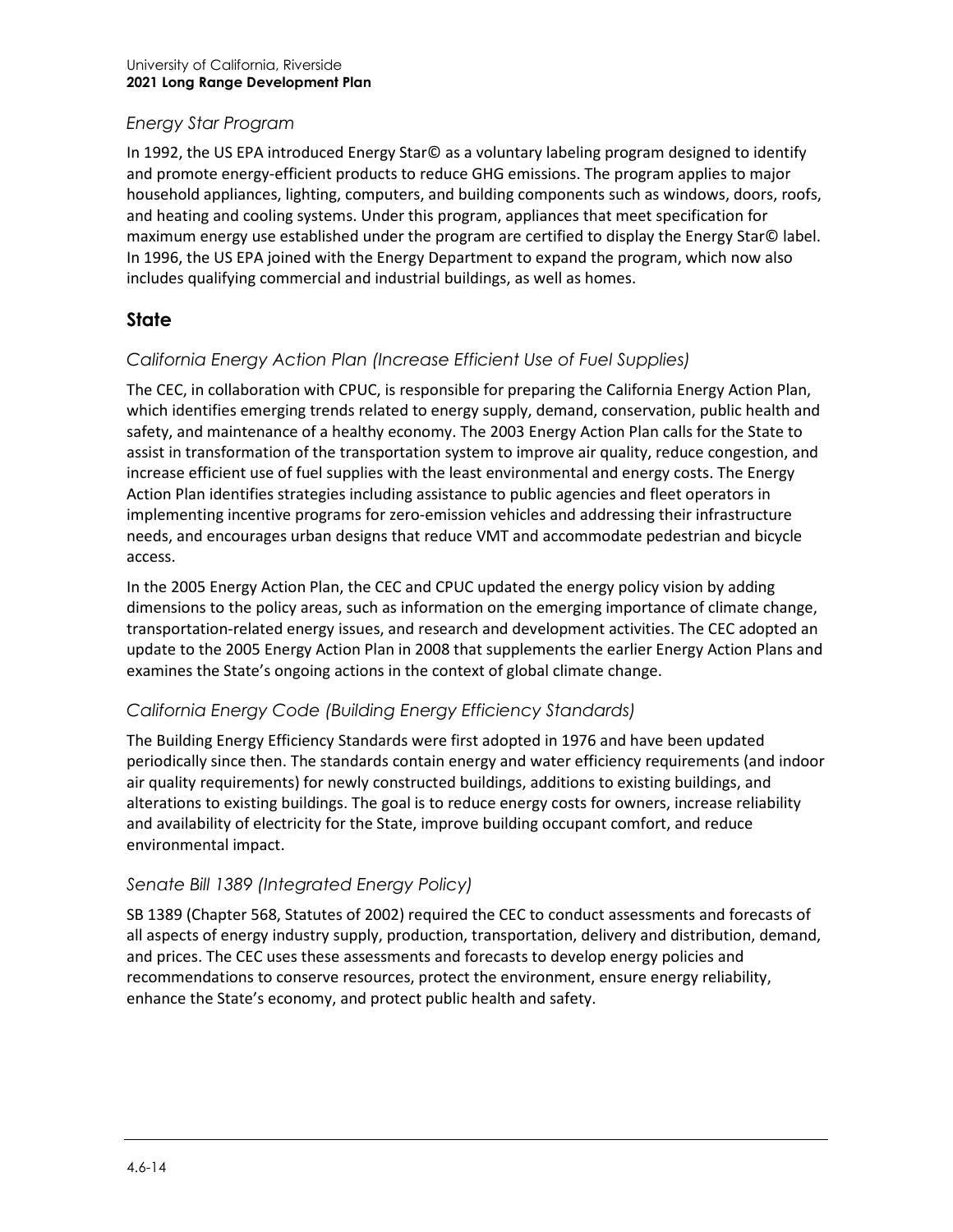# *Senate Bills 350 and 100 (Renewable Portfolio/Clean Energy and Pollution Reduction Act)*

The Clean Energy and Pollution Reduction Act of 2015 (SB 350) requires the amount of electricity generated and sold to retail customers per year from eligible renewable energy resources to be increased to 50 percent by December 31, 2030. This act also requires doubling of the energy efficiency in existing buildings by 2030.

Adopted on September 10, 2018, SB 100 supports the reduction of GHG emissions from the electricity sector by accelerating the State's Renewables Portfolio Standard Program, which was last updated by SB 350 in 2015. SB 100 requires electricity providers to increase procurement from eligible renewable energy resources to 33 percent of total retail sales by 2020, 44 percent by 2024, 60 percent by 2030, and 100 percent by 2045.

# *Assembly Bill 1493 (Reduce GHG Emissions from Vehicle Use)*

AB 1493 (Chapter 200, Statutes of 2002), known as the Pavley Bill, amended Health and Safety Code Sections 42823 and added 43018.5 requiring the California Air Resources Board (CARB) to develop and adopt regulations that achieve maximum feasible and cost-effective reduction of GHG emissions from passenger vehicles, light-duty trucks, and other vehicles used for noncommercial personal transportation in California.

# *Assembly Bill 1007 (State Alternative Fuels Plan)*

AB 1007 (Chapter 371, Statutes of 2005) required the CEC to prepare a State plan to increase the use of alternative fuels in California. The CEC prepared the State Alternative Fuels Plan (SAF Plan) in partnership with CARB and in consultation with other federal, State, and local agencies. The SAF Plan presents strategies and actions California must take to increase the use of alternative nonpetroleum fuels in a manner that minimizes costs to California and maximizes the economic benefits of in-state production. The SAF Plan assessed various alternative fuels and developed fuel portfolios to meet California's goals to reduce petroleum consumption, increase alternative fuels use, reduce GHG emissions, and increase in-State production of biofuels without causing a significant degradation of public health and environmental quality.

# *Executive Order S-06-06 (Bioenergy Action Plan)*

On April 25, 2006, Governor Schwarzenegger signed EO S-06-06 that established targets for the use and production of biofuels and biopower, and directs State agencies to work together to advance biomass programs in California, while providing environmental protection and mitigation. The EO establishes the following target to increase the production and use of bioenergy, including ethanol and biodiesel fuels made from renewable resources: produce a minimum of 20 percent of its biofuels in California by 2010, 40 percent by 2020, and 75 percent by 2050. EO S-06-06 also calls for the State to meet a target for use of biomass electricity. The 2011 Bioenergy Action Plan identifies those barriers and recommends actions to address them so that the State can meet its clean energy, waste reduction, and climate protection goals. The 2012 Bioenergy Action Plan updates the 2011 Plan and provides a more detailed action plan to achieve the following goals:

- Increase environmentally and economically sustainable energy production from organic waste.
- Encourage development of diverse bioenergy technologies that increase local electricity generation, combined heat and power facilities, renewable natural gas, and renewable liquid fuels for transportation and fuel cell applications.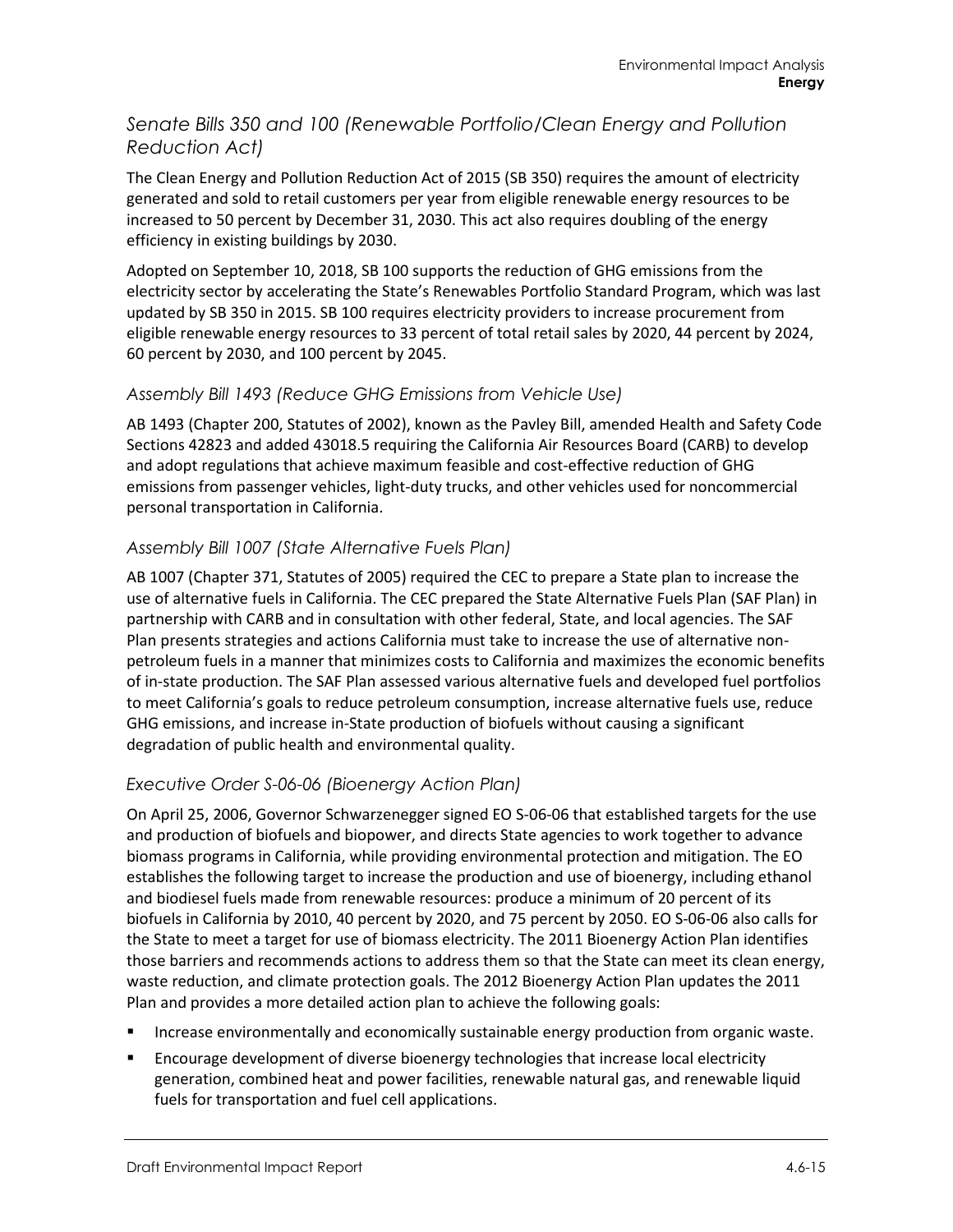- Create jobs and stimulate economic development, especially in rural regions of the State.
- Reduce fire danger, improve air and water quality, and reduce waste.

### *CARB In-Use On-Road and Off-Road Diesel Rules*

The CARB rule imposes limits on idling, restricts the addition of older vehicles, and requires the retirement or replacement of older engines depending on their fleet size category. This policy indirectly impacts energy consumption.

More specifically, the California Air Resources Board (ARB) is also charged with developing air pollution control regulations based upon the best available control measures and implementing every feasible control measure under the State and Federal Clean Air Act. (Health & Saf. Code, §§ 39602.5, 39667, 43013, subds. (a) and (h), 43018, 40600, 40601, 40612(a)(2) and (c)(1)(A).) Pursuant to these directives, stringent emission standards were adopted in 2004 for off-road construction equipment (i.e. "Tier 4" standards) (40 Code of Federal Regulations Parts 1039, 1065, and 1068; Cal. Code Regs., tit. 13, § 2025; AR 2854). ARB also adopted emission standards for on-road heavy duty diesel vehicles (i.e. haul trucks). (Cal. Code Regs., tit. 13, § 1956.8.) These haul truck regulations mandate fleet turn-over to ensure that by January 1, 2023 nearly all on-road diesel trucks will have 2010 model year engines or equivalent [i.e. Tier 4]. In addition, interim steps are incorporated into the regulations (e.g., vehicles older than 1999 will be replaced with newer engines by 2020).

#### *California Advance Clean Trucks Program*

In June 2020, CARB approved the Advanced Clean Trucks regulation, which requires manufacturers who certify Class 2b-8 chassis or complete vehicles with combustion engines to sell zero-emission trucks as an increasing percentage of their annual California sales from 2024 to 2035. In addition, the regulation requires company and fleet reporting for large employers and fleet owners with 50 or more trucks. By 2045, all new trucks sold in California must be zero-emission. Implementation of this regulation would reduce consumption of nonrenewable transportation fuels as trucks transition to alternative fuel sources.

#### *CARB Advanced Clean Cars Plan*

This CARB policy coordinates regulating smog-causing pollutants and GHG emissions through developing more stringent emissions standards for vehicles and improving the number of zeroemission vehicles on the roadways. This policy indirectly impacts energy consumption.

#### *Executive Order B-48-18: Zero-Emission Vehicles*

On January 26, 2018, Governor Brown signed Executive Order B-48-18 requiring all State entities to work with the private sector to have at least 5 million zero-emission vehicles (ZEVs) on the road by 2030, as well as install 200 hydrogen fueling stations and 250,000 electric vehicle (EV) charging stations by 2025. It specifies that 10,000 of the EV charging stations should be direct current fast chargers. This order also requires all State entities to continue to partner with local and regional governments to streamline the installation of ZEV infrastructure. The Governor's Office of Business and Economic Development is required to publish a Plug-in Charging Station Design Guidebook and update the 2015 Hydrogen Station Permitting Guidebook to aid in these efforts. All State entities are required to participate in updating the 2016 Zero-Emissions Vehicle Action Plan, along with the 2018 ZEV Action Plan Priorities Update, which includes and extends the 2016 ZEV Action Plan (Governor's Interagency Working Group on Zero-Emission Vehicles 2016, 2018), to help expand private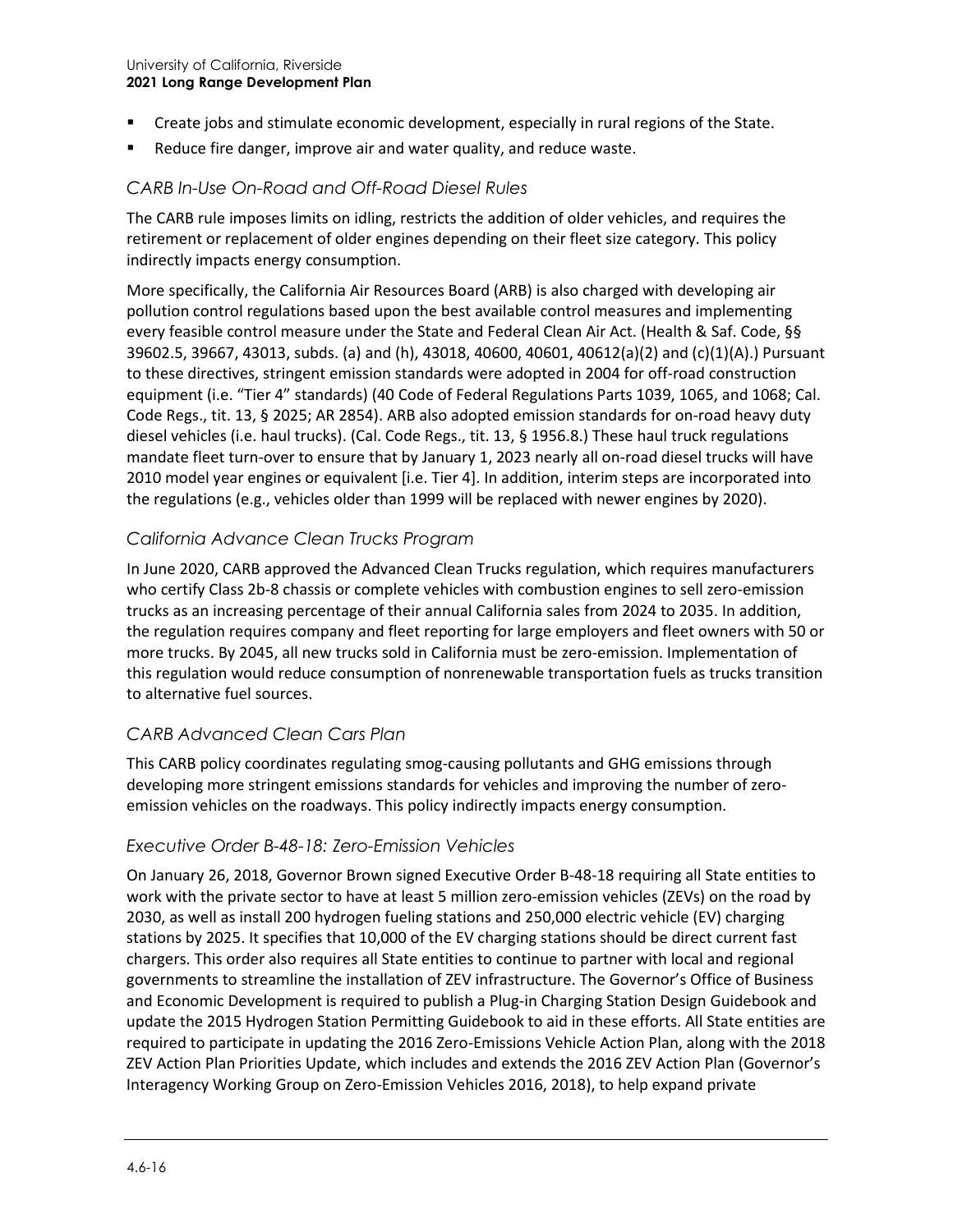investment in ZEV infrastructure with a focus on serving low-income and disadvantaged communities.

### *Executive Order N-79-20*

Governor Gavin Newsom signed Executive Order N-79-20 in September 2020, which sets a statewide goal that 100 percent of all new passenger car and truck sales in the State will be zeroemissions by 2035. It also sets a goal that 100 percent of statewide new sales of medium- and heavy-duty vehicles will be zero emissions by 2045, where feasible, and for all new sales of drayage trucks to be zero emissions by 2035. Additionally, the Executive Order targets 100 percent of new off-road vehicle sales in the State to be zero emission by 2035. CARB is responsible for implementing the new vehicle sales regulation.

### *California Code of Regulations Title 24 (California Building Code)*

Updated every three years through a rigorous stakeholder process, Title 24 of the California Code of Regulations requires California homes and businesses to meet strong energy efficiency measures, thereby lowering their energy use. Title 24 contains numerous subparts, including Part 1 (Administrative Code), Part 2 (Building Code), Part 3 (Electrical Code), Part 4 (Mechanical Code), Part 5 (Plumbing Code), Part 6 (Energy Code), Part 8 (Historical Building Code), Part 9 (Fire Code), Part 10 (Existing Building Code), Part 11 (Green Building Standards Code), Part 12 (Referenced Standards Code). The California Building Code is applicable to all development in California. (Health and Safety Code §§ 17950 and 18938(b).)

The regulations receive input from members of industry, as well as the public, with the goal of "[r]educing of wasteful, uneconomic, inefficient, or unnecessary consumption of energy." (Pub. Res. Code § 25402.) These regulations are carefully scrutinized and analyzed for technological and economic feasibility (Pub. Res. Code § 25402(d)) and cost effectiveness (Pub. Res. Code § 25402(b)(2) and (b)(3)).

# **PART 6 – BUILDING ENERGY EFFICIENCY STANDARDS**

CCR Title 24 Part 6 is the Building Energy Efficiency Standards. This code, originally enacted in 1978, establishes energy-efficiency standards for residential and non-residential buildings in order to reduce California's energy demand. The Building Energy Efficiency Standards is updated periodically to incorporate and consider new energy-efficiency technologies and methodologies as they become available. New construction and major renovations must demonstrate their compliance with the current Building Energy Efficiency Standards through submission and approval of a Title 24 Compliance Report to the local building permit review authority and the CEC. Under the 2019 standards, nonresidential buildings will be 30 percent more energy efficient compared to the 2016 standards, and residential homes will be 7 percent more energy efficient. When accounting for the electricity generated by the solar photovoltaic system, residences would use 53 percent less energy compared to homes built to the 2016 standards.

The 2019 Building Energy Efficiency Standards, adopted on May 9, 2018, became effective on January 1, 2020. The 2019 Standards move toward cutting energy use in new homes by more than 50 percent and will require installation of solar photovoltaic systems for single-family homes and multi-family buildings of three stories and less. The 2019 Standards focus on four key areas: 1) smart residential photovoltaic systems; 2) updated thermal envelope standards (preventing heat transfer from the interior to exterior and vice versa); 3) residential and nonresidential ventilation requirements; 4) and nonresidential lighting requirements. Under the 2019 Standards,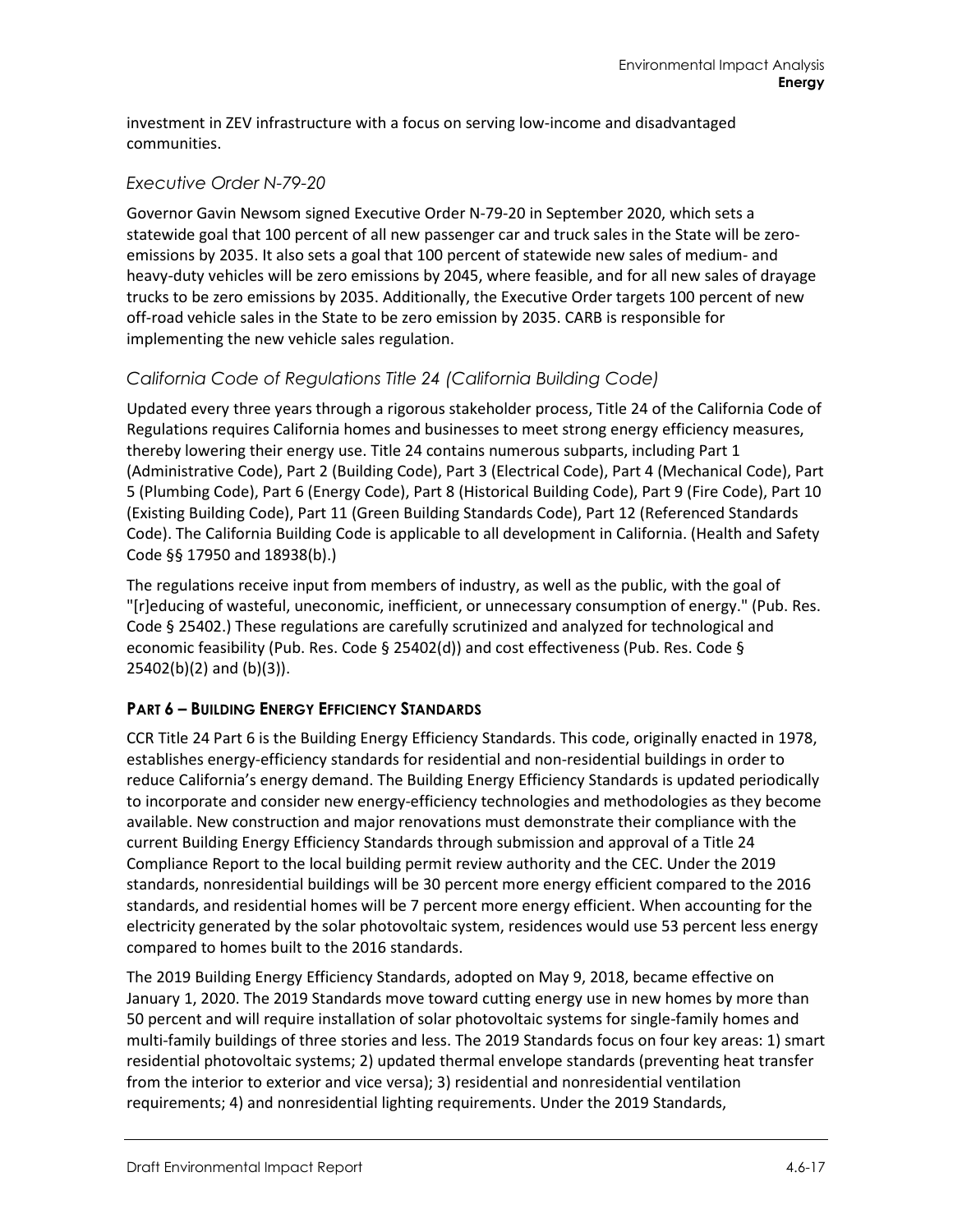nonresidential buildings will be 30 percent more energy-efficient compared to the 2016 Standards, and single-family homes will be seven percent more energy-efficient. When accounting for the electricity generated by the solar photovoltaic system, single-family homes would use 53 percent less energy compared to homes built to the 2016 standards.

### **PART 11 – CALIFORNIA GREEN BUILDING STANDARDS**

The California Green Building Standards Code, referred to as CALGreen, was added to CCR Title 24 as Part 11 first in 2009 as a voluntary code, which then became mandatory effective January 1, 2011 (as part of the 2010 CBC). The 2016 CALGreen institutes mandatory minimum environmental performance standards for all ground-up new construction of non-residential and residential structures. It also includes voluntary tiers (I and II) with stricter environmental performance standards for these same categories of residential and non-residential buildings. Local jurisdictions must enforce the minimum mandatory Green Building Standards and may adopt additional amendments for stricter requirements.

The mandatory standards require:

- **20 percent reduction in indoor water use relative to specified baseline levels;**
- 50 percent construction/demolition waste diverted from landfills;
- **Inspections of energy systems to ensure optimal working efficiency;**
- **UDIT** Low-pollutant emitting exterior and interior finish materials such as paints, carpets, vinyl flooring, and particleboards;
- **•** Dedicated circuitry to facilitate installation of EV charging stations in newly constructed attached garages for single-family and duplex dwellings; and
- Installation of EV charging stations at least three percent of the parking spaces for all new multifamily developments with 17 or more units.

Similar to the compliance reporting procedure for demonstrating Building Energy Efficiency Standards compliance in new buildings and major renovations, compliance with the CalGreen waterreduction requirements must be demonstrated through completion of water use reporting forms for new low-rise residential and non-residential buildings. Buildings must demonstrate a 20 percent reduction in indoor water use by either showing a 20 percent reduction in the overall baseline water use as identified in CalGreen or a reduced per-plumbing-fixture water use rate.

# **University of California**

#### *UC Policy on Sustainable Practices*

UC's official sustainability commitment began in 2003 with a Regental action that led to the adoption of a Presidential Policy on Green Building Design and Clean Energy Standards in 2004. Since adopting that policy, UC expanded its sustainability policies to address climate protection, transportation, building operations, waste, procurement, food, water, and health care facilities. The policy was subsequently renamed the UC Policy on Sustainable Practices, which is updated periodically. In the 2007 revision of the UC Policy on Sustainable Practices, the University of California Office of the President (UCOP) committed UC to implementing actions to achieve a reduction in GHG emissions from UC operations and activities to 2000 levels by 2014 and 1990 levels by 2020. Today, UC's official commitment to sustainability across the above-listed sectors is integrated into the UC Policy on Sustainable Practicesupdated in July 2020 (UC 2020). The following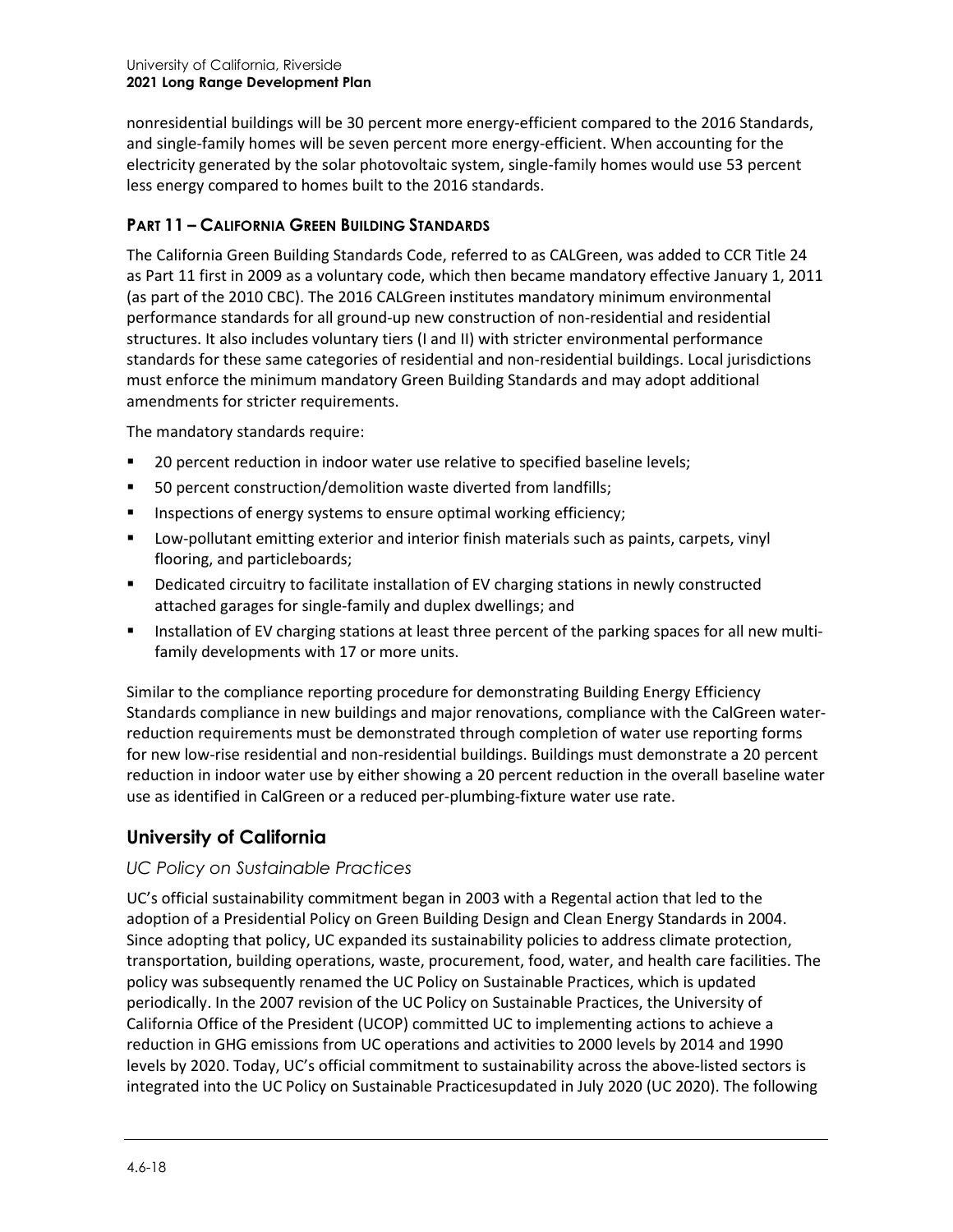UCR existing policies pertain to direct or indirect energy-related operations of UCR. The following policies are noted from the UC Policy on Sustainable Practices:

- **Policy A.1: All new building projects, other than acute care facilities, shall be designed,** constructed, and commissioned to outperform the CBC energy-efficiency standards by at least 20 percent or meet the whole-building energy performance targets listed in Table 1 of Section V.A.3 of the UC Policy on Sustainable Practices. The University will strive to design, construct, and commission buildings that outperform CBC energy efficiency standards by 30 percent or more, or meet the stretch whole-building energy performance targets listed in Table 1 of Section V.A.3 of the UC Policy on Sustainable Practices, whenever possible within the constraints of program needs and standard budget parameters.
- Policy A.3: No new building or major renovation that is approved after June 30, 2019 shall use on-site fossil fuel combustion (e.g., natural gas) for space and water heating (except those projects connected to an existing campus central thermal infrastructure). Projects unable to meet this requirement shall document the rationale for this decision, as described in Section V.A.4 of the UC Policy on Sustainable Practices.
- Policy A.4: All new buildings will achieve a U.S. Green Building Council (USGBC) LEED "Silver" certification at a minimum. All new buildings will strive to achieve certification at a USGBC LEED "Gold" rating or higher, whenever possible within the constraints of program needs and standard budget parameters.
- Policy A.5: The UC will design, construct, and commission new laboratory buildings to achieve a minimum of LEED "Silver" certification as well as meeting at least the prerequisites of the Laboratories for the 21st Century (Labs21) Environmental Performance Criteria (EPC). Laboratory spaces in new buildings also shall meet at least the prerequisites of Labs21 EPC. Design, construction, and commissioning processes shall strive to optimize the energy efficiency of systems not addressed by the CBC energy efficiency standards.
- Policy A.7: Major Renovations of buildings are defined as projects that require 100 percent replacement of mechanical, electrical, and plumbing systems and replacement of over 50 percent of all non-shell areas (interior walls, doors, floor coverings, and ceiling systems) shall at a minimum comply with III.A.4 or III.A.5 of the UC Policy on Sustainable Practices. Such projects shall outperform CBC Title 24, Part 6, currently in effect, by 20 percent. This does not apply to acute care facilities.
- **Policy A.8: Renovation projects with a project cost of \$5 million or greater that do not** constitute a Major Renovation as defined in Policy A.7 shall, at a minimum, achieve a LEED-ID+C Certified rating and register with the utilities' Savings by Design program, if eligible. This does not apply to acute care facilities.
- **Policy B.1: Each location will implement energy efficiency actions in buildings and** infrastructure systems to reduce the location's energy use intensity by an average of least 2 percent annually.
- **Policy B.2: Campuses and health locations will install additional on-site renewable electricity** supplies and energy storage systems whenever cost-effective and/or supportive of the location's Climate Action Plan or other goals.
- **Policy B.3: By 2025, each campus and health location will obtain 100 percent clean** electricity. By 2018, the University's Wholesale Power Program will provide 100 percent clean electricity to participating locations.[4](#page-18-0)

<span id="page-18-0"></span><sup>4</sup> UCR is not currently a participating location under the Wholesale Power Program.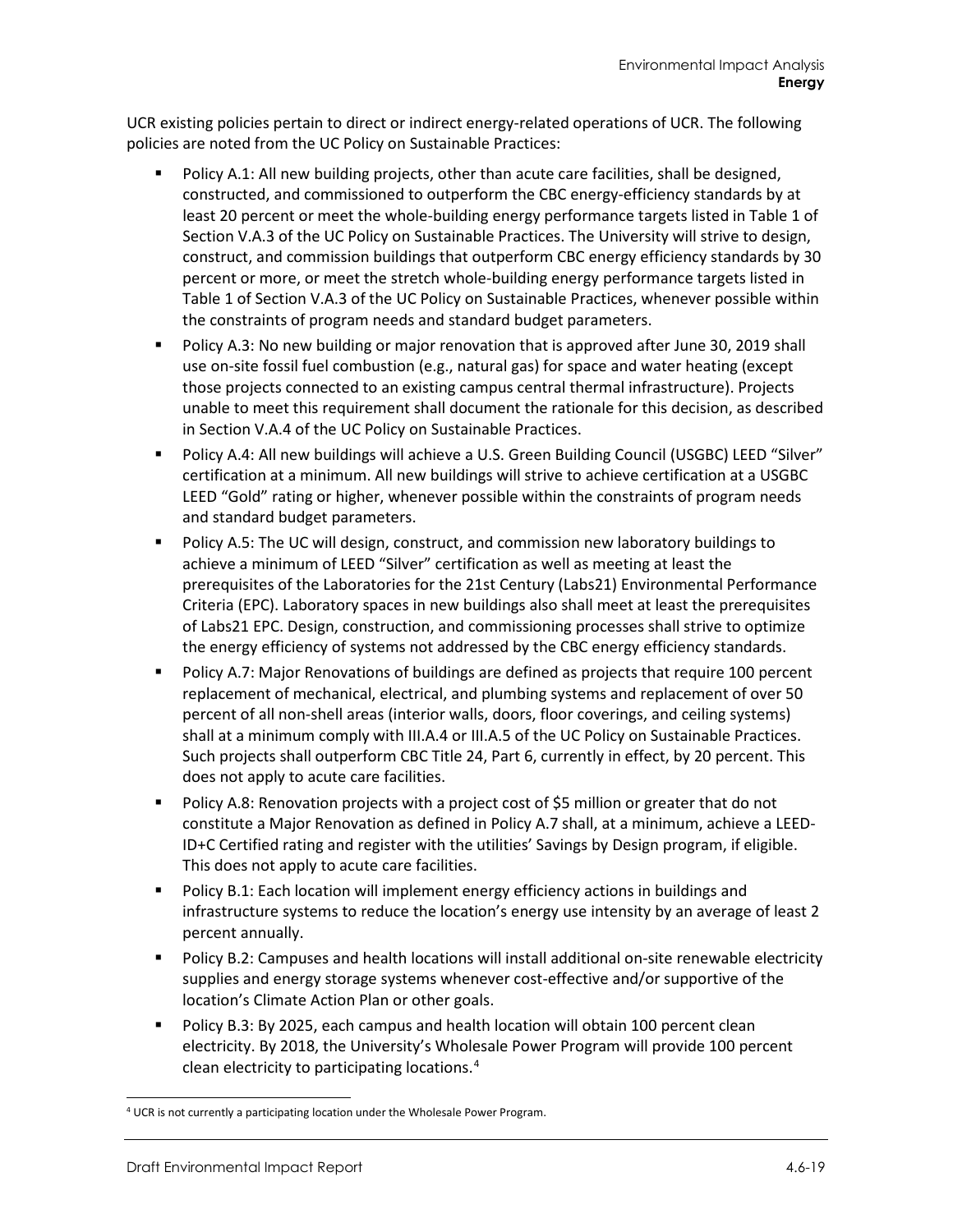- Policy B.4: By 2025, at least 40 percent of the natural gas combusted on-site at each campus and health location will be biogas.
- **Policy D.1: Each location will reduce GHG emissions from its fleet and report annually on its** progress. Locations shall implement strategies to reduce fleet emissions and improve the fuel efficiency of all university-owned or operated fleet vehicles and equipment where practical options exist through acquisition and fleet operation protocols.
	- By 2025, zero-emission vehicles or hybrid vehicles shall account for at least 50 percent of all new light-duty vehicle acquisitions. Lawrence Berkeley National Laboratory will follow federal fleet requirements in the case where federal and UC fleet requirements conflict.
- Policy D.2: The University recognizes that single-occupant vehicle (SOV) commuting is a primary contributor to commute GHG emissions and localized transportation impacts.
	- By 2025, each location shall strive to reduce its percentage of employees and students commuting by SOV by 10 percent relative to its 2015 SOV commute rates;
	- By 2050, each location shall strive to have no more than 40 percent of its employees and no more than 30 percent of all employees and students commuting to the location by SOV.
- Policy D.3: Consistent with the State of California goal of increasing alternative fuel specifically electric – vehicle usage, the University shall promote purchases and support investment in alternative fuel infrastructure at each location.
	- By 2025, each location shall strive to have at least 4.5 percent of commuter vehicles be  $ZEV.<sup>5</sup>$  $ZEV.<sup>5</sup>$  $ZEV.<sup>5</sup>$
	- By 2050, each location shall strive to have at least 30 percent of commuter vehicles be ZEV.

# **University of California, Riverside**

# *UCR Transportation Demand Management*

UCR's Transportation Demand Management (TDM) programs include multi-pronged efforts such as marketing, incentives, expanded vanpool offerings, on- and near-campus housing amenities, parking pricing, and more. UCR encourages students to use designated bike paths to commute to and travel within the campus. Registered bicyclists or walkers are eligible to receive a complimentary bicycle parking allotment and are eligible to utilize the day-use locker and shower facilities at the SRC without charge. UCR has also encouraged ride-sharing services, and the average vehicle ridership has increased from approximately 1.36 to 1.57 occupants per vehicle over the last 15 years. However, it is legally infeasible to mandate ridesharing. (See Health and Safety Code § 40717.9; *Merced Alliance for Responsible Growth v. City of* Merced 2012 WL 5984917.)

# **Regional and Local (Non-Binding)**

As noted in Section 4, "University of California Autonomy," UCR, a constitutionally created State entity, is not subject to municipal regulations of surrounding local governments for uses on property owned or controlled by UCR that are in furtherance of the university's educational purposes. However, UCR may consider, for coordination purposes, aspects of local plans and policies of the communities surrounding the campus when it is appropriate and feasible, but is not bound by those

<span id="page-19-0"></span><sup>5</sup> ZEV stands for a zero-emissions vehicle.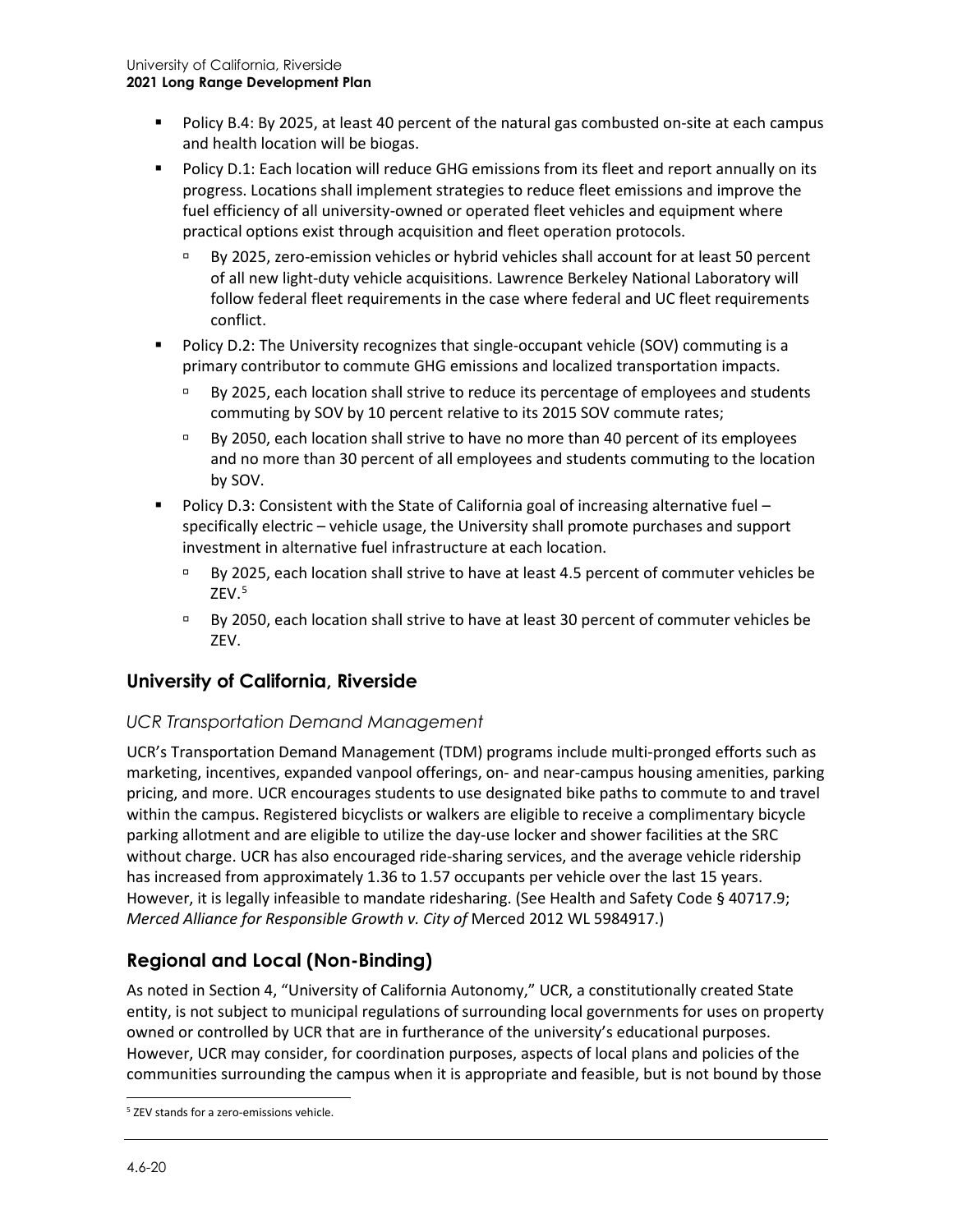plans and policies in its planning efforts. No regional or local plans related to energy apply to the proposed 2021 LRDP.

# 4.6.3 Environmental Impacts and Mitigation Measures

# **Significance Criteria**

UCR utilizes the following 2020 CEQA Guidelines Appendix G significance criteria questions related to Energy.

Would the proposed 2021 LRDP:

- a) Result in potentially significant environmental impact due to wasteful, inefficient, or unnecessary consumption of energy resources, during project construction or operation?
- b) Conflict with or obstruct a State or local plan for renewable energy or energy efficiency?

# **Issues Not Evaluated Further**

All issues applicable to energy listed under the CEQA significance criteria above are addressed in this section.

# **Analysis Methodology**

The approach to analysis related to energy is based on Public Resources Code Section 21100(b)(3) states that an EIR shall include "mitigation measures proposed to minimize significant effects on the environment, including, but not limited to, measures to reduce the wasteful, inefficient, and unnecessary consumption of energy." Guidance for implementing this section is provided in CEQA Guidelines Appendix F (Energy Conservation). Guidelines § 15126.2(b) further explains that "This [energy] analysis may be included in related analyses of air quality, greenhouse gas emissions, transportation or utilities in the discretion of the lead agency." Consistent with that approach, additional discussion of physical environmental impacts associated with production of energy is also included in the other resource chapters of this EIR included but not limited to Greenhouse Gases, Air Quality, Transportation, and Alternatives. The Alternatives discussion includes an overview of whether the project should be implemented (i.e. the No Project Alternative), and discussion of alternative locations.

Energy consumption associated with the proposed 2021 LRDP construction and operation was calculated with regard to stationary and mobile energy demand. The input data and energy demand estimates related to the proposed 2021 LRDP are discussed below.

# *Construction Energy Consumption*

Campus construction stationary and mobile energy demand (related to fuel [diesel, gasoline, and CNG]) associated with the proposed 2021 LRDP was calculated. Construction energy demand considers diesel fuel consumption associated with operation of construction equipment and vendor/hauling truck trips, as well as gasoline fuel consumption associated with worker trips to and from construction sites. Construction stationary and mobile energy consumption (related to diesel and gasoline) from the proposed 2021 LRDP construction were calculated using activity data and assumptions from the CalEEMod output files utilized for the proposed 2021 LRDP's Air Quality analysis and are included in Section 4.3, *Air Quality,* and Appendix C of the EIR. CalEEMod uses activity data (e.g., trip lengths, equipment specifications) provided by the various California air districts to account for local requirements and conditions, and/or user-defined inputs. Construction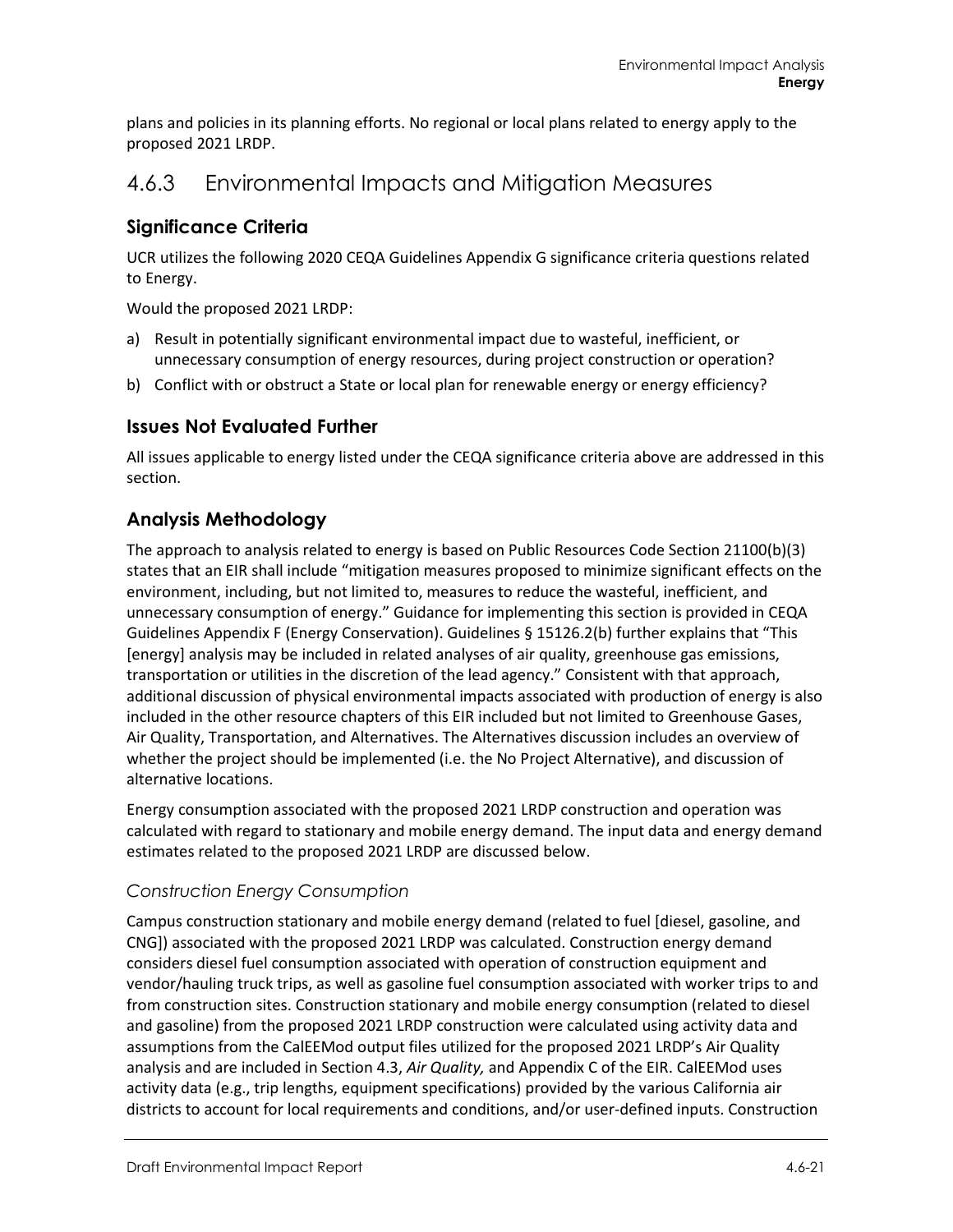equipment estimates are based on surveys of construction projects within California conducted by members of the California Air Pollution Control Officers Association (CAPCOA) (CAPCOA 2017). Construction input data for CalEEMod included but were not limited to: (1) the anticipated construction activity; (2) inventories of construction equipment to be used; (3) areas to be excavated and graded; and (4) volumes of materials to be exported from and imported to the campus.

The manufacturing of construction materials would also involve energy use. However, the California Natural Resources Agency (CNRA) acknowledges that a full lifecycle analysis that would account for energy used in building materials and consumer products will generally not be required (CNRA 2018). Additionally, consistent with CEQA Guidelines Section 15145, this analysis does not evaluate upstream energy use as it is too speculative.

### **STATIONARY ENERGY DEMAND**

Construction stationary energy demand for off-road construction equipment is based on anticipated equipment, usage hours, horsepower, load factors, and construction phase duration provided in the CalEEMod output files from the proposed 2021 LRDP's Air Quality analysis (Appendix C). Fuel consumption is calculated based on compression-ignition engine brake-specific fuel consumption factors in *Exhaust and Crankcase Emission Factors for Nonroad Compression Ignition Engines* (US EPA 2018).

### **MOBILE ENERGY DEMAND**

Construction mobile energy demand considers diesel fuel consumption associated with vendor/hauling truck trips, as well as gasoline fuel consumption associated with worker trips to and from construction sites. According to the USDOT, hauling, vendor, and worker trip fuel consumption considers anticipated daily trips, default trip lengths, and average fuel efficiency values obtained from the Bureau of Transportation Statistics (USDOT 2018).

# *Operational Energy Consumption*

Campus operational stationary and mobile energy demand (related to electricity, natural gas, and fuel [diesel, gasoline, and CNG]) associated with the proposed 2021 LRDP was calculated as explained in detail below.

#### **STATIONARY ENERGY DEMAND**

Operational stationary energy demand from new building construction under the proposed 2021 LRDP was determined using specific growth factors. Indicator growth rates were developed from 2018 baseline activity (i.e., energy use) levels, existing building square footage, and campus population. Energy use from existing buildings (i.e., natural gas and electricity consumption) is based on actual energy data provided by UCR from the respective utilities, RPU, and Shell Energy. Energy use in the form of diesel consumption for diesel generators is also based on gallons of diesel consumption provided by UCR. The developed growth rates were then multiplied by the anticipated building square footage growth in the proposed 2021 LRDP to develop the anticipated energy demand projection that is representative of future operational energy demand (i.e., natural gas, electricity, and diesel) for buildings. While the UC Policy on Sustainable Practices requires all new buildings to be fully electric and not heated using natural gas (UC 2020), it was conservatively assumed that natural gas consumption on campus would increase following the same growth rates as determined for the 2018 baseline year.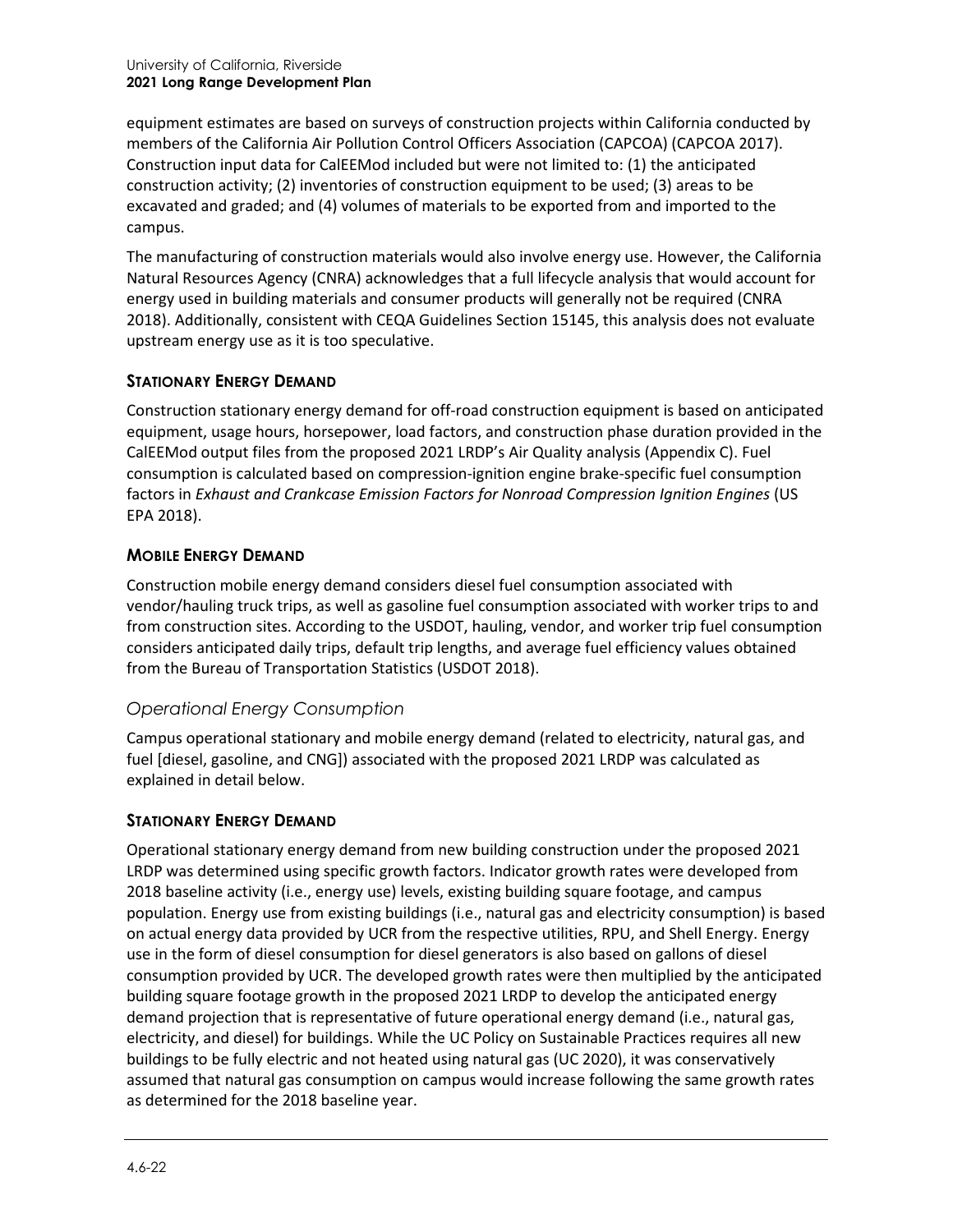The energy use intensity (EUI) factors and building gross square footage provided by UCR were utilized to estimate annual natural gas and electricity use by building type for both existing buildings and future building (see Appendix F for details). Energy use for existing buildings was based on the EUI associated with the current level of energy performance at the time of the study, while energy use for future buildings was based on the EUI for the escalating California Title 24 code. UCR distinguished existing and future buildings by building or land use type allowing for the application of the appropriate EUI. Existing building EUIs and EUIs for new buildings built to the current code were determined by UCR in the Brightworks Study for four building types. Existing and new building EUIs by building type utilized for the operational energy calculations are as follows:

- Academic/Administrative
	- Existing EUI: 107 thousands of British thermal units per square foot per year (kBtu/sf-yr)
	- □ New EUI: 65 kBtu/sf-yr
- Lab/Complex
	- Existing EUI: 253 kBtu/sf-yr
	- □ New EUI: 149 kBtu/sf-yr
- Residential
	- Existing EUI: 83 kBtu/sf-yr
	- □ New EUI: 57 kBtu/sf-yr
- Social
	- □ Existing EUI: 180 kBtu/sf-yr
	- □ New EUI: 107 kBtu/sf-yr

EUIs for existing and future buildings were applied to the 2021 LRDP buildings gross square feet based on building type defined as academic/admin, lab/complex, residential, or social. See Appendix F for details regarding designation of the proposed 2021 LRDP buildings by type and calculations of energy use based on EUI. Additional energy efficiency improvements from State legislation (i.e., Title 24) were incorporated under the legislative-adjusted scenario as described in detail in Appendix F.

#### **MOBILE ENERGY DEMAND**

Operational mobile energy demand would be related to the UCR vehicle fleet/department vehicles, as well as fuel consumption due to VMT associated with student, faculty, commercial vendor and visitor populations commuting to campus via their own vehicle or using transit. In addition, mobile energy consumption also occurs from UCR business air travel activity.

#### *UCR Vehicle Fleet*

Fuel consumption by the UCR vehicle fleet are based on fuel consumption data tracked by UCR for the 2018 baseline year. Unleaded gasoline, CNG, and diesel are the fuels used by the vehicle fleet and department vehicles.

Indicator growth factors were developed from this 2018 baseline activity (i.e., fuel use) levels and existing campus population. The growth factor was multiplied by the anticipated campus population growth in the proposed 2021 LRDP to develop the projected fuel demand, which is representative of future operational fuel demand (i.e., unleaded gasoline, CNG and diesel) for the UCR fleet.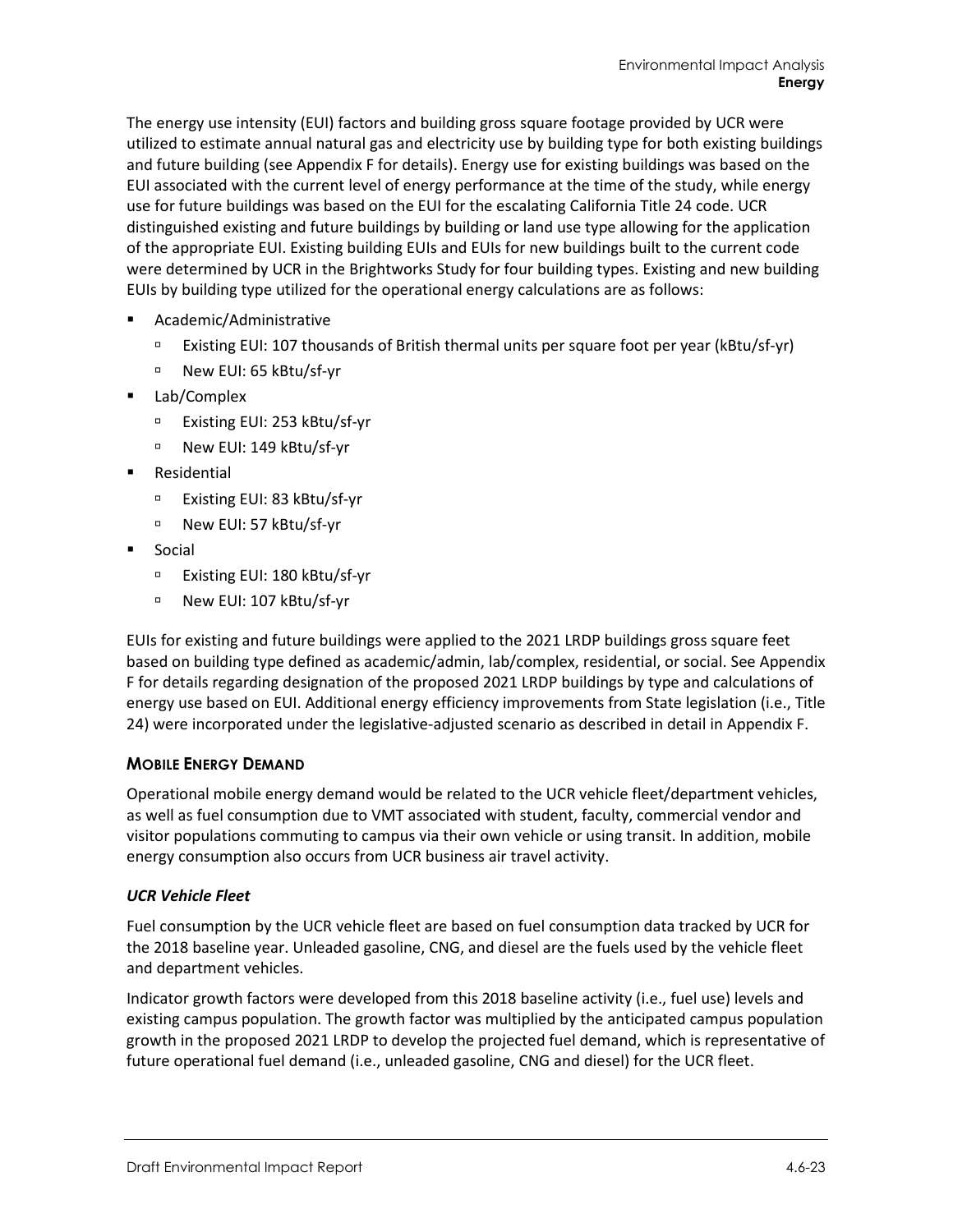#### *Non-UCR Vehicles*

With respect to non-UCR fleet, non-transit mobile sources, daily VMT for the 2018 baseline year and for future buildout years under the proposed 2021 LRDP are based on the TIA prepared by Fehr & Peers (Appendix J). Project-generated VMT was estimated using the Origin/Destination method and was categorized by the following vehicle categories: passenger, light-heavy duty, medium-heavy duty, and heavy-heavy duty.<sup>[6](#page-23-0)</sup> Daily VMT were adjusted to annual VMT using a conversion factor of 315 which accounts for UCR's academic schedule, holidays, and enrollment levels during summer and regular academic quarters. EMFAC2017 was used to determine the percent distribution of fuel type (i.e., gasoline, diesel, electric) across the above-mentioned vehicle categories. EMFAC2017 incorporated the latest data on California's vehicle fleet and travel activity at the time of publication, including vehicle age distributions and turn-over assumption, as well as changes in emission standards due to federal and State rulemaking and projected technology penetration in the vehicle market including projected ZEV sales based on State goals and policies. The projected fuel distribution percentage by vehicle category was multiplied by the VMT traveled by the corresponding vehicle class to determine the mileage traveled by fuel type by vehicle class. This was then divided by the average fuel efficiency values for the fuel type and vehicle class to determine the fuel consumed (i.e., gasoline, diesel, electricity) for non-UCR fleet, non-transit vehicle trips attributed to UCR (USDOE 2020a; 2020b). Fuel efficiency values were conservatively based on current average fuel economy by vehicle class (USDOT 2018; USDOE 2021a).

#### *Transit Vehicles*

Fuel consumption due to UCR staff and student travel on transit systems were calculated based on the UCR population that rides bus transit lines that stop, originate, or terminate on the UCR campus. UCR provided ridership data for the Riverside Transit Agency (RTA) bus routes that are subsidized through the UPASS bus subsidy program for the 2018 baseline year. UPASS ridership data indicates the number of rides taken under a UPASS and affiliated with UCR. Indicator growth factors were developed from this 2018 baseline activity (i.e., UCR transit VMT) levels and existing campus population. The growth factor was multiplied by the anticipated campus population growth in the proposed 2021 LRDP to estimate the annual total VMT traveled on transit buses attributed to UCR. Transit VMT was divided by the average fuel efficiency (miles per gasoline gallon equivalent [GGE]) for transit buses obtained from the USDOE to estimate the gallons of gasoline equivalent consumed for transit buses (USDOE 2020a; 2021a). Fuel efficiency values were conservatively based on current average fuel economy for transit vehicles (USDOE 2020a; 2021b).

#### *Aviation Travel*

Fuel consumption due to UCR faculty business travel via aviation were calculated based on the passenger miles traveled by air by UCR staff in 2018. UCR tracks faculty and staff air travel through an invoice tracking system (Balboa Carbon Emission Air Detail). Recorded passenger air miles by UCR faculty and staff does not include other faculty travel booked separately outside the UCR travel booking system. Indicator growth factors were developed from this 2018 activity (i.e., UCR air-line passenger miles) levels and existing campus population. The growth factor was multiplied by the anticipated faculty/staff population growth in the proposed 2021 LRDP to estimate the annual passenger miles traveled via aviation attributed to UCR. Passenger miles were converted to energy use in British Thermal Units (BTU) based on the Federal Aviation Administration (FAA) energy

<span id="page-23-0"></span><sup>6</sup> Origin-Destination Model includes 50 percent of trips from internal-external and external internal, 100 percent of internal-internal trips, and excludes external-external trips.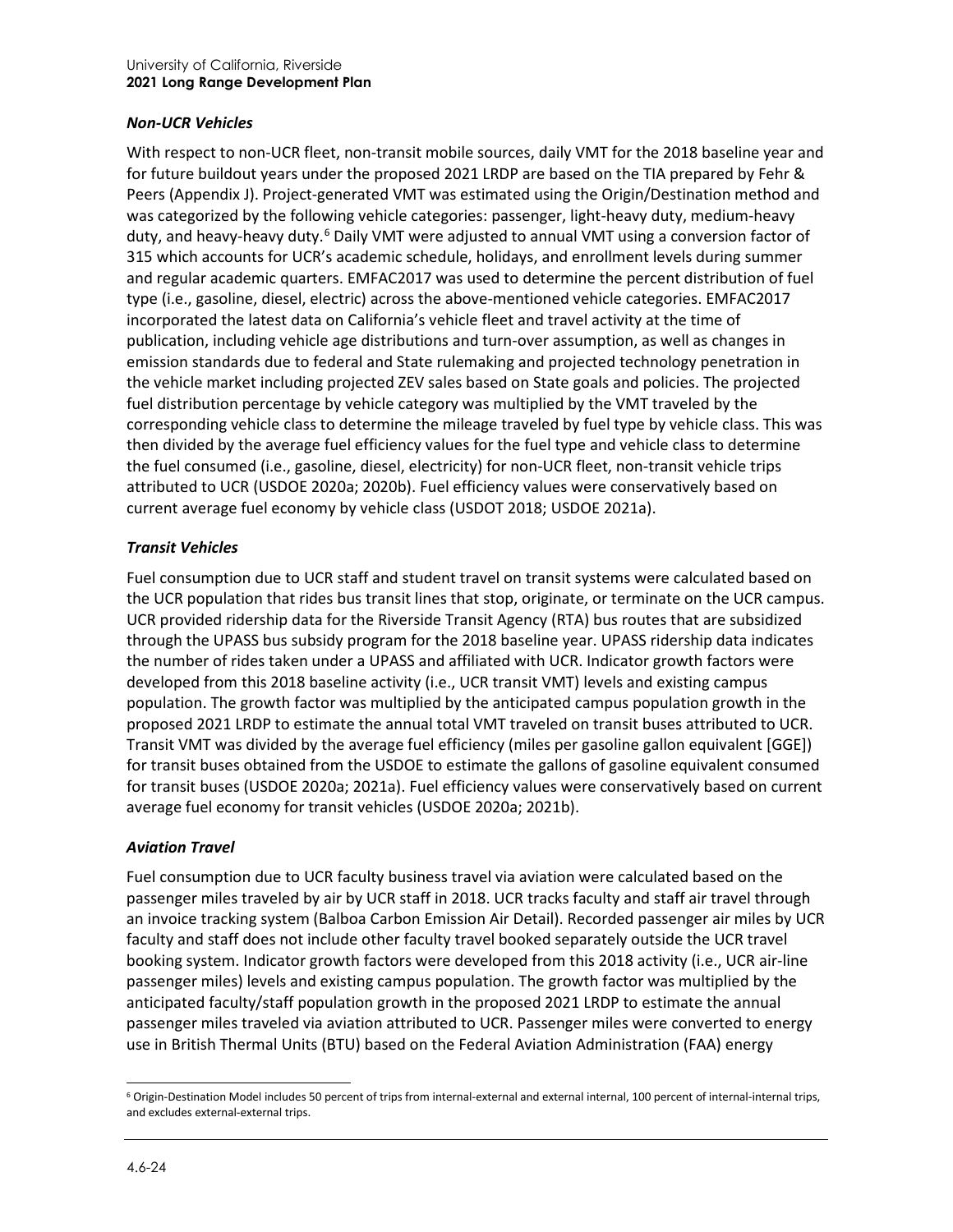intensity factor of 2,654 BTU per passenger mile (FAA 2015). Energy use was converted to gallons of aviation gasoline based on the fuel's standard heat content of 0.120 MMBtu per gallon of aviation gasoline (TCR 2020).

For a detailed description of all aforementioned energy model input and output parameters, and assumptions, see Appendix F.

To determine whether the proposed 2021 LRDP would result in significant impacts related to energy under criterion "a" above, the following methodology would apply.

- Utilize larger amounts of operational per capita energy use compared to:
	- UCR existing baseline (2018) per capita energy use; or
	- Annualized regional (2018) per capita energy use

A comparison is first provided in terms of UCR per capita energy use in 2035 against existing UCR per capita energy use in 2018. If UCR per capita energy use in 2035 shows to be higher than UCR per capita energy use in 2018 for a particular energy type, then UCR per capita energy use in 2035 for that energy type is also compared to annualized regional energy use for that energy type. UCR has decided to utilize the comparative change in per capita energy use. In addition, UCR has jurisdiction over campus land uses and the associated energy efficiency and renewable energy use levels.

To determine whether the proposed 2021 LRDP would result in significant impacts related to energy under significance criterion "b," the following methodology would apply.

- Result in an inconsistency with any of the following applicable regulations for increased energy efficiency and increased renewable energy use:
	- □ CBC Title 24 (including CALGreen and State Energy Efficiency Standards)
	- □ SB 100 State 2045 100 percent clean energy goal
	- □ UC Policy on Sustainable Practices

The proposed 2021 LRDP is considered consistent with the provisions of the identified plans if it will further the objectives and policies of the plans and not obstruct their attainment. A given plan or project need not be in perfect conformity with every policy nor does State law require precise conformity of a proposed plan or project with every policy. Courts have also acknowledged that plans attempt to balance a range of competing interests, and that it is nearly, if not absolutely, impossible for a plan or project to be in perfect conformity with each and every policy set forth in applicable plans.

# **2021 LRDP Objectives and Policies**

The proposed 2021 LRDP contains objectives and policies relevant to energy:

#### *Mobility (M)*

- Objective M1: Reduce future vehicular traffic, parking demand, and GHG emissions, by increasing student housing on campus up to 40 percent of the projected enrollment in 2035.
	- Policy: Continue to grow and support on-campus residency by focusing on more affordable student housing options, as well as the capacity for returning students (upperclassmen) and graduate students.
	- **Promote public transit as a convenient and preferred mode of commuting to campus and** connecting campus residents to the community and regional destinations.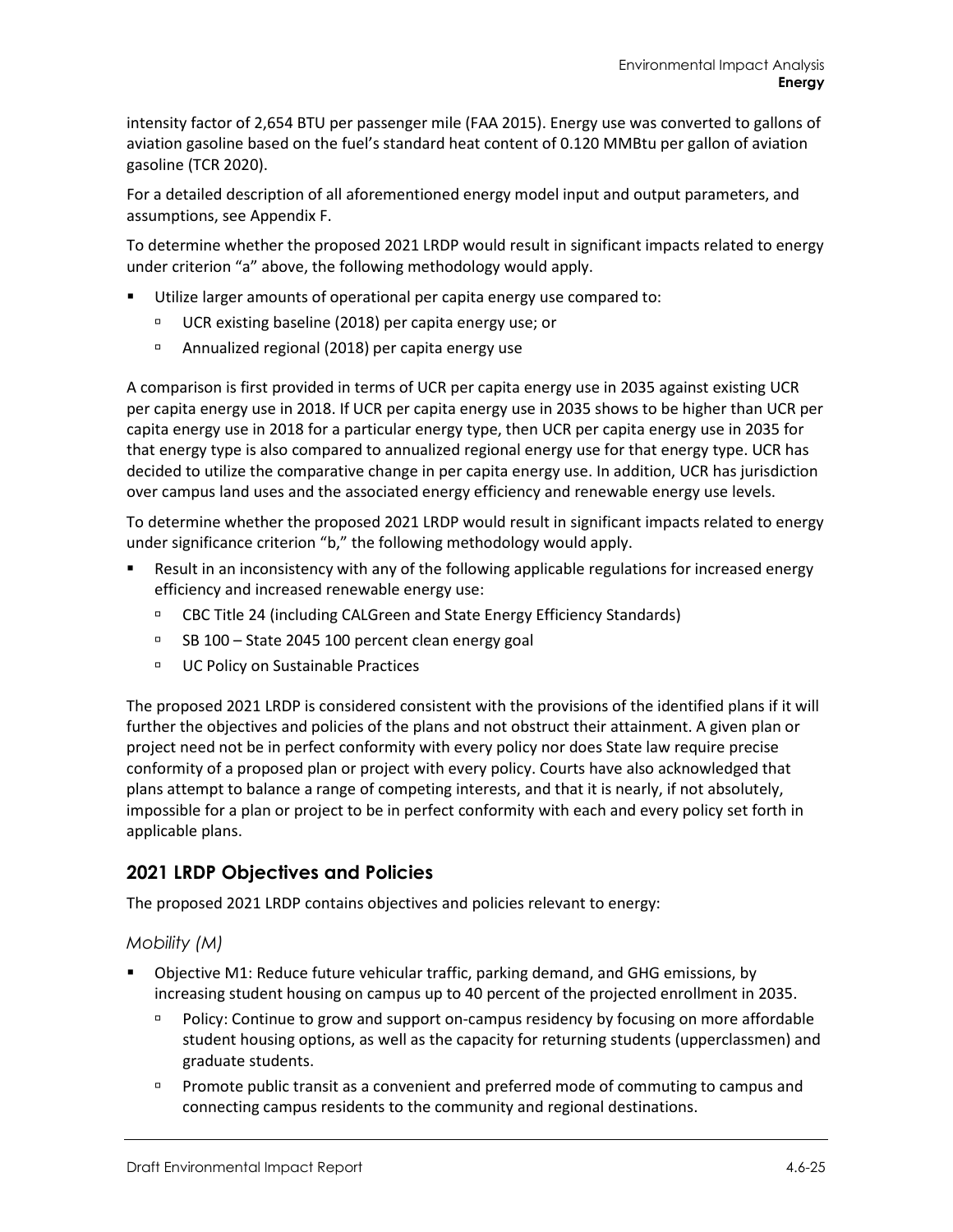- Policy: Develop the University Avenue and Canyon Crest Drive Gateway streetscapes to support increased use and functional efficiency of the RTA system, improved clarity of dropoff and pick-up locations for ride-sharing services, reduced conflict, and improved safety for cyclists, pedestrians, and emerging micro-mobility<sup>[7](#page-25-0)</sup> solutions in these increasingly busy mixed-mode circulation areas.
- Policy: Improve access to public transit on campus by providing connectivity to access points via pathways or shuttles, as well as comfortable waiting facilities, proximate to commuter related services, where appropriate.
- Policy: Advocate and support the development of a Metrolink train platform along Watkins Drive adjacent to campus to provide direct access and significantly reduce commute times. Consider dedicated vanpools or shuttles to nearby stations in the interim.
- Objective M2: Invest in infrastructure to increase bicycle use and support other active transportation modes to integrate desired routes with the campus' and City's circulation framework.
	- Policy: Support and facilitate City-led initiatives to extend bikeways to campus from every direction, including routes proposed along Canyon Crest Drive, Martin Luther King Boulevard, and the Gage Canal.
	- Policy: Develop wayfinding systems to interconnect preferred bicycle routes and invest in safe and secure pathways along all bicycle routes.
	- Policy: Provide adequate support amenities to facilitate and encourage the use of bicycles and other alternative transportation modes.
	- Policy: Develop a comprehensive improvement plan for Campus Drive to improve function, safety and utility for each mode of travel, as incremental growth occurs.
- Objective M3: Emphasize safe and pleasing passage for pedestrians and bicycle riders through the careful, continued development and integration of the campus' multi-modal circulation framework and its extensions into the immediate community.
	- Policy: Identify and address gaps within the existing non-motorized circulation network, both on-campus and within the adjacent community.
	- Policy: Implement University policies to improve pedestrian safety and encourage social interaction in zones of high pedestrian activity.

#### *Campus Utility Infrastructure (INF) – Energy (E)*

- Objective INF E1: Prioritize redundancy and overall reliability in the campus' power distribution network.
	- Policy: Ensure infrastructure services and demands are regularly monitored and expanded as needed to meet applicable planned campus development.
- Objective INF E2: Emphasize high-performance new construction and building retrofits in support of the UC Policy on Sustainable Practices and minimize the need to purchase carbon offsets.

<span id="page-25-0"></span><sup>&</sup>lt;sup>7</sup> Micro-mobility is a category of modes of transport that are provided by very light vehicles such as electric scooters, electric skateboards, shared bicycles and electric pedal assisted bicycles. The primary condition for inclusion in the category is a gross vehicle weight of less than 500 kg.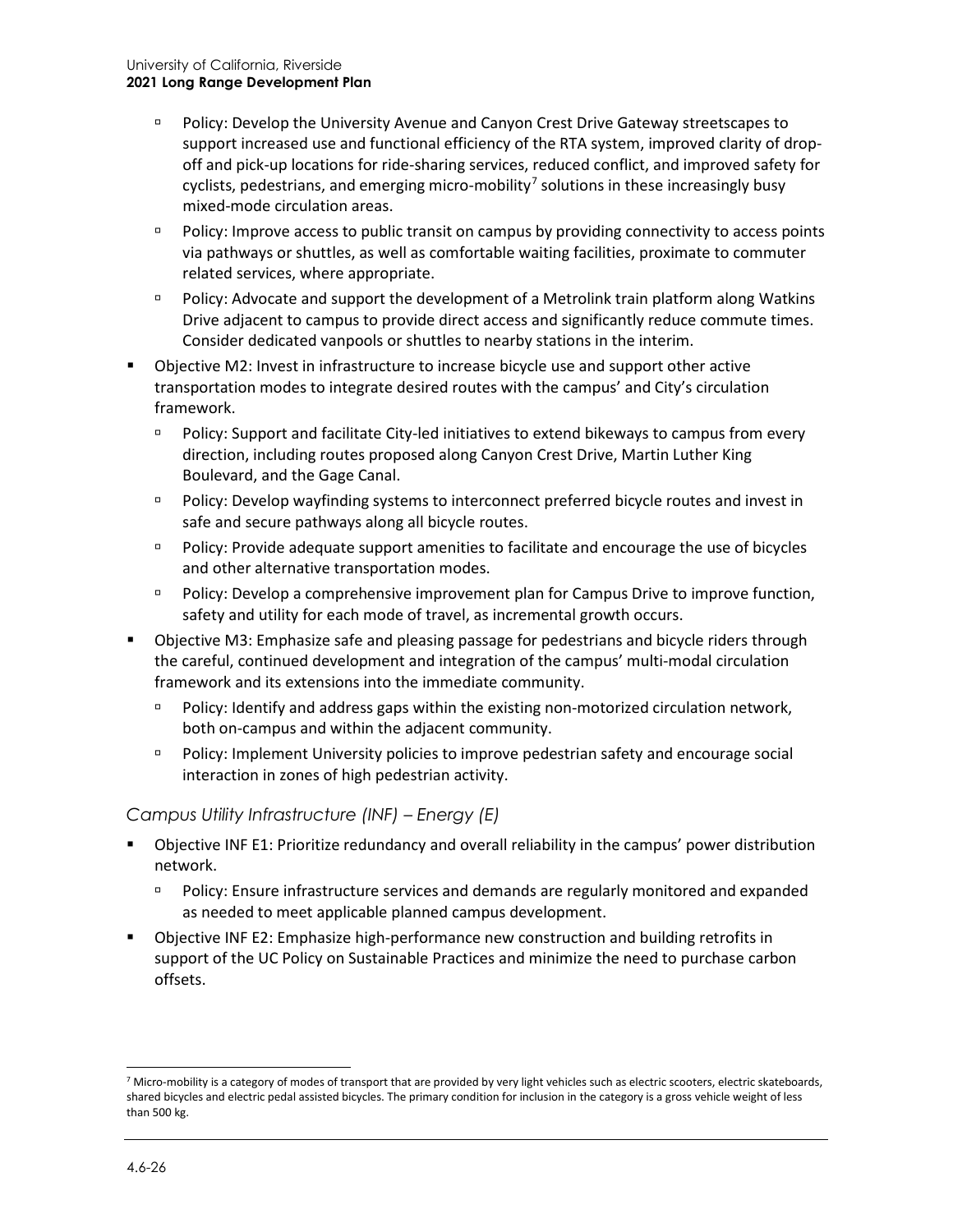- Policy: For mechanical systems in existing facilities, a 30 percent reduction in electrical energy use is projected, inclusive of a 30 percent reduction in electrical energy usage in existing facilities' mechanical systems.
- Policy: Take the fullest possible advantage of RPU's clean energy plans and the City's "greening of the grid" initiatives.
- Policy: Achieve a 5 percent improvement in energy performance for new building mechanical systems through retro-commissioning.
- Objective INF E3: Support alternative measures (e.g. alternative fuels, energy sources, practices, carbon offsets, etc.) and mixed energy source portfolios in support of green sustainability practices.
	- **Policy: Continuously explore the potential to use alternative fuels over time as they become** feasibly available.
	- Policy: Evaluate procurement options for alternative energy while considering long-term financial viability for the University.
	- Policy: Incorporate solar panels on the roofs of new construction to the maximum feasible extent.
	- Policy: Incorporate solar panels as integral elements of new construction design and applicable green building certifications to the maximum feasible extent.

#### *Campus Utility Infrastructure (INF) – Natural Gas (NG)*

- Objective INF NG1: Reduce reliance on natural gas in conformance with UC policies.
	- Policy: Future projects shall not employ or expand demand for natural gas as an energy source.
	- Policy: Continue to work with RPU and UCOP to reduce current natural gas demand through efficiency improvements to the existing system, conversion of steam boilers to electricity as they are replaced over time, and, rigorous pursuit of obtaining sources for biogas, or renewable energy credit purchases to fully offset GHG emissions in conformance with UC policies.
	- **Policy:** Take the fullest possible advantage of RPU's clean energy plans, and the City's "greening of the grid" initiatives.

*Campus Utility Infrastructure (INF) – Potable Water, Wastewater and Irrigation (WWI)*

- Objective INF WWI1: Commit to a multi-prong approach to conserving potable water use.
	- Policy: Reduce potable water use in an existing building in the Academic Center by 20 percent.
	- **Policy: Reduce potable water use in student residential buildings by 30 percent.**
	- **Policy: Reduce potable water use in new facilities by exceeding applicable codes by a** minimum of 20 percent.
	- Policy: Retrofit existing urinals, toilets, showerheads, and faucets for existing buildings with higher water efficiency rated equipment.
- Objective INF WWI2: Explore options to shift away from potable water use where feasible.
	- Policy: Design new building irrigation and efficient toilet flushing systems for use with future non-potable water sources.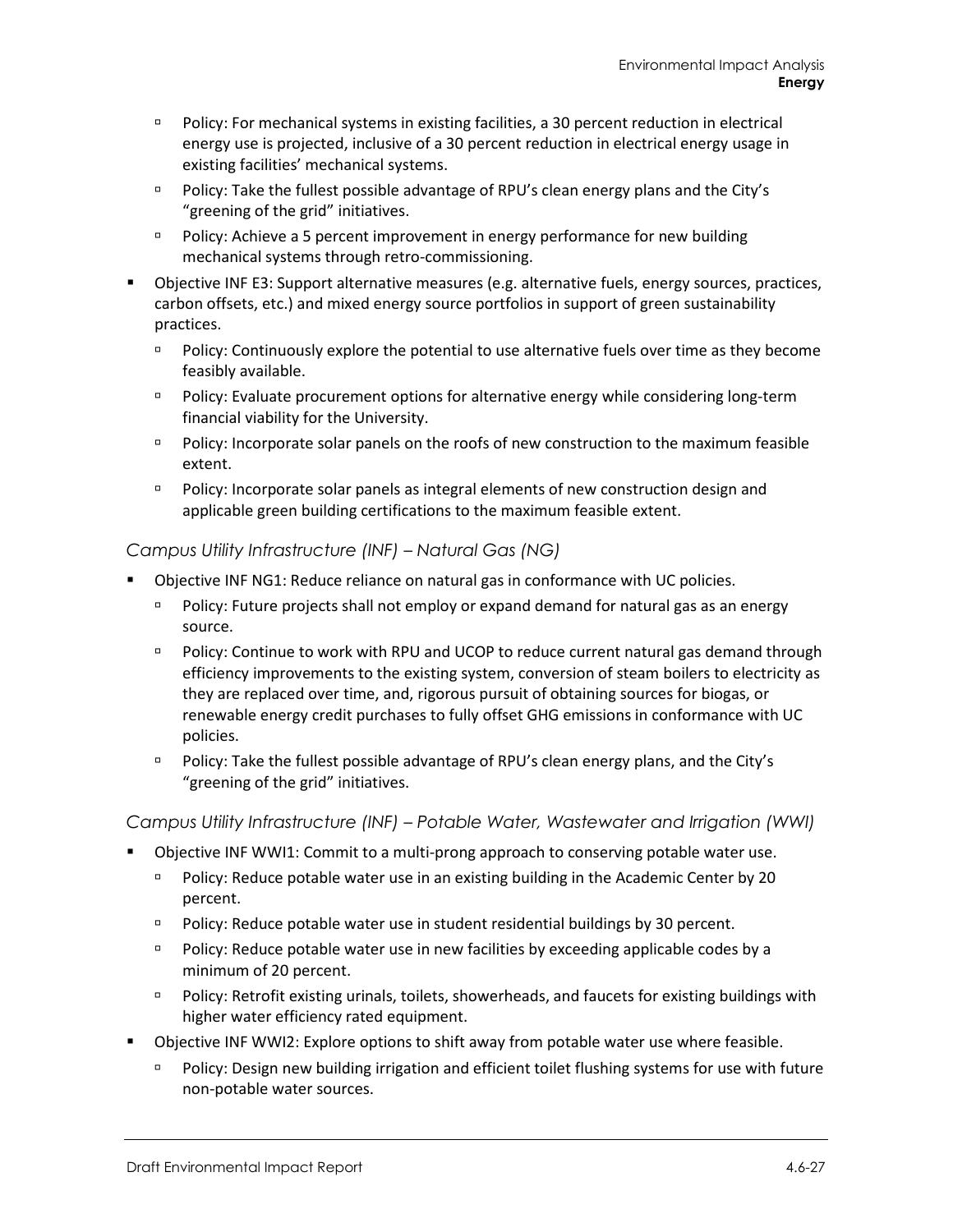$P$  Policy: Achieve a further 20 percent reduction of potable water use for irrigation by extending Gage Canal water to also irrigate the UCR Botanic Gardens and reducing turf on campus and replacing with lower use landscaping.

# *Campus Sustainability (CS)*

- Objective CS1: Continue to build on this commitment to environmental stewardship to account for the impacts of development and expansion of campus infrastructure. Major planning and policy issues of the University will be subject to include the following:
	- Policy: Carbon Neutrality Initiative: Carbon Neutral by 2025 Climate neutrality from Scope 1 & Scope 2 sources by 2025.
	- Policy: Climate neutrality from specific Scope 3 sources by 2050 or sooner At a minimum, meet the UC intermediate goal in pursuit of climate neutrality (See Assembly Bill [AB 32], and California Global Warming Solutions Act of 2006: emission limit [SB 32].
	- Policy: Energy Efficiency: UC Annual 2 percent Energy Use Intensity (EUI) Reduction Policy (Energy Efficiency) – Each location will implement energy efficiency actions in buildings and infrastructure systems to reduce the location's energy use intensity by an average of at least 2 percent annually.
	- Policy: On-Campus Renewable Electricity Campuses and health locations will install additional on-site renewable electricity supplies and energy storage systems whenever costeffective and/or supportive of the location's Climate Action Plan or other goals.
	- Policy: Off-Campus Clean Electricity: 100% Renewable Electricity by 2025 By 2025, each campus and health location will obtain 100% clean electricity.
	- $P$  Policy: On-Campus Combustion By 2025, at least 40 percent of the natural gas combusted on-site at each campus and health location will be biogas.

# **Impact Analysis**

#### **Impact E-1 RESULT IN WASTEFUL, INEFFICIENT, AND UNNECESSARY USE OF ENERGY.**

**THE PROPOSED 2021 LRDP WOULD CONSUME ELECTRICITY, NATURAL GAS, AND FUEL DURING CONSTRUCTION AND OPERATION THAT WOULD EXCEED THE UCR 2018 PER CAPITA ENERGY USE AND ANNUALIZED REGIONAL 2018 PER CAPITA ENERGY USE THRESHOLD. IMPACTS WOULD BE LESS THAN SIGNIFICANT WITH THE IMPLEMENTATION OF MITIGATION.**

# **Construction Energy Demand**

During construction of projects under the proposed 2021 LRDP, energy would be primarily consumed in the form of petroleum-based fuels used to operate heavy equipment, light-duty vehicles, machinery, power off-road construction vehicles and equipment on the campus, construction worker travel to and from the campus, and vehicles used to deliver construction materials to the campus. Other types of energy consumption expended during construction (i.e., temporary lighting during winter hours) would be negligible. Therefore, only gasoline and diesel fuels are included in the construction energy analysis.

Construction equipment use and associated energy consumption would be typical of that associated with construction of new residential and educational land uses on campus. In other words, there are no unusual project characteristics that would necessitate the use of construction equipment that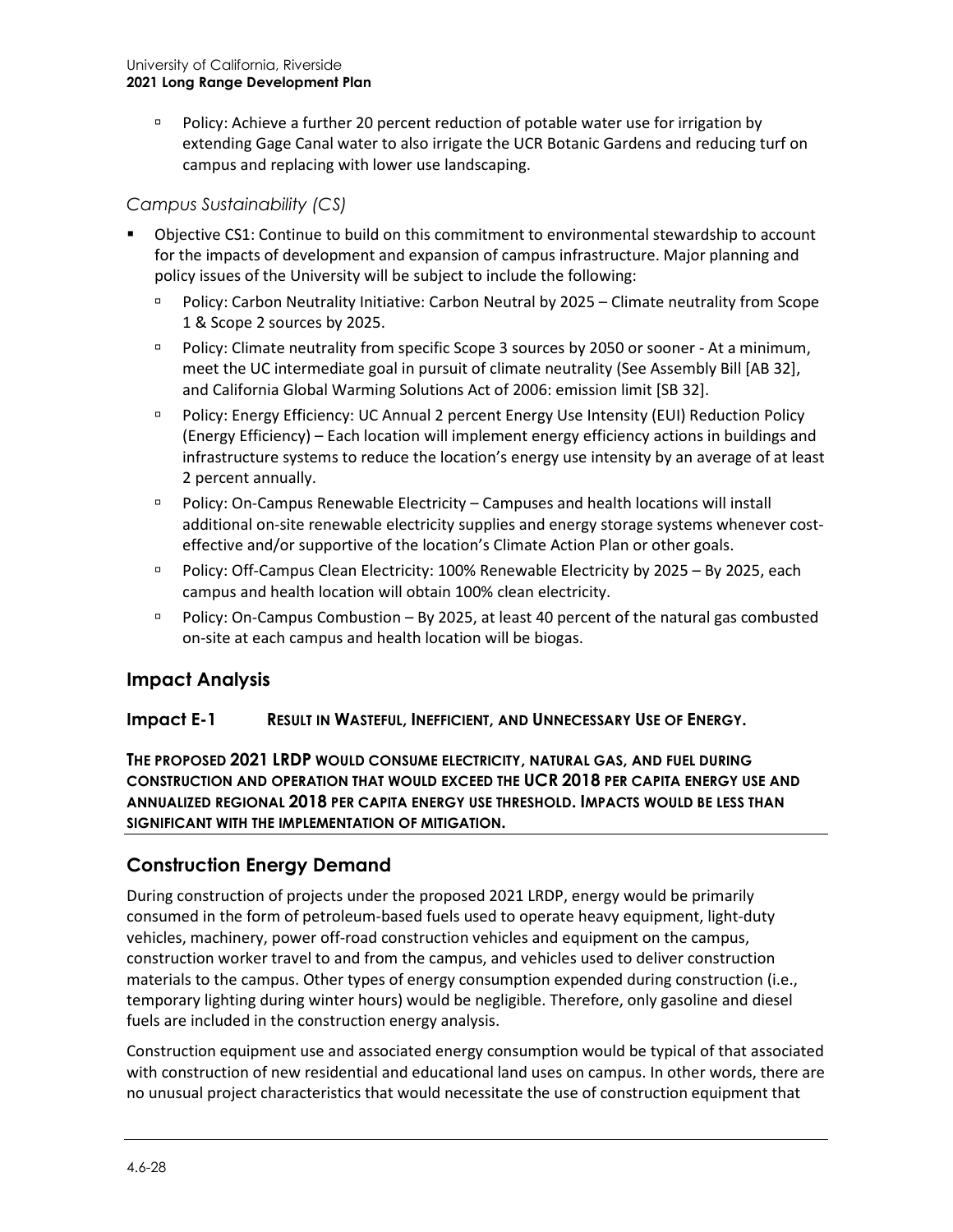would be less energy efficient than those used at comparable construction sites in other parts of the region. Idling of on-site equipment during construction would be limited to no more than five minutes in accordance with California Code of Regulations Title 13, Section 2485, Airborne Toxic Control Measure to Limit Diesel-Fueled Commercial Motor Vehicle Idling. CALGreen includes specific requirements related to recycling, construction materials, and energy efficiency standards that would apply to future development envisioned by the proposed 2021 LRDP. As discussed in greater detail in Section 4.17, *Utilities and Service Systems,* UCR has a successful solid waste diversion program for construction materials which will continue to be implemented.

Construction equipment would also be required to comply with federal and State fuel efficiency standards for on-road and off-road construction equipment. As discussed in the Regulatory Setting discussion, stringent emission standards were adopted for off-road construction equipment (i.e. "Tier 4" standards) (40 Code of Federal Regulations Parts 1039, 1065, and 1068; Cal. Code Regs., tit. 13, § 2025; AR 2854). ARB also adopted emission standards for on-road heavy duty diesel vehicles (i.e. haul trucks). (Cal. Code Regs., tit. 13, § 1956.8.) These haul truck regulations mandate fleet turnover to ensure that by January 1, 2023 nearly all on-road diesel trucks will have 2010 model year engines or equivalent [i.e., Tier 4]. In addition, interim steps are incorporated into the regulations (e.g., vehicles older than 1999 will be replaced with newer engines by 2020). ARB regularly evaluates and updates these regulations to implement the best available control measures and implementing every feasible control measure.

Further, on-site construction equipment may include alternatively-fueled vehicles (such as natural gas) where feasible. Finally, the selected construction contractors would use the best available engineering techniques, construction and design practices, and equipment operating procedures, thereby ensuring that the wasteful consumption of fuels and use of energy would not occur. Energy efficiency is also expected for the off-site production of construction materials, based on the economic incentive for efficiency and cost savings. Furthermore, such construction energy expenditures are necessary to implement the UC's constitutional obligations and are necessary to meet the project objectives.

As such, the proposed 2021 LRDP would not **r**esult in a wasteful, inefficient, or unnecessary use of energy during construction. Therefore, the proposed 2021 LRDP impacts related to construction energy consumption would **be less than significant**.

# **Operational Energy Demand**

Operation of the proposed 2021 LRDP would include consumption of fuel (gasoline, diesel, and CNG) related to on-road vehicle travel and UCR business air travel. In addition, operation of campus buildings and other facilities anticipated under the proposed 2021 LRDP would require electricity and natural gas usage for lighting, space and water heating, appliances, lab equipment, water conveyance, and landscaping maintenance equipment. Furthermore, emergency operation of backup energy generators (when applicable) would require diesel fuel consumption.

# *Operational Mobile Energy Consumption*

The proposed 2021 LRDP operation would entail mobile energy consumption (electricity, natural gas, and fuel [gasoline, diesel, and CNG]) related to VMT associated with UCR operation.

Taking the State operational energy standards and requirements into account[, Table 4.6-9](#page-29-0) shows mobile energy types and amounts that would be consumed during the proposed 2021 LRDP operational activities.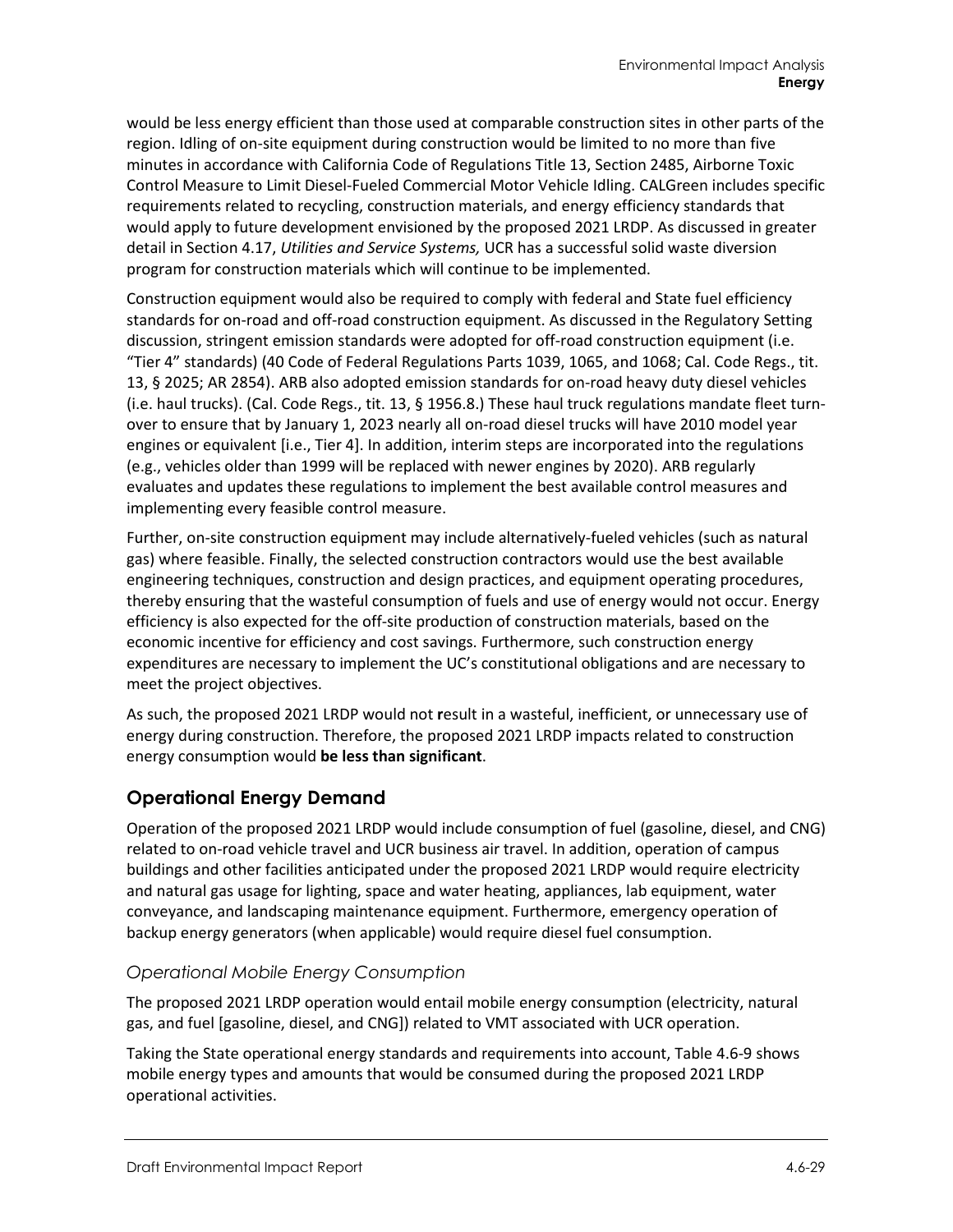| <b>Mobile Fuel Source</b><br>(Units) <sup>1</sup><br><b>UCR Vehicles (fleet/department)</b> | <b>Baseline</b><br><b>Annualized</b><br><b>Fuel Use</b><br>(2018) | <b>Baseline Per</b><br>Capita Fuel<br><b>Use</b><br>$(2018)^2$ | <b>Total 2021</b><br><b>LRDP Fuel</b><br><b>Use</b><br>(2022-2035) <sup>3</sup> | <b>2021 LRDP</b><br><b>Annualized</b><br><b>Fuel Use</b> | <b>2021 LRDP</b><br>per Capita<br><b>Annualized</b><br><b>Fuel Use</b><br>(2035) <sup>4</sup> | Regional<br><b>Baseline per</b><br><b>Capita Fuel</b><br><b>Use</b><br>$(2018)^5$ |
|---------------------------------------------------------------------------------------------|-------------------------------------------------------------------|----------------------------------------------------------------|---------------------------------------------------------------------------------|----------------------------------------------------------|-----------------------------------------------------------------------------------------------|-----------------------------------------------------------------------------------|
| <b>Unleaded Gasoline</b><br>(gallons)                                                       | 135,192                                                           | 4.72                                                           | 2,458,971                                                                       | 175,641                                                  | 4.13                                                                                          | See total<br>below                                                                |
| Diesel (gallons)                                                                            | 7,306                                                             | 0.25                                                           | 132,887                                                                         | 9,492                                                    | 0.22                                                                                          | See total<br>below                                                                |
| CNG (gallon equivalents) <sup>6</sup>                                                       | 4,321                                                             | 0.15                                                           | 78,594                                                                          | 5,614                                                    | 0.13                                                                                          | N/A                                                                               |
| On-Campus Non-UCR Vehicles (campus commuters, commercial vendors, etc.)                     |                                                                   |                                                                |                                                                                 |                                                          |                                                                                               |                                                                                   |
| <b>Unleaded Gasoline</b><br>(gallons)                                                       | 2,100,859                                                         | 73                                                             | 40,448,937                                                                      | 2,889,210                                                | 68                                                                                            | See total<br>below                                                                |
| Diesel (gallons)                                                                            | 247,811                                                           | 9                                                              | 2,356,454                                                                       | 168,318                                                  | 4                                                                                             | See total<br>below                                                                |
| Mobile Electricity (kwh)                                                                    | 75,551                                                            | 3                                                              | 10,276,772                                                                      | 734,055                                                  | 17                                                                                            | N/A                                                                               |
| <b>Public Transit Vehicles (attributed to UCR)</b>                                          |                                                                   |                                                                |                                                                                 |                                                          |                                                                                               |                                                                                   |
| <b>CNG</b><br>(gallon equivalents) $6$                                                      | 125,126                                                           | 4                                                              | 2,275,891                                                                       | 162,564                                                  | 4                                                                                             | N/A                                                                               |
| Air travel (attributed to UCR)                                                              |                                                                   |                                                                |                                                                                 |                                                          |                                                                                               |                                                                                   |
| <b>Aviation Gasoline</b><br>(gallons)                                                       | 182,979                                                           | 6                                                              | 3,498,459                                                                       | 249,890                                                  | 6                                                                                             | N/A                                                                               |
| Total Use by Fuel Type (gallons) <sup>5</sup>                                               |                                                                   |                                                                |                                                                                 |                                                          |                                                                                               |                                                                                   |
| <b>Unleaded Gasoline</b>                                                                    | 2,236,051                                                         | 78                                                             | 42,907,908                                                                      | 3,064,851                                                | 72                                                                                            | 437                                                                               |
| <b>Diesel</b>                                                                               | 255,117                                                           | 8.9                                                            | 2,489,341                                                                       | 177,810                                                  | 4.2                                                                                           | 55                                                                                |

### <span id="page-29-0"></span>**Table 4.6-9 Proposed 2021 LRDP Operational Mobile Energy Consumption**

<sup>1</sup> Mobile fuel use attributed to UCR is based on type of activity (i.e., UCR fleet, transit, air travel and non-UCR fleet), vehicle type, fuel use and activity data provided by UCR and described in above sections.

<sup>2</sup> Based on 2018 campus population of 28,661.

<sup>3</sup> Total fuel consumption of LRDP is based on buildout starting in 2022 and ending in 2035 (i.e., 14 years). Vehicle fuel usage is based on EMFAC2017 data which accounts for federal and State emission standards, forecasts ZEV penetration based on State goals, and incorporates State regulations as time of publication including SB 1 and therefore intrinsically accounts for changes in fuel distribution, vehicle turn-over, and vehicle activity. EMFAC2017 does not account for the SAFE rule.

<sup>4</sup> Based on 2021 LRDP academic year 2035 campus population of 42,545.

<sup>5</sup> Regional totals don't include mobile electricity, transit, or air travel, as there is not a regional equivalent.

 $6$  CNG fuel consumption by fleet vehicles received by UCR is expressed as gallon equivalents. CNG = 1 gasoline equivalent gallons and there are 1027 BTUs/standard cubic foot (SCF).

Totals may not add up due to rounding.

CNG = compressed natural gas; kWh = kilowatt hour

Sources: CARB 2018; Data and calculations compiled by Rincon Consultants (see Appendix F)

As shown in [Table 4.6-9,](#page-29-0) with annualization over 14 years of the proposed 2021 LRDP development, operational per capita gasoline fuel use in 2035 would be approximately 72 gallons, and operational per capita mobile diesel fuel use in 2035 would be approximately 4.2 gallons.

Comparatively, operational per capita gasoline fuel use for 2018 baseline was approximately 78 gallons, and operational per capita mobile diesel fuel use for 2018 baseline was approximately 8.9 gallons. And while per capita 2035 electricity consumption by commuter vehicles is estimated to be greater than UCR per capita 2018 electricity consumption by commuter vehicles, such electricity consumption by commuter vehicles would be in lieu of comparable gasoline fuel use. Thus, UCR per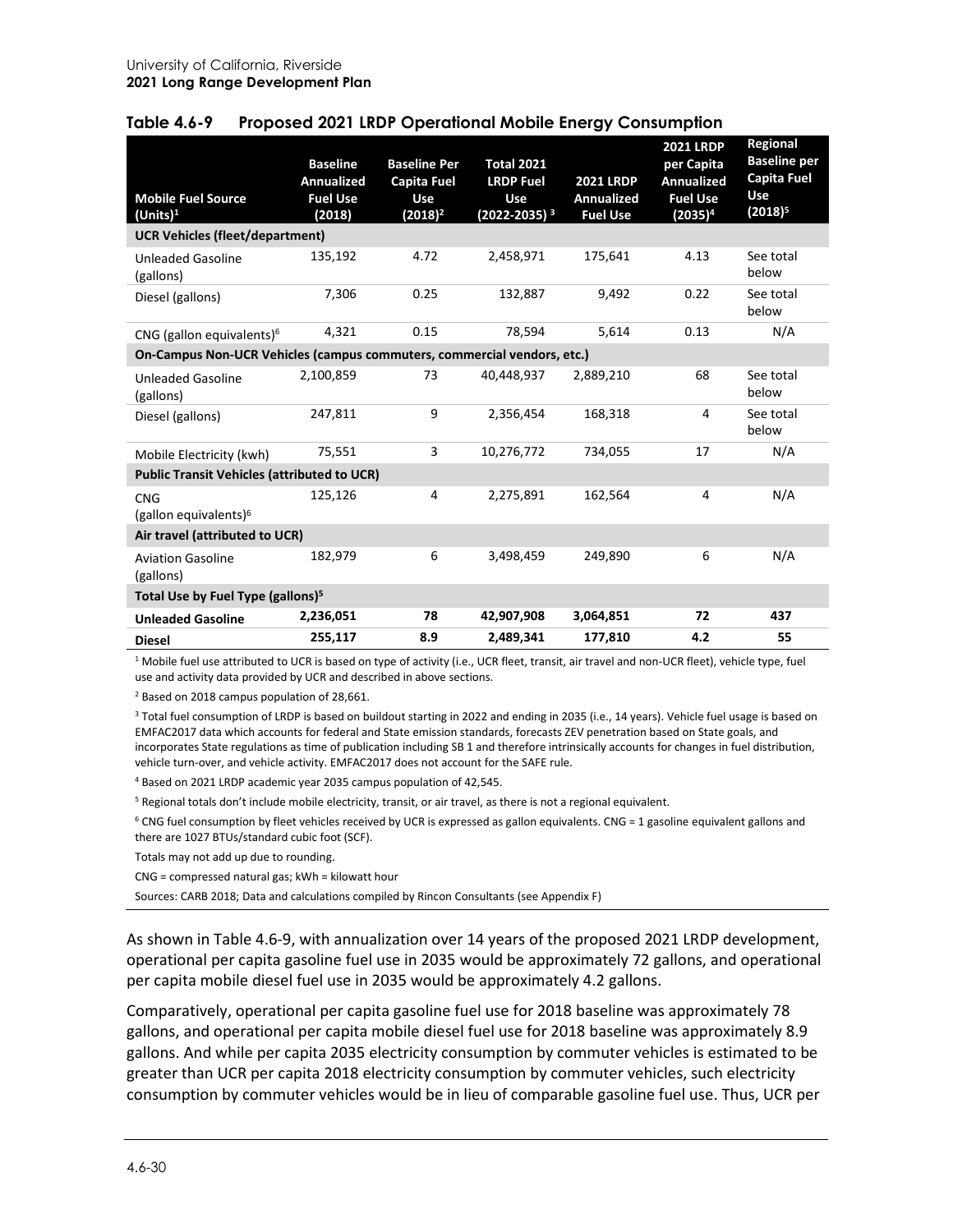capita 2035 operational mobile energy use would be less than UCR per capita 2018 (i.e., baseline) operational mobile energy use for gasoline and diesel.

For informational purposes, UCR per capita 2035 operational mobile energy use would also be less than annualized regional (2018) per capita operational mobile energy use for gasoline and diesel. While mobile operation would also entail consumption of some CNG fuel by UCR fleet/department vehicles and some electricity by commuter vehicles, there are no respective mobile CNG and mobile electricity annualized regional (2018) numbers for comparison purposes. In addition, UCR would incorporate the VMT reduction and mobile energy efficiency strategies discussed immediately below as part of the UC Policy on Sustainable Practices and its TDM Program. However, UCR-specific operational energy policies were not incorporated into the operational mobile energy modeling to provide a conservative estimate related to operational mobile energy consumption.

UC Policy D.2 focuses upon reducing VMT by reducing personal vehicles use. More specifically that policy provides that by 2025, each location shall strive to reduce its percentage of employees and students commuting by SOV by 10 percent relative to its 2015 SOV commute rates; By 2050, each location shall strive to have no more than 40 percent of its employees and no more than 30 percent of all employees and students commuting to the location by SOV. However, as noted in the Regulatory Setting, it is legally infeasible to mandate ridesharing, however the UCR TDM program has been successful in reducing SOV trips. Over the last 15 years this program has increased average ridership per vehicle from approximately 1.36 to 1.57 occupants per vehicle. Furthermore, to further reduce VMT, UCR has proposed to substantially increase the amount of on-campus housing to avoid commuter trips. More specifically, the 2021 LRDP proposed to house approximately 40 percent of the eligible student population on campus (approximately 68 percent of the increase in students). Additional discussion of increased on-campus housing alternatives is provided in Section 7.5.3, *Alternative 3: Increased Student Housing.*

As discussed in Section 4.6.2, *Regulatory Setting*, federal and State law control fuel efficiency standards for cars and light-duty trucks. While the Trump Administration sought to relax those standards through recission of California's Clean Air Act waiver, California will likely retain the ability to enforce its more stringent fuel economy standards through the lawsuit the State filed, or through the Biden Administrations formal proposal to reissue California's waiver. It is, however, legally infeasible for individual agencies to adopt more stringent fuel efficiency standards for members of the public. The CAA (42 USC Section 7543[a]) states that "no State or any political subdivision therefore shall adopt or attempt to enforce any standard relating to the control of emissions from new motor vehicles or new motor vehicle engines subject to this part." However, UCR is subject to several Executive Orders and UC Policies designed to increase the number of electric vehicles owned by UCR, thereby reducing fossil fuel demand. More specifically, EO N-79-20 targets 100 percent of new off-road vehicle sales in the State to be zero emission by 2035. Similarly, UCOP Policy D.1 provides "By 2025, zero-emission vehicles or hybrid vehicles shall account for at least 50 percent of all new light-duty vehicle acquisitions."

As such, the proposed 2021 LRDP would not result in a wasteful, inefficient, or unnecessary consumption of energy during operation compared to UCR 2018 (i.e., baseline) per capita energy use and annualized regional 2018 per capita energy use regarding gasoline and diesel. Therefore, the proposed 2021 LRDP impacts related to operational mobile energy consumption would be **less than significant**.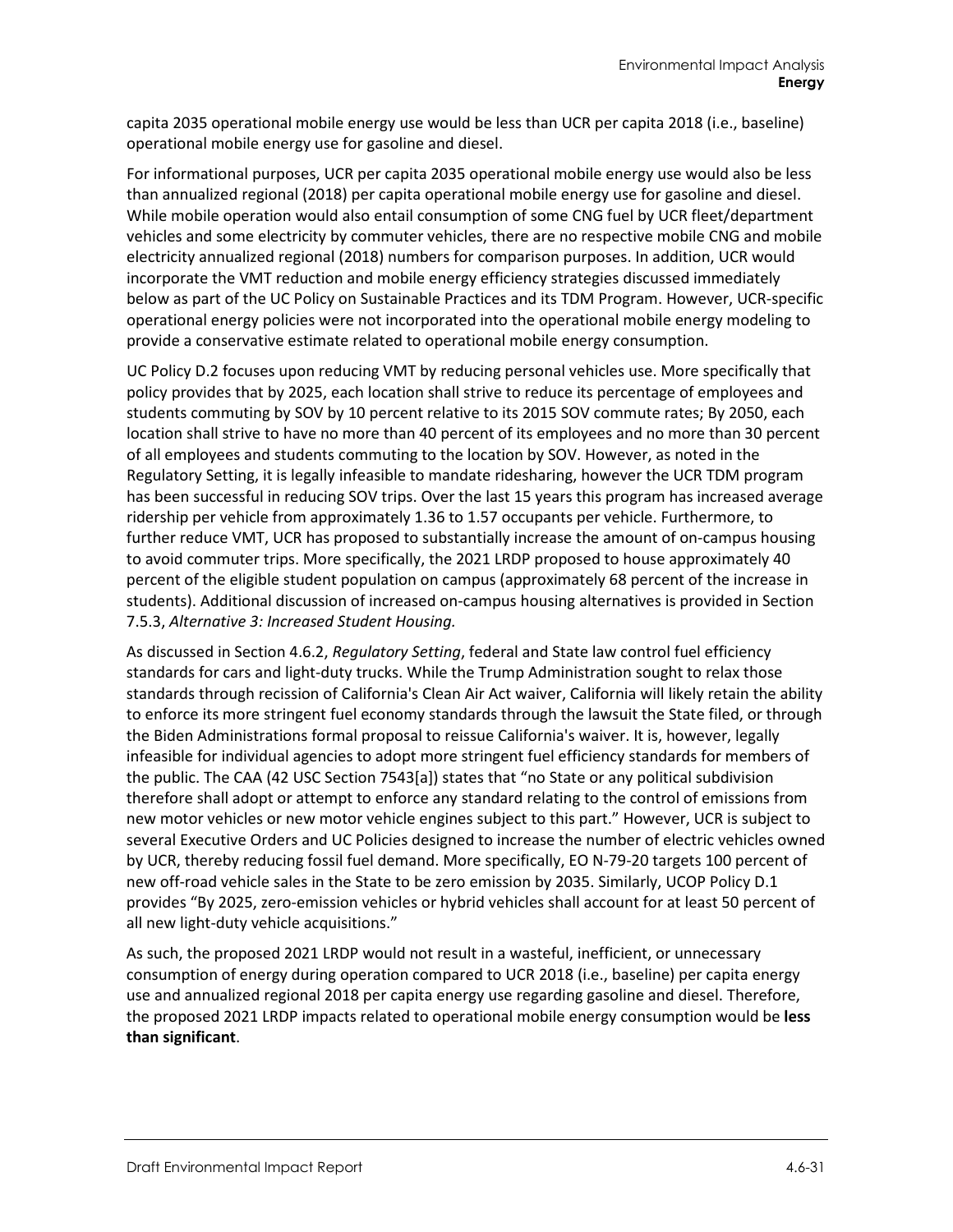# *Operational Stationary Energy Consumption*

The proposed 2021 LRDP operation would entail stationary energy consumption (electricity, natural gas, and fuel [gasoline, diesel, and CNG]) related to increased University capacity and overall building square footage. All newly constructed buildings under the proposed 2021 LRDP would comply with all building design standards set in the CBC Title 24, which are statutorily adopted to avoid the wasteful, inefficient, or unnecessary consumption of energy resources during operation**.**  CALGreen (California Code of Regulations, Title 24, Part 11) requires implementation of energy efficient light fixtures and building materials into the design of new construction projects. Furthermore, the 2019 Building Energy Efficiency Standards (CBC Title 24, Part 6) requires newly constructed buildings to meet energy performance standards set by the CEC. As the name implies, these standards are specifically crafted for new buildings to result in energy efficient performance so that the buildings do not result in wasteful, inefficient, or unnecessary consumption of energy. The standards are updated approximately every three years and each iteration is more energy efficient than the previous standards. Future campus projects would be required to comply with the most current CBC Title 24 requirements.

UCR would incorporate other green building strategies as part of the UC Policy on Sustainable Practices into new development including energy consumption reduction targets and water use reduction. However, UCR-specific operational energy policies were not incorporated into the operational stationary energy modeling to provide a conservative estimate related to operational stationary energy consumption.

[Table 4.6-10](#page-31-0) shows stationary energy types and amounts that would be consumed during the proposed 2021 LRDP operational activities.

| <b>Energy Source</b><br>(Units)                                      | <b>Baseline</b><br><b>Energy Use</b><br>(2018) | <b>Baseline Per</b><br>Capita Energy<br><b>Use</b><br>(2018) <sup>1</sup> | <b>Total 2021</b><br><b>LRDP Energy</b><br>Use<br>(2022-2035) <sup>2</sup> | <b>2021 LRDP</b><br>Annualized<br><b>Energy Use</b> | <b>2021 LRDP</b><br>per Capita<br>Annualized<br><b>Energy Use</b><br>$(2035)^3$ | Regional<br><b>Baseline per</b><br><b>Capita Energy</b><br><b>Use</b><br>(2018) |
|----------------------------------------------------------------------|------------------------------------------------|---------------------------------------------------------------------------|----------------------------------------------------------------------------|-----------------------------------------------------|---------------------------------------------------------------------------------|---------------------------------------------------------------------------------|
| Stationary and<br>Mobile<br>Electricity<br>Use <sup>4</sup><br>(kWh) | 119,036,226                                    | 4,153                                                                     | 3,734,880,755                                                              | 266,777,197                                         | 6,270                                                                           | 6,900 <sup>5</sup>                                                              |
| <b>Natural Gas</b><br>(therms)                                       | 3,466,942                                      | 121                                                                       | 105,251,203                                                                | 7,517,943                                           | 177                                                                             | 1666                                                                            |
| Diesel<br>(gallons)                                                  | 8,003                                          | 0.28                                                                      | 226,586                                                                    | 16,185                                              | 0.38                                                                            | $N/A^7$                                                                         |

# <span id="page-31-0"></span>**Table 4.6-10 Proposed 2021 LRDP Operational Stationary Energy Consumption**

<sup>1</sup> Based on 2018 campus population of 28,661.

2 Total 2021 LRDP energy use is based on buildout starting in 2022 and ending in 2035 (i.e., 14 years)

<sup>3</sup> Based on 2021 LRDP academic year 2035 campus population of 42,545.

<sup>4</sup> Mobile electricity usage is based on the VMT assumed to be traveled by EVs given the EMFAC2017 forecasted fuel distribution associated with EV penetration included in the model based on State ZEV goals. VMT was converted to electricity usage using the conversion factor of 25 kWh per 100 miles (USDOE 2020b).

<sup>5</sup> RPU service area per capita energy use is used for comparison in terms of electricity use.

<sup>6</sup> Riverside County (SoCalGas) per capita energy use is used for comparison in terms of natural gas use.

 $7$  There is no regional per capita stationary diesel gas use equivalent.

kWh = kilowatt hour

Source: Data and calculations compiled by Rincon Consultants (see Appendix F).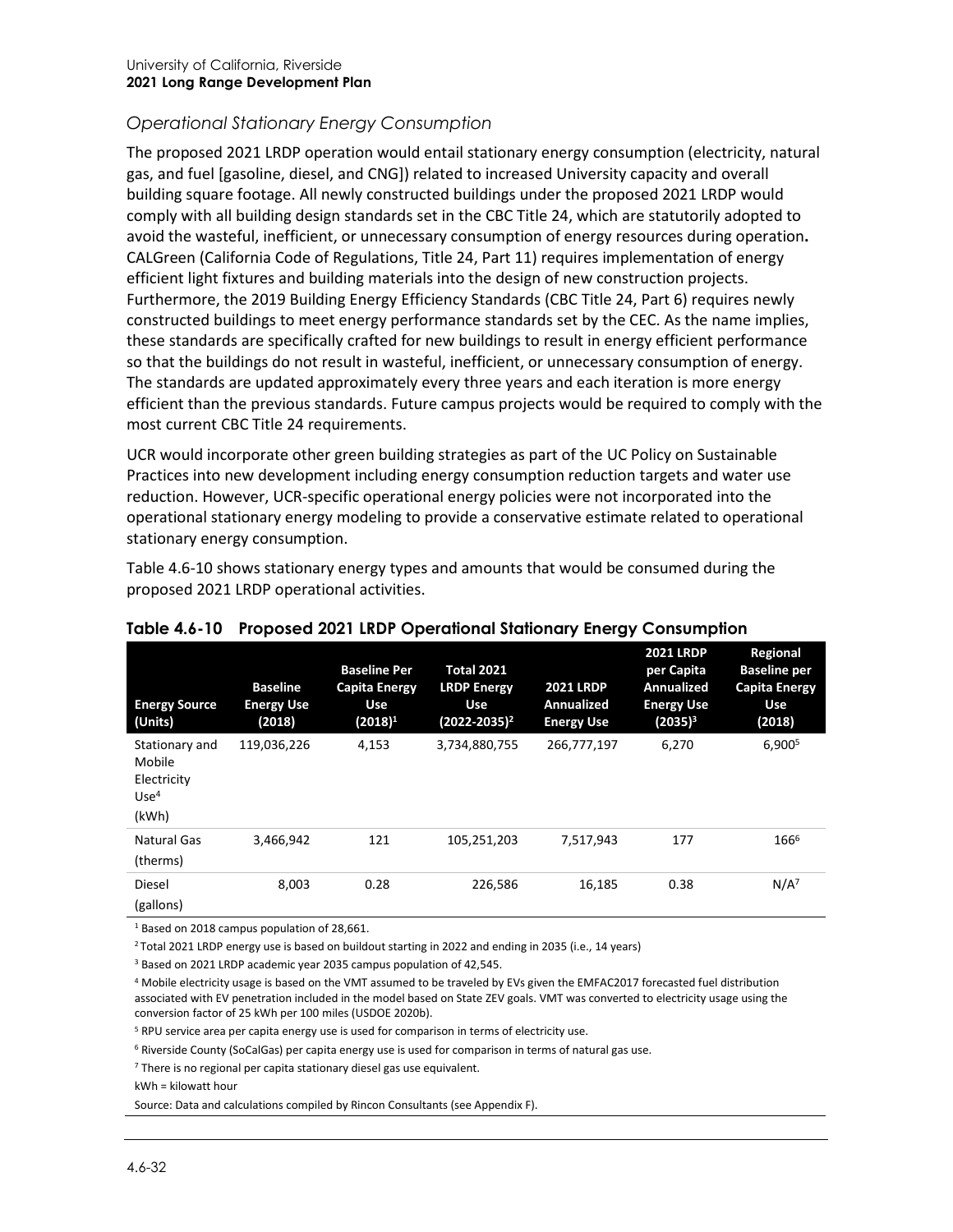As shown in [Table 4.6-10,](#page-31-0) with annualization over 14 years of the proposed 2021 LRDP development, operational per capita stationary and mobile electricity use in 2035 would be approximately 6,270 kWh, operational per capita stationary natural gas use for the LRDP in 2035 would be approximately 177 therms, and operational per capita stationary diesel use for LRDP in 2035 would be approximately 0.38 gallon. Comparatively, operational per capita stationary and mobile electricity use for 2018 (i.e., baseline) was approximately 4,153 kWh, operational per capita stationary natural gas use for 2018 baseline was approximately 121 therms, and operational per capita stationary diesel use for 2018 baseline was approximately 0.28 gallon. Thus, UCR per capita 2035 operational stationary energy use would be greater than UCR per capita 2018 (i.e., baseline) operational stationary energy use for all energy types (electricity, natural gas, and diesel).

And while UCR per capita 2035 stationary electricity use would be less than annualized regional (2018) per capita stationary electricity use, UCR per capita 2035 mobile natural gas use would still be greater than annualized regional (2018 baseline) per capita stationary natural gas use. Furthermore, while emergency operation of backup diesel generators (when applicable) is estimated to be greater than UCR per capita 2018 backup diesel generator use, emergency generator use is unpredictable, uncommon in occurrence, and has no comparative annualized regional per capita amount. Nevertheless, the proposed 2021 LRDP would result in a potentially significant environmental impact due to consumption of energy during operation (stationary) compared to UCR 2018 (i.e., baseline) per capita operational (stationary) energy use with regard to all energy types and compared to annualized regional 2018 per capita operational (stationary) energy use with regard to natural gas. Therefore, impacts would be **significant** related to operational stationary energy consumption.

Overall, the 2021 LRDP would result in potentially significant impact related to operational energy consumption. Implementation of Mitigation Measure **MM GHG-1** (Measures EN3 and EN5) would be required to reduce the proposed 2021 LRDP operational stationary consumption related to electricity and natural gas to **less than significant levels**.

# **Mitigation Measures**

Implementation of Mitigation Measure **MM GHG-1** (Measures EN3 and EN5) is required for operational (stationary) energy impacts. Refer to Mitigation Measure **MM GHG-1** in Section 4.8, *Greenhouse Gas Emissions.* No mitigation is required for operational (mobile) energy impacts. No mitigation is required for construction (stationary and mobile) energy use impacts.

#### *MM GHG-1 Implement On-Campus GHG Emissions Reduction Measures*

UCR shall implement the following GHG emissions reduction measures by scope emissions category:

#### **SCOPE 2 (ELECTRICITY CONSUMPTION AND GENERATION)**

#### *Energy (EN)*

 Measure EN3: UCR shall work to obtain 100 percent clean-sourced electricity through either Riverside Public Utilities (RPU) and/or through the installation of on-site clean-sourced electricity sources for all new buildings by 2025. In addition, UCR shall establish annual budgets that include funding to purchase 100 percent clean energy. Furthermore, all newly constructed building projects, other than wet lab research laboratories, shall be designed, constructed, and commissioned to outperform the California Building Code (Title 24 portion of the California Code of Regulations) energy efficiency standards by at least 20 percent. Finally, UCR shall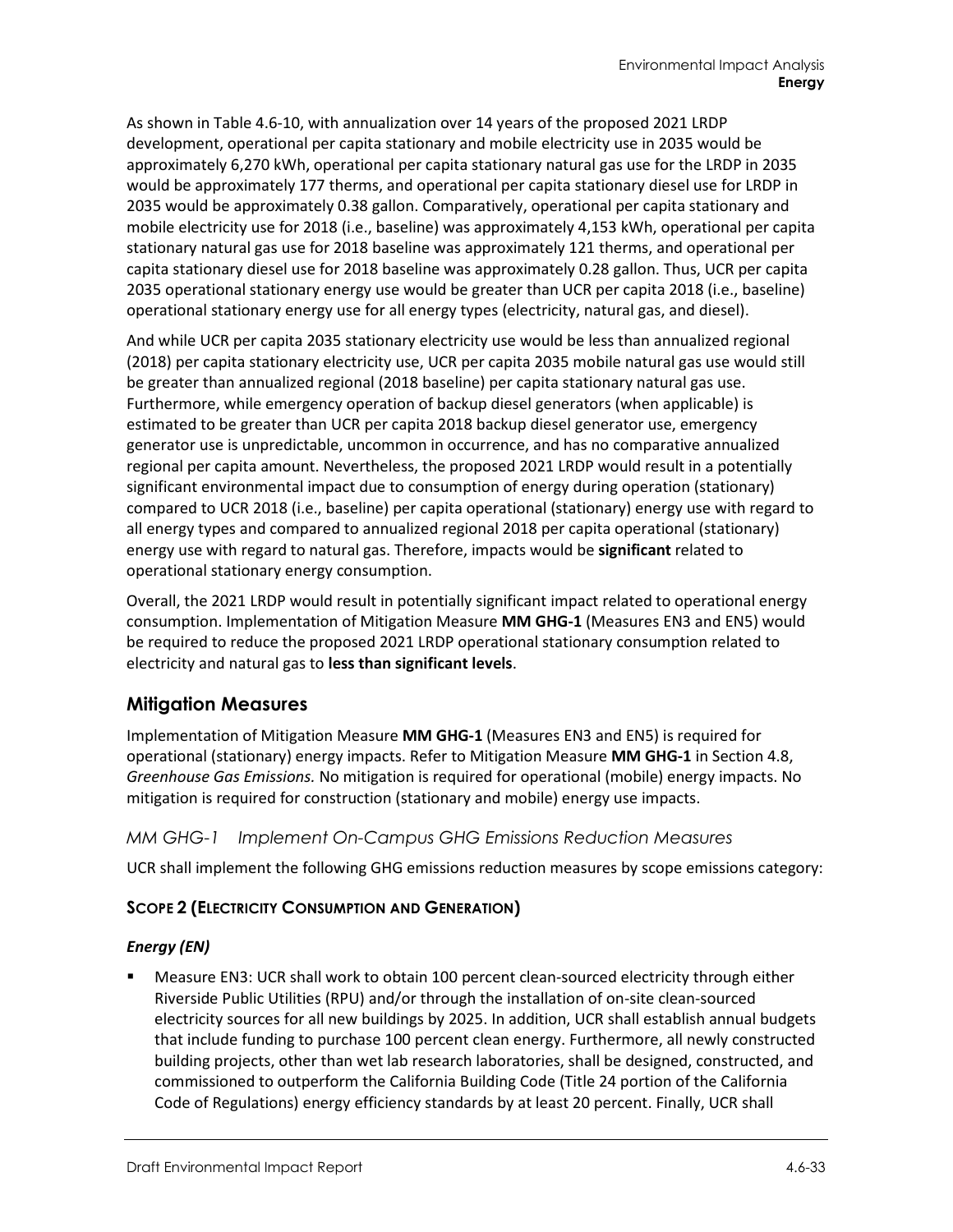incorporate solar PV as feasibly possible for newly constructed and majorly-renovated buildings with the maximum system size, highest solar panel efficiency, and greatest system performance.[8](#page-33-1)

 Measure EN5 (Parts A, B, C): In order to prioritize energy efficiency and green building initiatives for building/facility upgrades and new construction as well as reduced energy use, UCR shall identify aging equipment throughout the campus such as equipment associated with the UCR Central Plant, electrical distribution system, and building HVAC systems and develop a strategy and schedule to upgrade such equipment with high-energy efficiency systems and optimize HVAC systems through heat zoning, high-efficiency filters, and shut-down times expansion. The strategy shall include an evaluation and cost analysis related to upgrading/retrofitting equipment versus retirement of equipment if no longer needed with future initiatives (i.e., Central Plant boiler retirement). The schedule and upgrade strategy must meet a 2 percent energy efficiency improvement annually through 2035. In addition, UCR shall require new buildings to incorporate occupancy sensors and controls such that lighting of shared spaces is on occupancy sensors, building temperature set points are widened and aligned with occupancy schedules, and ventilation systems are converted from constant volume to variable so ventilation rates are occupancy-based. Furthermore, UCR shall develop a plan to identify existing buildings and projects that could undergo upgrades to the control systems and establish a schedule for upgrade incorporation. Finally, UCR shall develop a tracking program to monitor and share campus energy efficiency activities and progress towards increased energy efficiency.

# **Significance After Mitigation**

While implementation of the proposed 2021 LRDP will increase energy use at UCR above UCR 2018 (i.e., baseline) conditions, as detailed in [Table 4.6-11,](#page-33-0) incorporation of energy saving measures would reduce energy consumption under the proposed 2021 LRDP to below regional 2018 (i.e., baseline) conditions. This demonstrates the University's efficient and non-wasteful or unnecessary use of energy in relation to the surrounding community.

|                                                                     | <b>Operational Stationary Energy Use (Units)</b> |                                |                            |  |  |
|---------------------------------------------------------------------|--------------------------------------------------|--------------------------------|----------------------------|--|--|
|                                                                     | <b>Electricity Use</b><br>(kWh) <sup>1</sup>     | <b>Natural Gas</b><br>(therms) | <b>Diesel</b><br>(gallons) |  |  |
| <b>Before Mitigation</b>                                            |                                                  |                                |                            |  |  |
| 2021 LRDP Annualized Energy Use Before Mitigation                   | 266,777,197                                      | 7,517,943                      | 16,185                     |  |  |
| 2021 LRDP per Capita Annualized Use Before<br>Mitigation $(2035)^2$ | 6,270                                            | 177                            | 0.38                       |  |  |
| UCR Baseline Per Capita Consumption <sup>2</sup>                    | 4,153                                            | 121                            | 0.28                       |  |  |
| Regional Baseline Per Capita Consumption                            | 6,900                                            | 166                            | N/A                        |  |  |
| <b>Exceeds UCR Baseline per Capita?</b>                             | Yes                                              | Yes                            | Yes                        |  |  |
| <b>Exceeds Regional Baseline per Capita?</b>                        | No                                               | Yes                            |                            |  |  |

<span id="page-33-0"></span>

|             | Table 4.6-11 Proposed 2021 LRDP Mitigated Operational Stationary Energy |
|-------------|-------------------------------------------------------------------------|
| Consumption |                                                                         |

<span id="page-33-1"></span><sup>8</sup> The EIR GHG modeling effort assumes clean energy is in line with California-defined renewable sources.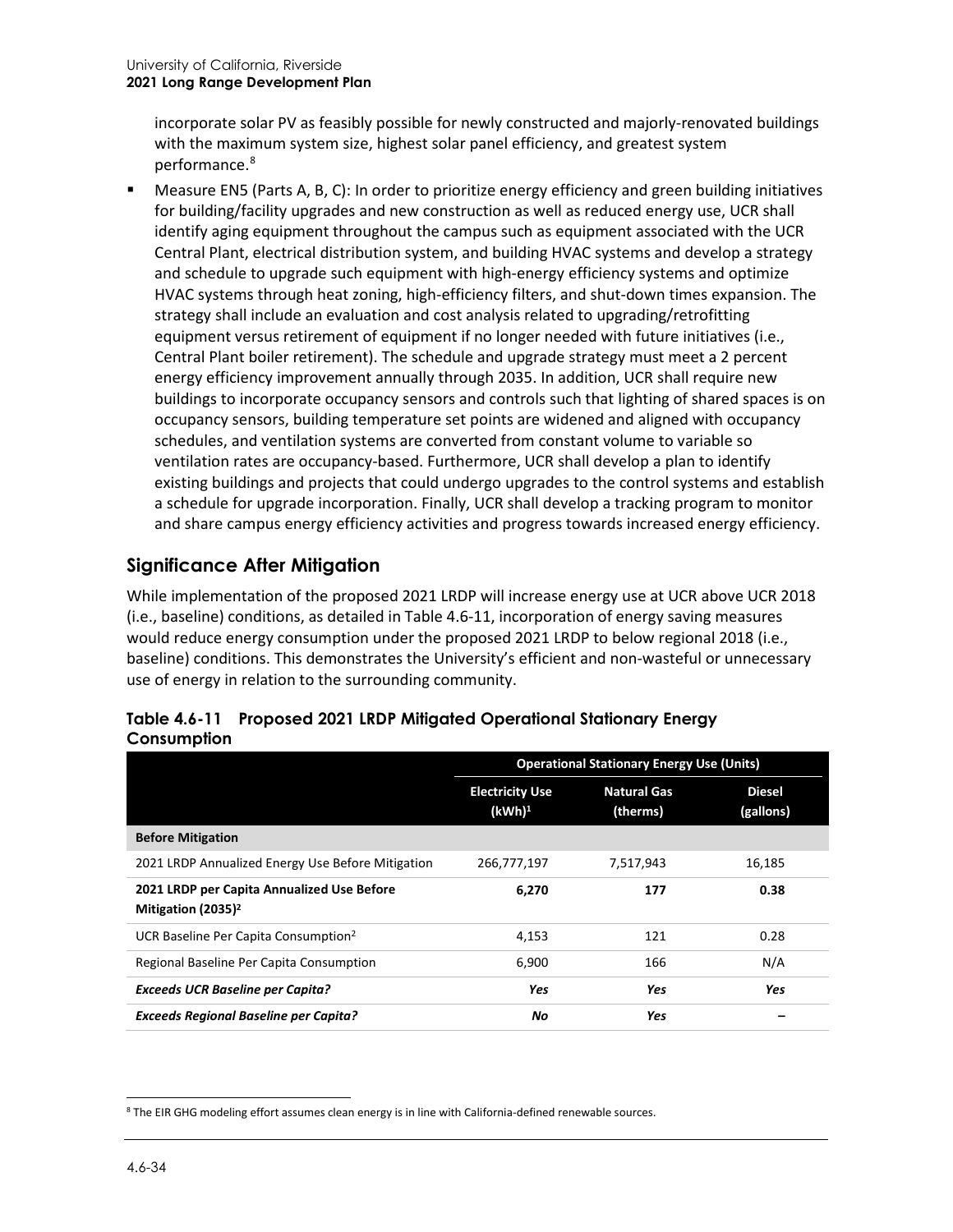|                                                                           | <b>Operational Stationary Energy Use (Units)</b> |                                |                            |  |
|---------------------------------------------------------------------------|--------------------------------------------------|--------------------------------|----------------------------|--|
|                                                                           | <b>Electricity Use</b><br>(kWh) <sup>1</sup>     | <b>Natural Gas</b><br>(therms) | <b>Diesel</b><br>(gallons) |  |
| With Implementation of Mitigation Measures MM GHG-1, Measures EN3 and EN5 |                                                  |                                |                            |  |
| Annual Mitigation Reduction <sup>4</sup>                                  | 52,748,273                                       | 1,134,115                      | 0                          |  |
| 2021 LRDP Annualized Energy Use with Mitigation <sup>5</sup>              | 214,028,924                                      | 6,383,828                      | 16,185                     |  |
| 2021 LRDP per Capita Annualized Use with<br>Mitigation $(2035)^3$         | 5,031                                            | 150                            | 0.38                       |  |
| UCR Baseline Per Capita Consumption <sup>2</sup>                          | 4,153                                            | 121                            | 0.28                       |  |
| Regional Baseline Per Capita Consumption                                  | 6,900                                            | 166                            | N/A                        |  |
| <b>Exceeds UCR Baseline per Capita?</b>                                   | <b>Yes</b>                                       | Yes                            | Yes                        |  |
| <b>Exceeds Regional Baseline per Capita?</b>                              | Νo                                               | Νo                             |                            |  |

<sup>1</sup> Includes stationary and mobile energy consumption.

<sup>2</sup> Based on 2018 campus population of 28,661.

<sup>3</sup> Based on 2021 LRDP academic year 2035 campus population of 42,545.

<sup>4</sup> Includes GHG Mitigation Measure MM GHG-1 (Measures EN3 and EN5) that reduce energy use that includes increase energy efficiency by 2 percent each year for existing buildings, replacing aging equipment, exceeding Title 24 by 20 percent for new buildings, and incorporating room-sensors for new buildings.

<sup>5</sup> Based on buildout ending in 2035

kWh = kilowatt hour

Source: Data and calculations compiled by Rincon Consultants (see Appendix F).

Mitigation Measure **MM GHG-1** (Measures EN3 and EN5) requires increased energy efficiency by 2 percent each year for existing buildings, replacement of aging equipment, exceedance of CBC Title 24 standards by 20 percent for new buildings, and incorporation of room-sensors for new buildings. Measures EN3 and EN5 under Mitigation Measure **MM GHG-1** would reduce the proposed 2021 LRDP annual electricity and natural gas consumption resulting in 2021 LRDP per capita 2035 energy use of approximately 5,031 kWh in terms of electricity, which is greater than UCR baseline per capita energy usage but less than regional baseline per capita energy usage, and approximately 150 therms in terms of natural gas, which is also greater than UCR baseline per capita energy usage but less than regional baseline per capita energy use.

Mitigation Measure **MM GHG-1** (Measures EN3 and EN5) does not affect the proposed 2021 LRDP estimated annual diesel consumption related to emergency generator use, which is unpredictable and uncommon in occurrence. The increase in diesel fuel usage is directly related to the increased need for emergency generators due to the proposed campus growth. Backup generators would be used only in the case of an emergency which would not be considered inefficient, wasteful, or unnecessary.

As such, with implementation of Mitigation Measure **MM GHG-1** (Measures EN3 and EN5), the proposed 2021 LRDP would not involve the inefficient, wasteful, and unnecessary use of energy during operation compared to regional baseline per capita energy usage with the help of various onsite energy reduction and increased energy efficiency measures for both new and renovated buildings under the proposed 2021 LRDP as well as existing buildings that exist and would remain in operation throughout campus through 2035. Therefore, impacts would be **less than significant** with mitigation incorporated.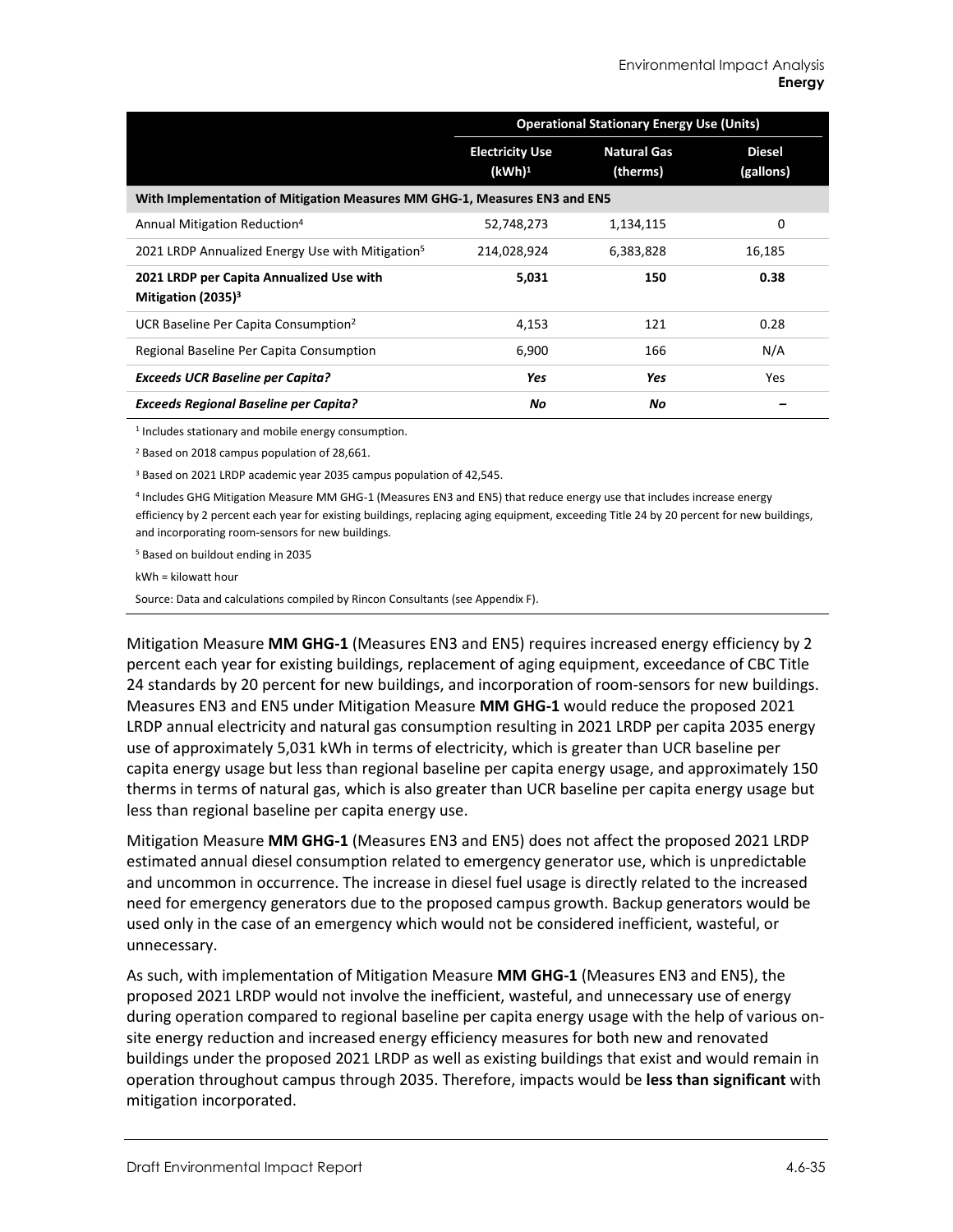**IMPACT E-2 CONFLICT, OR CREATE AN INCONSISTENCY, WITH ANY APPLICABLE PLAN, POLICY, OR REGULATION ADOPTED FOR THE PURPOSE OF AVOIDING OR MITIGATING ENVIRONMENTAL EFFECTS RELATED TO ENERGY.**

**THE CONSTRUCTION AND OPERATION OF NEW AND RENOVATED BUILDINGS UNDER THE PROPOSED 2021 LRDP ARE REQUIRED TO COMPLY WITH APPLICABLE STATE AND UC ENERGY POLICIES AND REGULATIONS. ACCORDINGLY, THE 2021 LRDP WOULD COMPLY WITH THE CBC TITLE 24, SB 100, AND THE UC POLICY ON SUSTAINABLE PRACTICES AND WOULD NOT CONFLICT WITH OR OBSTRUCT APPLICABLE PLANS RELATED TO RENEWABLE ENERGY AND ENERGY EFFICIENCY. IMPACTS WOULD BE LESS THAN SIGNIFICANT. NO MITIGATION IS REQUIRED.**

The proposed 2021 LRDP was evaluated for consistency with applicable State and UC plans that were developed with the intent of increasing use of renewable energy as well as energy efficiency. Applicable State and UC plans are discussed separately below.

# **Consistency with State Plans (CBC Title 24 [CalGreen Code and State Energy Efficiency Standards] and SB 100)**

# *Energy Efficiency*

All newly constructed buildings under the proposed 2021 LRDP would comply with all building design standards set in CBC Title 24. CALGreen Code (CBC Title 24, Part 11) requires implementation of energy efficient light fixtures and building materials into the design of new construction project, and the State Building Energy Efficiency Standards (CBC Title 24, Part 6) require newly constructed buildings to meet energy performance standards set by the CEC. As the name implies, these standards are specifically crafted for new buildings to result in energy efficient performance, so that the buildings do not result in inefficient consumption of energy. The standards are updated every three years and each iteration is more energy efficient than the previous standards. For example, according to the CEC, nonresidential buildings built with the 2019 standards will use about 30 percent less energy due mainly to lighting upgrades (CEC 2019b). LEED certified buildings enable projects to achieve zero net energy consumption by requiring integrative designs that help reduce overall energy consumption and efficiently monitor energy consumption levels (Blackwelder 2018). As such, the 2021 LRDP buildings would be subject to the latest energy efficiency standards pursuant to CALGreen Code (CBC Title 24, Part 11) and State Building Energy Efficiency Standards (CBC Title 24, Part 6).

# *Renewable Energy*

SB 100 mandates 100 percent clean electricity for California by 2045. The proposed 2021 LRDP would further reduce its use of nonrenewable energy resources as the electricity generated by renewable resources provided by RPU continues to increase to comply with State requirements through SB 100, which requires electricity providers to increase procurement from eligible renewable energy resources to 60 percent by 2030 and 100 percent by 2045. Because the proposed 2021 LRDP would be powered by the existing State electricity grid, it would be powered by renewable energy as mandated by SB 100.

Therefore, the proposed 2021 LRDP impacts related to consistency with applicable State plans for increased energy efficiency and renewable energy use would be **less than significant**.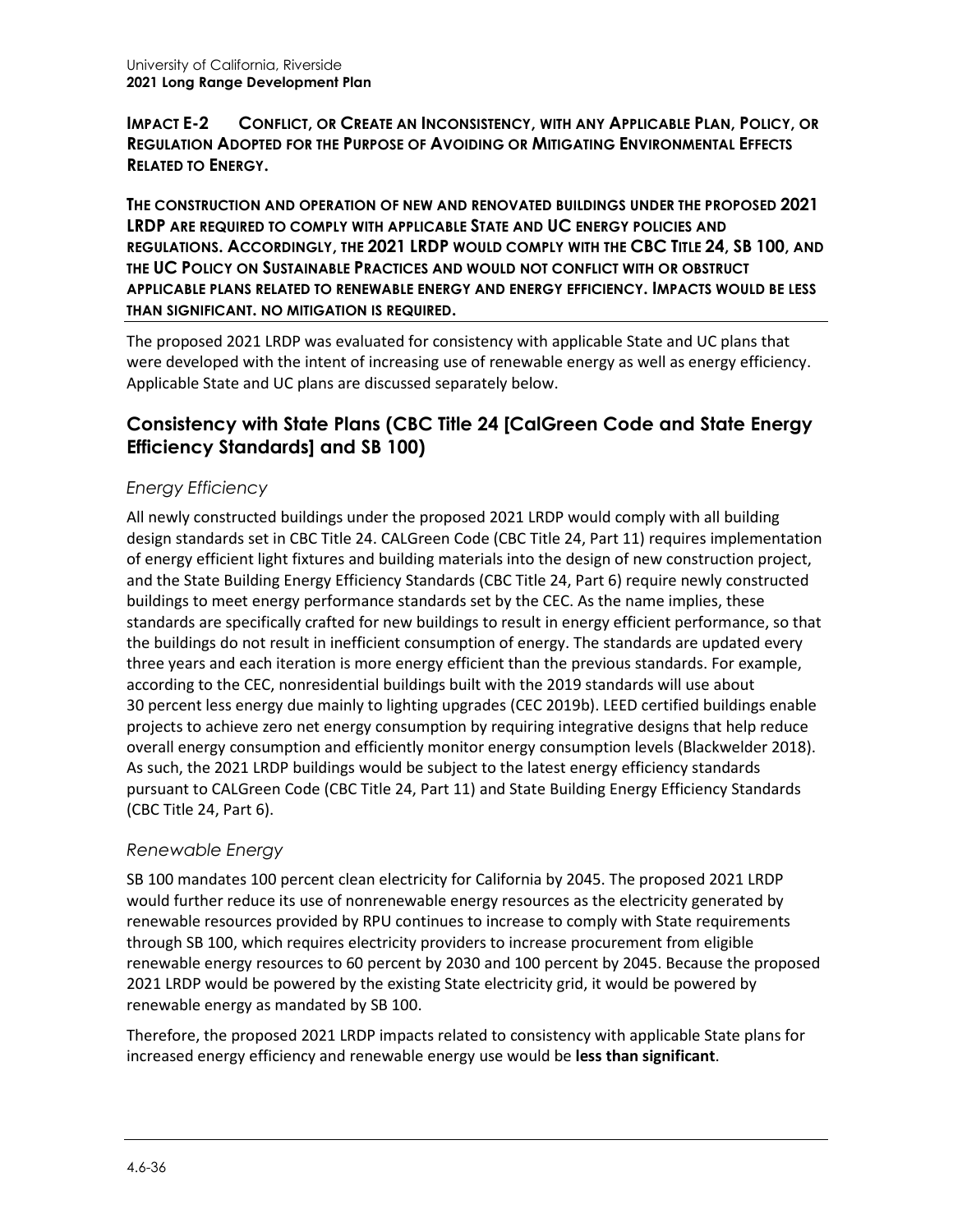# **Consistency with UC Policy on Sustainable Practices**

### *Energy Efficiency*

As part of the UC system, UCR is required to abide by the UC Policy on Sustainable Practices regarding energy efficiency and renewable energy. While UCR is not currently a participating location under the Wholesale Power Program, UCR must abide by UC Policy on Sustainable Practices A.1 in terms of design, construction, and commission of all new buildings to outperform the CBC Title 24, Part 6 energy-efficiency standards by at least 20 percent and meet a minimum of LEED Silver certification principles. In addition, UCR must abide by UC Policy on Sustainable Practices B.1 in terms of implementation of energy efficiency actions in buildings and infrastructure systems to reduce campus energy use intensity by an average of least 2 percent annually. As such, the 2021 LRDP buildings would be subject to the latest energy efficiency standards pursuant to UC Policy on Sustainable Practices requirements.

#### *Renewable Energy*

UCR must abide by UC Policy on Sustainable Practices B.2 and B.4 in terms of installation of additional on-site renewable electricity supplies/energy storage systems and replacement of at least 40 percent of natural gas combusted on campus by biogas. Because the proposed 2021 LRDP would increase on-campus renewable electricity supplies and replace a large portion of its natural gas use with biogas, UCR would increase its renewable energy sources.

Therefore, the proposed 2021 LRDP impacts related to consistency with applicable UC plans for increased energy efficiency and renewable energy use would be **less than significant**.

# **Mitigation Measures**

No mitigation measures are required.

# **Significance After Mitigation**

Impacts would be less than significant without mitigation.

# 4.6.4 Cumulative Impacts

The geographic scope of the cumulative energy analysis is the RPU service area and Riverside County. Cumulative projects considered as part of this cumulative analysis include those assumed under buildout of the proposed 2021 LRDP plus the cumulative projects listed in Table 4-1.

All cumulative projects would be required to comply with CBC Title 24 minimum 2019 Building Energy Efficiency standards (CBC Title 24, Part 6) and CALGreen Code requirements (CBC Title 24, Part 11). The cumulative buildings would be designed in accordance with these minimum State energy efficiency standards for residential and nonresidential buildings. These standards include minimum energy efficiency requirements related to building envelope, mechanical systems (e.g., heating, ventilation, and air conditioning [HVAC] and water heating systems), and indoor and outdoor lighting. The incorporation of CBC Title 24 standards into the design of the cumulative projects, including the proposed 2021 LRDP, would not result in reduced wasteful, inefficient, or unnecessary use of energy.

As determined, the proposed 2021 LRDP would exceed the applicable UCR 2018 per capita energy use and annualized regional per capita energy use threshold and therefore, would result in a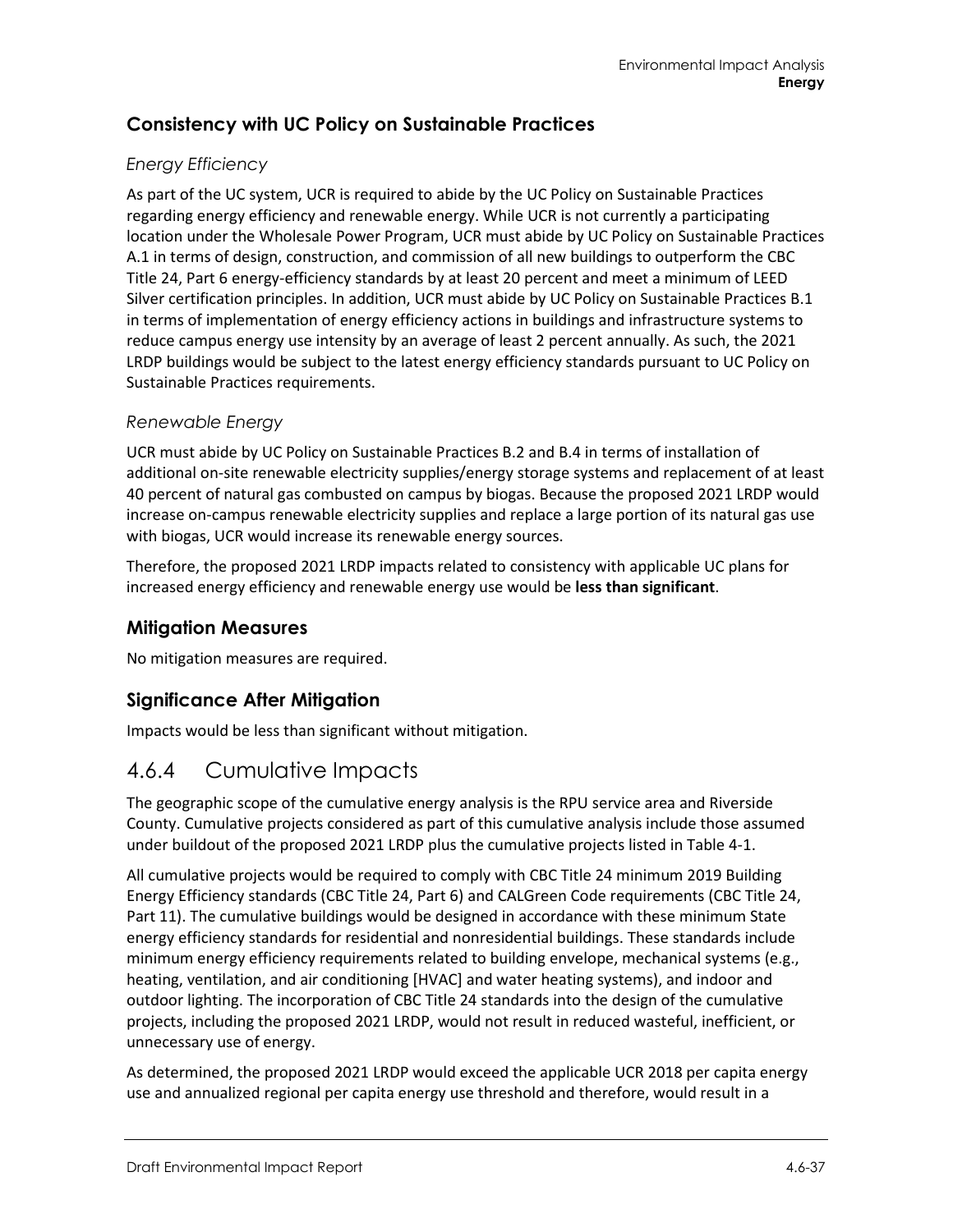**cumulatively significant** impact; however, implementation of Mitigation Measure **MM GHG-1** (Measures EN3 and EN-5) would reduce impacts related to the proposed 2021 LRDP's consumption of energy to a less-than-significant level (represented by a comparatively lower per capita energy use). As such, the proposed 2021 LRDP would not contribute to a significant environmental impact related to the wasteful, inefficient, or unnecessary consumption of energy resources. Therefore, the proposed 2021 LRDP, in conjunction with other existing, planned, and foreseeable future projects, would be **cumulatively less than significant with mitigation incorporated** related to energy use and be consistent with applicable increased energy efficiency and increased renewable energy use plans.

# 4.6.5 References

Blackwelder. 2018. Report shows how LEED helps achieve zero energy goals. https://www.usgbc.org/articles/report-shows-how-leed-helps-achieve-zero-energy-goals.

- California Air Pollution Control Officers Association (CAPCOA). 2017. California Emissions Estimator Model, Version 2016.3.2. User's Guide, Appendix A. http://www.aqmd.gov/docs/defaultsource/caleemod/02\_appendix-a2016-3-2.pdf?sfvrsn=6.
- California Air Resources Board (CARB). 2018. CA-GREET3.0 Supplemental Document and Table Changes. [https://ww2.arb.ca.gov/sites/default/files/classic//fuels/lcfs/ca](https://ww2.arb.ca.gov/sites/default/files/classic/fuels/lcfs/ca-greet/cagreet_supp_doc_clean.pdf)[greet/cagreet\\_supp\\_doc\\_clean.pdf.](https://ww2.arb.ca.gov/sites/default/files/classic/fuels/lcfs/ca-greet/cagreet_supp_doc_clean.pdf)
- \_\_\_\_\_\_. 2021. CARB Waiver Timeline. [https://ww2.arb.ca.gov/resources/documents/carb-waiver](https://ww2.arb.ca.gov/resources/documents/carb-waiver-timeline)[timeline.](https://ww2.arb.ca.gov/resources/documents/carb-waiver-timeline)
- California Department of Finance (DOF). 2020. Riverside County Center for Demographics: Riverside County Historical Population Estimates, with 2010 Census Counts. Riverside, CA. [https://rivcoeda.org/Portals/0/demographicReports/Population%20Reports/Historical%20E](https://rivcoeda.org/Portals/0/demographicReports/Population%20Reports/Historical%20Estimates%202010-2019.pdf?ver=2020-05-06-111746-313) [stimates%202010-2019.pdf?ver=2020-05-06-111746-313.](https://rivcoeda.org/Portals/0/demographicReports/Population%20Reports/Historical%20Estimates%202010-2019.pdf?ver=2020-05-06-111746-313)
- California Energy Commission (CEC). 2015. Gasoline Market Share in California for 2014. [https://ww2.energy.ca.gov/almanac/transportation\\_data/gasoline/market\\_share/.](https://ww2.energy.ca.gov/almanac/transportation_data/gasoline/market_share/)
- \_\_\_\_\_\_. 2018a. Electricity Consumption by County[. http://ecdms.energy.ca.gov/elecbycounty.aspx.](http://ecdms.energy.ca.gov/elecbycounty.aspx)
- \_\_\_\_\_\_\_. 2018b. Electricity Consumption by Entity. [http://ecdms.energy.ca.gov/elecbyutil.aspx.](http://ecdms.energy.ca.gov/elecbyutil.aspx)
- \_\_\_\_\_\_\_. 2018c. Gas Consumption By County[. https://ecdms.energy.ca.gov/gasbycounty.aspx.](https://ecdms.energy.ca.gov/gasbycounty.aspx)
- \_\_\_\_\_\_. 2019a. California 2018 Total System Electric Generation. [https://www.energy.ca.gov/data](https://www.energy.ca.gov/data-reports/energy-almanac/california-electricity-data/2019-total-system-electric-generation/2018)[reports/energy-almanac/california-electricity-data/2019-total-system-electric](https://www.energy.ca.gov/data-reports/energy-almanac/california-electricity-data/2019-total-system-electric-generation/2018)[generation/2018.](https://www.energy.ca.gov/data-reports/energy-almanac/california-electricity-data/2019-total-system-electric-generation/2018)
- \_\_\_\_\_\_. 2019b. Building Energy Efficiency Standards Frequently Asked Questions. 2019. [https://www.energy.ca.gov/sites/default/files/2020-](https://www.energy.ca.gov/sites/default/files/2020-03/Title_24_2019_Building_Standards_FAQ_ada.pdf) [03/Title\\_24\\_2019\\_Building\\_Standards\\_FAQ\\_ada.pdf.](https://www.energy.ca.gov/sites/default/files/2020-03/Title_24_2019_Building_Standards_FAQ_ada.pdf)
- \_\_\_\_\_\_. 2021a. Electric Load-Serving Entities (LSEs) in California. [https://www.energy.ca.gov/almanac/electricity\\_data/utilities.html.](https://www.energy.ca.gov/almanac/electricity_data/utilities.html)
- \_\_\_\_\_\_. 2021b. California Gasoline, Data, Facts, and Statistics[. https://www.energy.ca.gov/data](https://www.energy.ca.gov/data-reports/energy-almanac/transportation-energy/california-gasoline-data-facts-and-statistics)[reports/energy-almanac/transportation-energy/california-gasoline-data-facts-and-statistics.](https://www.energy.ca.gov/data-reports/energy-almanac/transportation-energy/california-gasoline-data-facts-and-statistics)
- \_\_\_\_\_\_. 2021c. 2010-2019 CEC-A15 Results and Analysis Diesel Sales by County. [https://www.energy.ca.gov/media/3874.](https://www.energy.ca.gov/media/3874)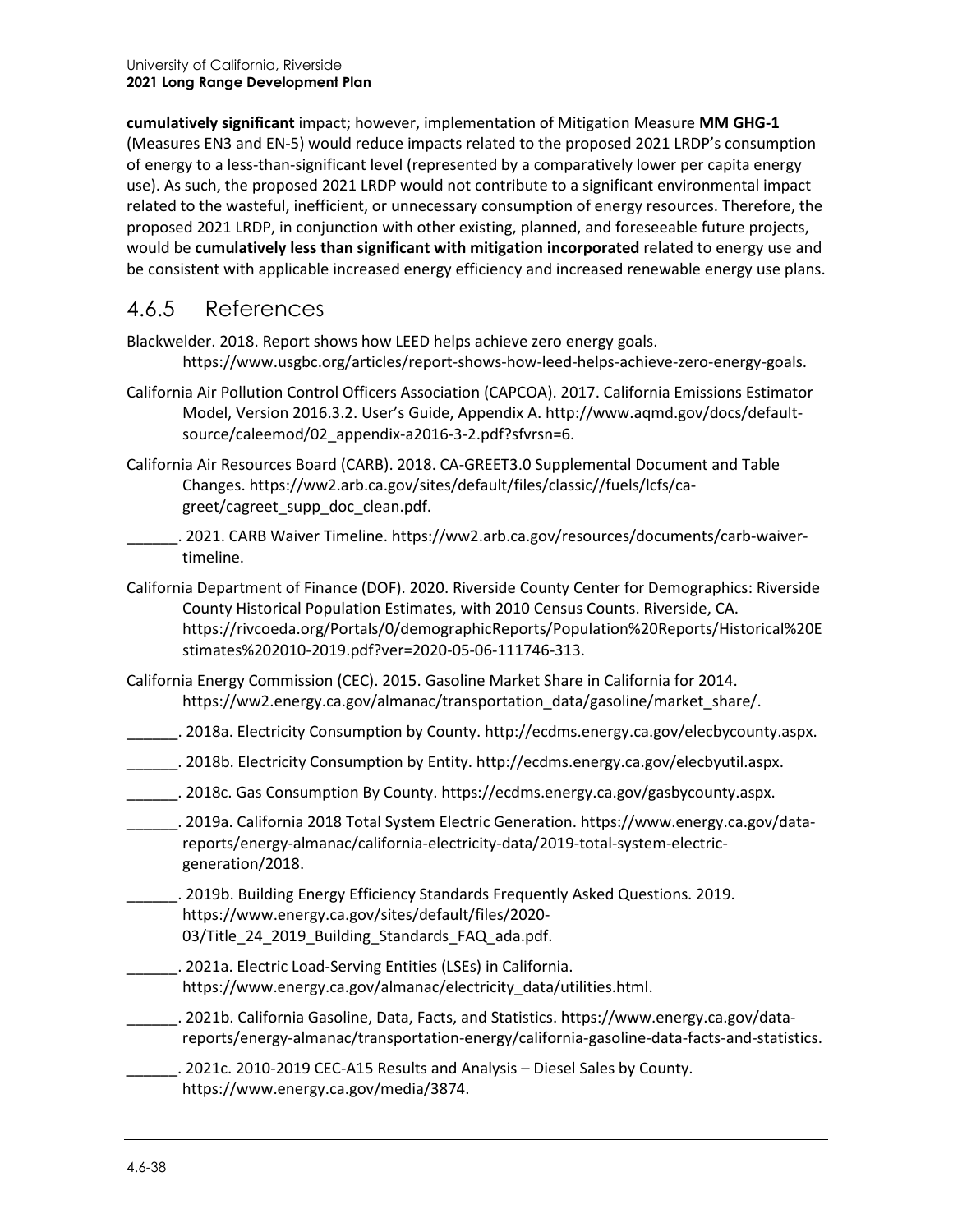\_\_\_\_\_\_. 2021d. 2010-2019 CEC-A15 Results and Analysis – Gasoline Sales by County. [https://www.energy.ca.gov/media/3874.](https://www.energy.ca.gov/media/3874)

- California Natural Resources Agency (CNRA). 2018. Final Statement of Reasons for Regulatory Action Amendments to the State CEQA Guidelines OAL Notice File No. Z-2018-0116-12. [https://resources.ca.gov/CNRALegacyFiles/ceqa/docs/2018\\_CEQA\\_Final\\_Statement\\_of%20](https://resources.ca.gov/CNRALegacyFiles/ceqa/docs/2018_CEQA_Final_Statement_of%20Reasons_111218.pdf) [Reasons\\_111218.pdf.](https://resources.ca.gov/CNRALegacyFiles/ceqa/docs/2018_CEQA_Final_Statement_of%20Reasons_111218.pdf)
- California Public Utilities Commission (CPUC). 2021. Natural Gas and California. [https://www.cpuc.ca.gov/natural\\_gas/#:~:text=Natural%20gas%20from%20out%2Dof,inter](https://www.cpuc.ca.gov/natural_gas/#:%7E:text=Natural%20gas%20from%20out%2Dof,interstate%20natural%20gas%20pipeline%20system.&text=The%20state) [state%20natural%20gas%20pipeline%20system.&text=The%20state's%20natural%20gas%2](https://www.cpuc.ca.gov/natural_gas/#:%7E:text=Natural%20gas%20from%20out%2Dof,interstate%20natural%20gas%20pipeline%20system.&text=The%20state) [0utilities%20operate%20over%20100%2C000%20miles%20of,more%20miles%20of%20servi](https://www.cpuc.ca.gov/natural_gas/#:%7E:text=Natural%20gas%20from%20out%2Dof,interstate%20natural%20gas%20pipeline%20system.&text=The%20state) [ce%20line.](https://www.cpuc.ca.gov/natural_gas/#:%7E:text=Natural%20gas%20from%20out%2Dof,interstate%20natural%20gas%20pipeline%20system.&text=The%20state)
- Federal Aviation Administration (FAA). 2015. Aviation Emissions, Impacts & Mitigation: A Primer. [https://www.faa.gov/regulations\\_policies/policy\\_guidance/envir\\_policy/media/Primer\\_Jan](https://www.faa.gov/regulations_policies/policy_guidance/envir_policy/media/Primer_Jan2015.pdf) [2015.pdf.](https://www.faa.gov/regulations_policies/policy_guidance/envir_policy/media/Primer_Jan2015.pdf)

Riverside Public Utilities (RPU). 2019. 2018 Power Content Label. [http://www.riversidepublicutilities.com/about](http://www.riversidepublicutilities.com/about-rpu/2018%20Power%20Content%20Label_Riverside%20(CEC%20Submittal%20FINAL).pdf)[rpu/2018%20Power%20Content%20Label\\_Riverside%20\(CEC%20Submittal%20FINAL\).pdf.](http://www.riversidepublicutilities.com/about-rpu/2018%20Power%20Content%20Label_Riverside%20(CEC%20Submittal%20FINAL).pdf)

- \_\_\_\_\_\_. 2021. RPU Virtual Tour[. https://riversideca.gov/utilities/about-rpu/general-info-virtual](https://riversideca.gov/utilities/about-rpu/general-info-virtual-tour.asp)[tour.asp.](https://riversideca.gov/utilities/about-rpu/general-info-virtual-tour.asp)
- Southern California Gas (SCG). 2016. Gas Transmission Pipeline Interactive Map- Riverside. [https://socalgas.maps.arcgis.com/apps/webappviewer/index.html?id=aaebac8286ea4e4b8](https://socalgas.maps.arcgis.com/apps/webappviewer/index.html?id=aaebac8286ea4e4b8e425e47771b8138) [e425e47771b8138.](https://socalgas.maps.arcgis.com/apps/webappviewer/index.html?id=aaebac8286ea4e4b8e425e47771b8138)
	- \_\_\_\_\_\_. 2021. About Us[. https://www.socalgas.com/about-us.](https://www.socalgas.com/about-us)
- Schremp. 2015. California Transportation of Petroleum: Second Northern California Refinery Safety Forum. [https://calepa.ca.gov/wp-content/uploads/sites/6/2016/10/Refinery-Documents-](https://calepa.ca.gov/wp-content/uploads/sites/6/2016/10/Refinery-Documents-2015yr-Petroleum.pdf)[2015yr-Petroleum.pdf.](https://calepa.ca.gov/wp-content/uploads/sites/6/2016/10/Refinery-Documents-2015yr-Petroleum.pdf)
- The Climate Registry (TCR). 2020. The Climate Registry 2020 Default Emission Factors; Table 1.1. [https://www.theclimateregistry.org/wp-content/uploads/2020/04/The-Climate-Registry-](https://www.theclimateregistry.org/wp-content/uploads/2020/04/The-Climate-Registry-2020-Default-Emission-Factor-Document.pdf)[2020-Default-Emission-Factor-Document.pdf.](https://www.theclimateregistry.org/wp-content/uploads/2020/04/The-Climate-Registry-2020-Default-Emission-Factor-Document.pdf)
- University of California (UC). 2020. UC Policy on Sustainable Practices. [https://policy.ucop.edu/doc/3100155/SustainablePractices.](https://policy.ucop.edu/doc/3100155/SustainablePractices)
- University of California, Riverside (UCR). 2005. 2005 Long Range Development Plan Final Environmental Impact Report: Volume I, Draft EIR.
- \_\_\_\_\_\_. 2021a. UCR Clean Energy. [https://sustainability.ucr.edu/clean-energy.](https://sustainability.ucr.edu/clean-energy)
- . 2021b. CE-CERT Energy Efficiency Improvements for Building HVAC System. [https://www.cert.ucr.edu/sites/g/files/rcwecm1251/files/2020-](https://www.cert.ucr.edu/sites/g/files/rcwecm1251/files/2020-03/SIGI%20Posters%202.pdf) [03/SIGI%20Posters%202.pdf.](https://www.cert.ucr.edu/sites/g/files/rcwecm1251/files/2020-03/SIGI%20Posters%202.pdf)
- \_\_\_\_\_\_. 2021c. UCR SIGI Helps Riverside Public Utility During Peak Historic Demand. Available: [<https://www.cert.ucr.edu/sites/g/files/rcwecm1251/files/2020-](https://www.cert.ucr.edu/sites/g/files/rcwecm1251/files/2020-03/SIGI%20Posters%204.pdf) [03/SIGI%20Posters%204.pdf>](https://www.cert.ucr.edu/sites/g/files/rcwecm1251/files/2020-03/SIGI%20Posters%204.pdf).